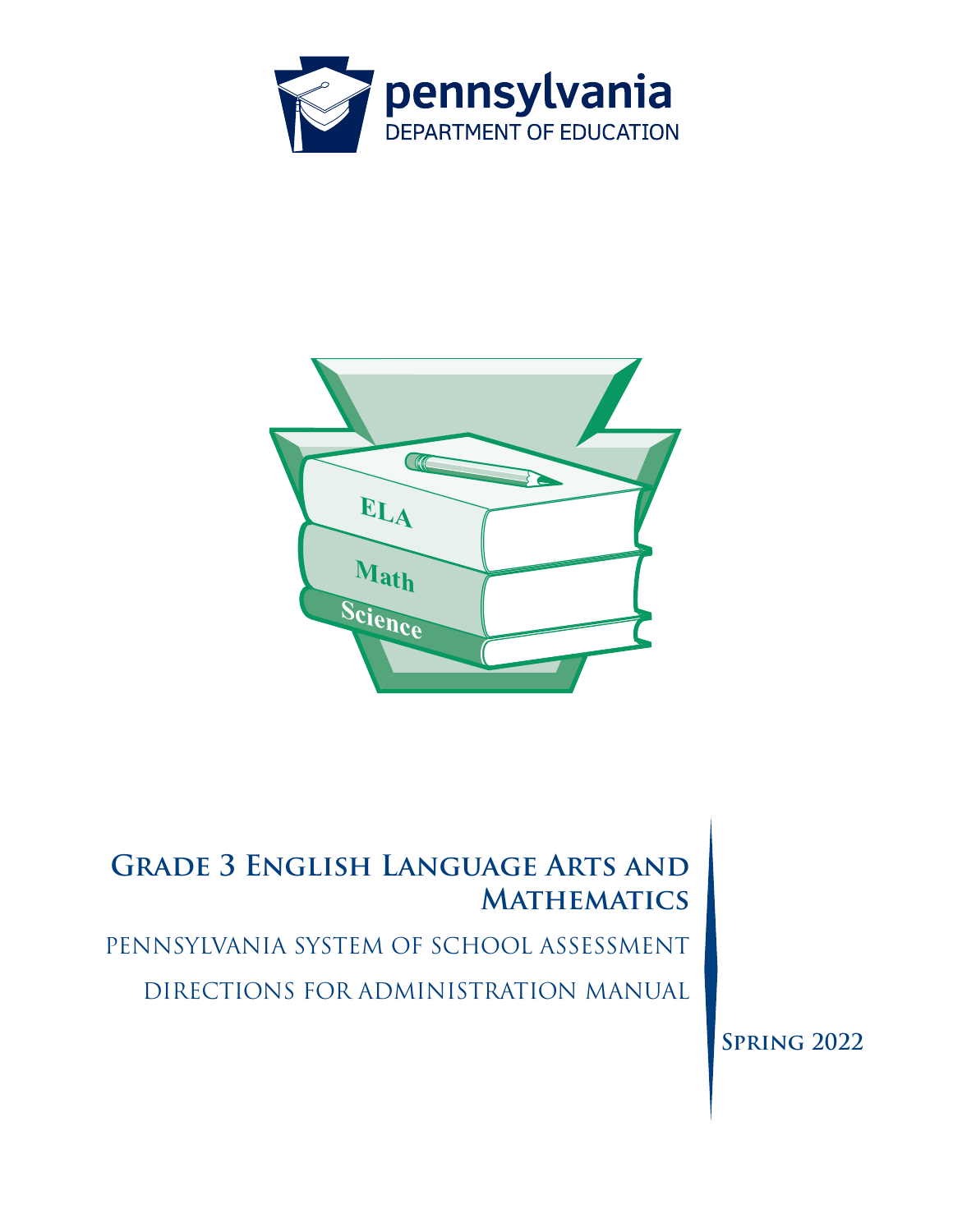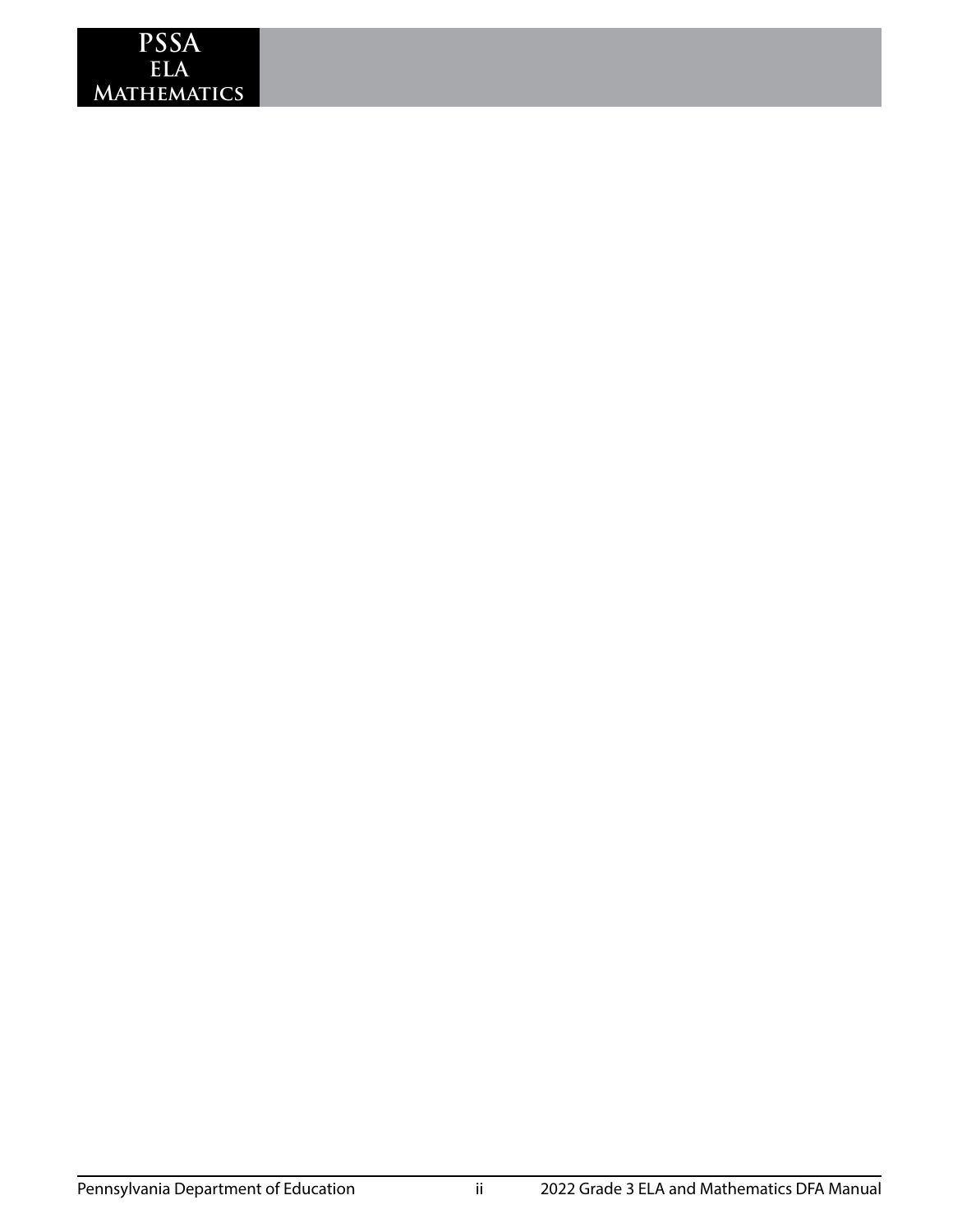**Table of Contents**

**PSSA ELA Mathematics**

|                |                                                                   | ı              |
|----------------|-------------------------------------------------------------------|----------------|
|                |                                                                   | $\mathbf{1}$   |
| B.             |                                                                   | $\overline{2}$ |
|                |                                                                   | 4              |
|                |                                                                   | $\overline{4}$ |
| B.             | Follow the Exam Schedule Set by the School Assessment Coordinator | $\overline{4}$ |
| $\subset$      |                                                                   | 5              |
| D.             |                                                                   | 6              |
| Е.             |                                                                   | 8              |
| F.             |                                                                   | 9              |
| G.             |                                                                   | 9              |
| Η.             |                                                                   | 9              |
| L.             |                                                                   | 10             |
| J.             |                                                                   | 10             |
| Κ.             |                                                                   | 11             |
| L.             |                                                                   | 11             |
|                |                                                                   | 12             |
|                |                                                                   | 13             |
|                | PART III: DIRECTIONS FOR ADMINISTERING THE ASSESSMENT             | 14             |
|                |                                                                   | 14             |
| В.             | Reviewing Barcode (District/School or Student Precode) Labels     | 15             |
| $\mathsf{C}$ . |                                                                   | 16             |
| D.             |                                                                   | 20             |
| Е.             |                                                                   | 24             |
| E.             |                                                                   | 28             |
| G.             |                                                                   | 32             |
|                |                                                                   | 35             |
|                |                                                                   | 35             |
| В.             |                                                                   | 35             |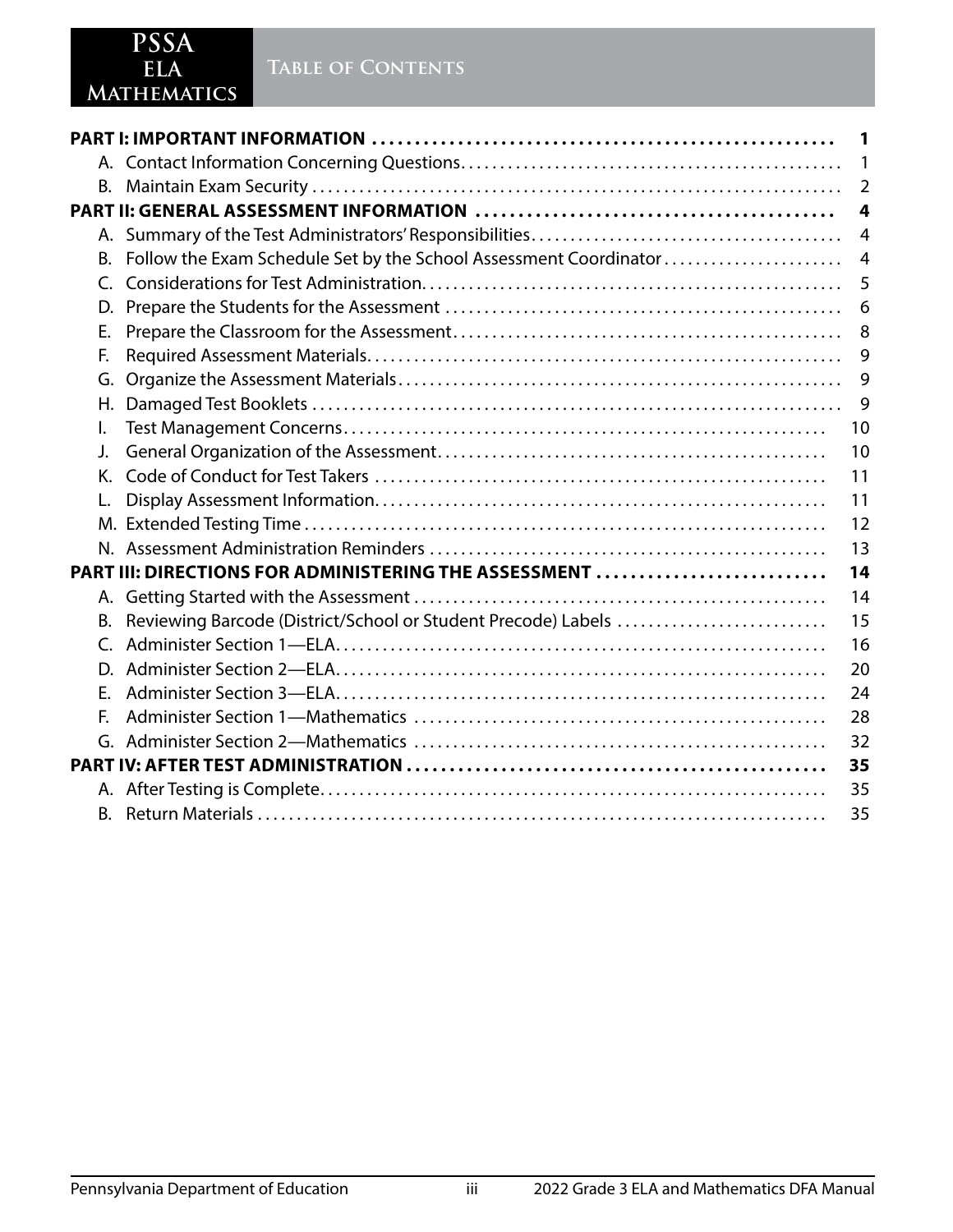

## **APPENDICES**

| Appendix B: PSSA Test Security Certification (Test Administrator and Proctor)  49 |  |
|-----------------------------------------------------------------------------------|--|
|                                                                                   |  |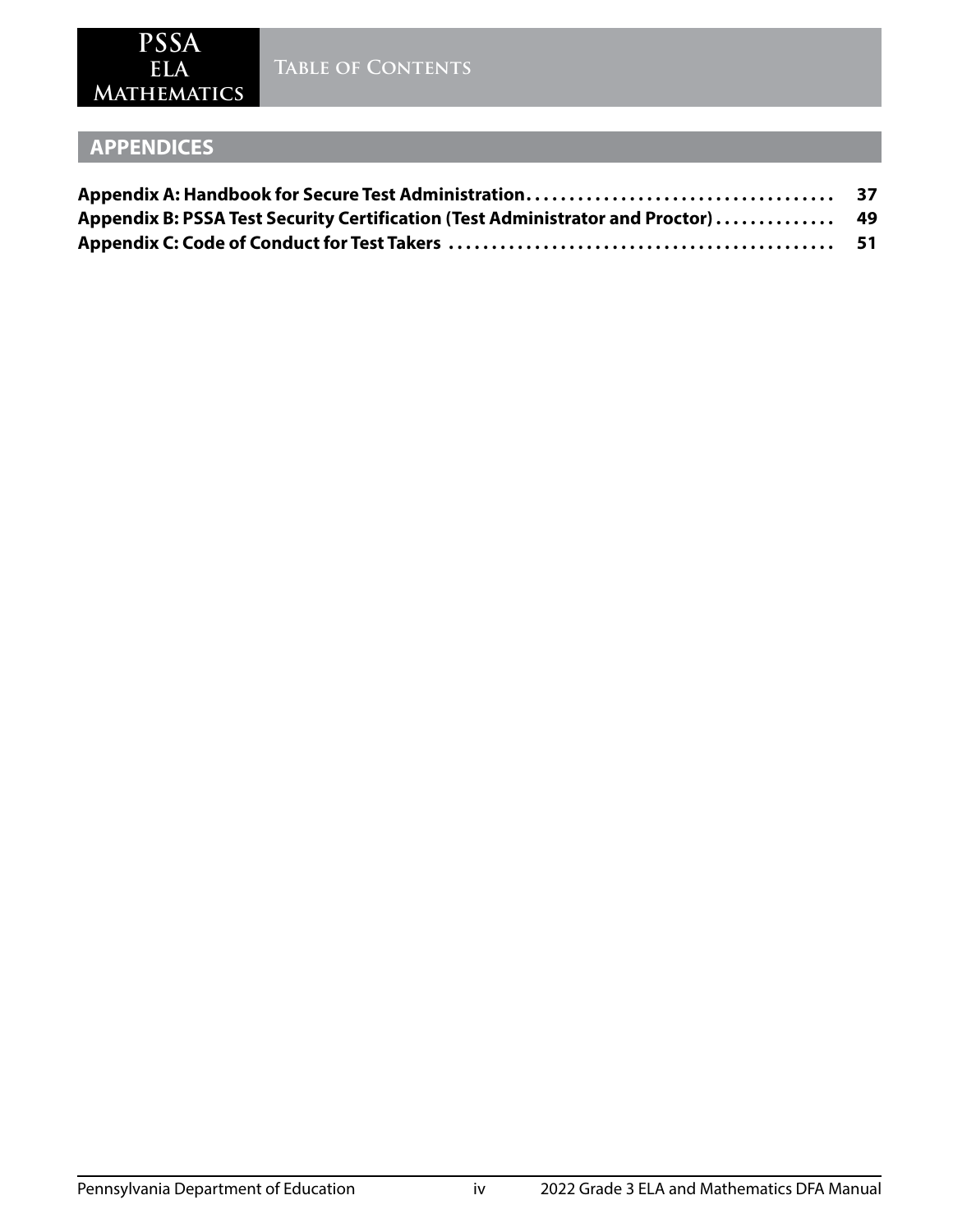<span id="page-4-0"></span>

This manual is to be used for the administration of the **Spring 2022 PSSA English Language Arts and Mathematics Assessments**. This manual provides the Test Administrator (TA) with directions that will ensure a standard assessment environment in schools throughout the Commonwealth of Pennsylvania. The administration of this exam may differ from other assessments the TA has given; therefore, **TAs are to become thoroughly familiar with this manual and the procedures for administering the English Language Arts and Mathematics Assessments before the testing windows: April 25 through 29, 2022 for ELA and May 2 through 13, 2022 for Mathematics**.

#### **A. Contact Information Concerning Questions**

| <b>Topic or Subject</b>                                                                                                                                                                                            | <b>Contact Person / Telephone</b>  | <b>Email Address</b>                          |
|--------------------------------------------------------------------------------------------------------------------------------------------------------------------------------------------------------------------|------------------------------------|-----------------------------------------------|
| <b>Opting Out of Testing</b>                                                                                                                                                                                       | Brian Truesdale - 717-214-5433     | btruesdale@pa.gov                             |
| Testing Irregularities and General<br><b>Testing Questions</b>                                                                                                                                                     | Jay Gift - 717-783-1144            | rgift@pa.gov                                  |
| <b>ELA, Testing Accommodations</b><br>(IEP and 504, Regular Education)                                                                                                                                             | Diane Simaska - 717-346-8064       | dsimaska@pa.gov                               |
| ELA, Keystone Exam Literature,<br>EL Accommodations, General<br><b>Testing Questions</b>                                                                                                                           | Rebekah Baum-Leaman - 717-783-6538 | rbaumleama@pa.gov                             |
| Math, Keystone Exam Algebra I and<br><b>General Testing Questions</b>                                                                                                                                              | Diane Simaska - 717-346-8064       | dsimaska@pa.gov                               |
| Science, Keystone Exam Biology,<br>Notify Changes in Testing Dates<br>and/or Times, Testing Window<br>Exceptions, Bodily Fluids on Test<br>Materials, and Cell Phone Issues not<br><b>Related to Test Security</b> | Craig Weller - 717-525-5825        | crweller@pa.gov                               |
| <b>DRC PA Customer Service</b>                                                                                                                                                                                     | 800-451-7849                       | PACustomerService@<br>DataRecognitionCorp.com |
| Test Security/Irregularities - Please<br>use the email for a more rapid and<br>efficient response                                                                                                                  | 844-418-1651                       | ra-edirregularities@pa.gov                    |
| General PSSA and Keystone Exam<br><b>Testing Questions</b>                                                                                                                                                         |                                    | ra-ed-pssa-keystone@pa.gov                    |

If a test security violation is suspected, contact the SAC immediately. If you believe the SAC may have involvement in the violation, immediately contact PDE directly at [ra-ed-pssa-keystone@pa.gov](mailto:ra-ed-pssa-keystone%40pa.gov?subject=) or 844-418-1651. Sending an email with a detailed subject line will provide a faster response from PDE than calling the toll-free number. Please ensure that you only utilize the email account or telephone number provided here. If you need assistance with items other than security/irregularities, please contact the correct individual listed in the table above.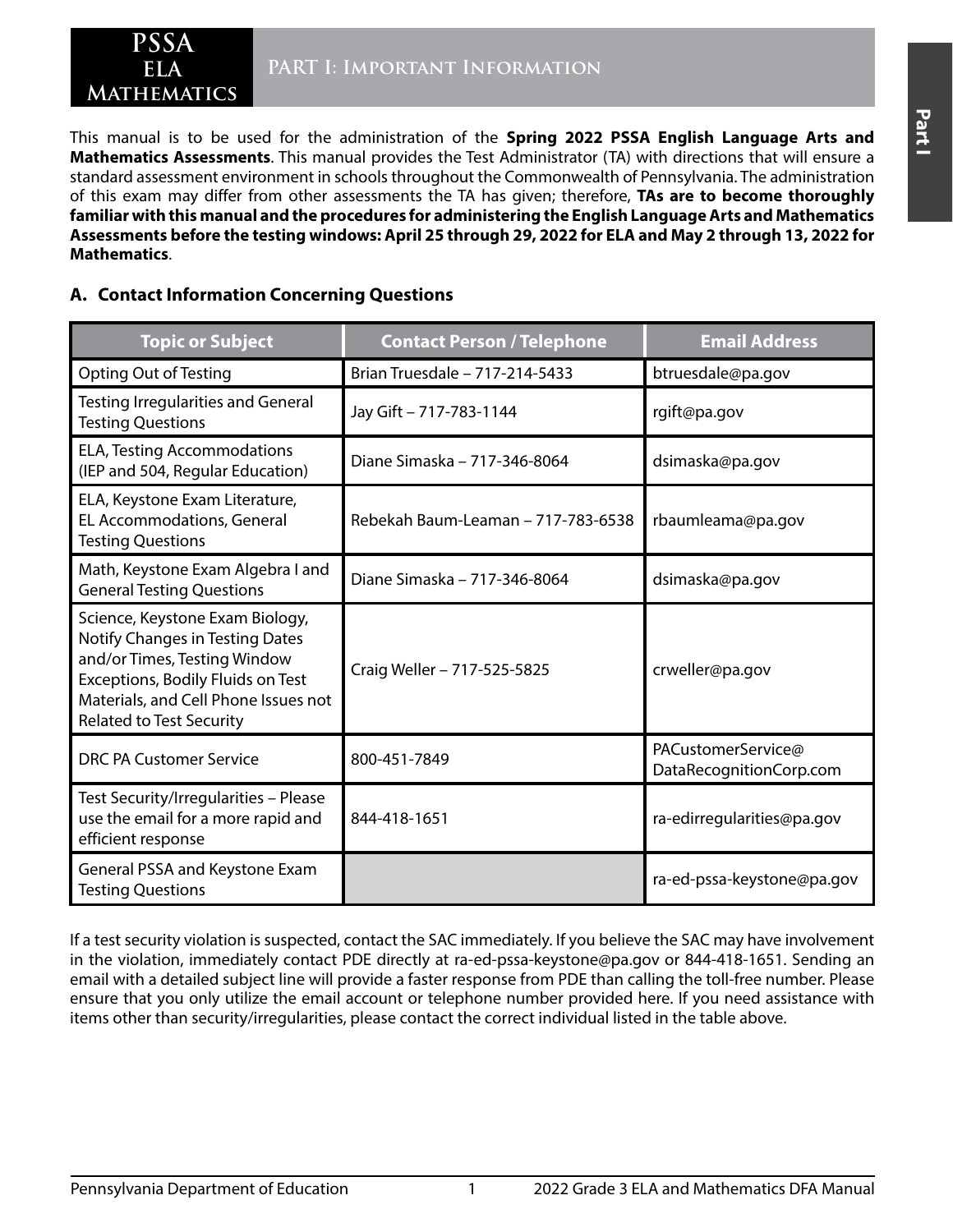#### **B.** Maintain Exam Security

<span id="page-5-0"></span>**PSSA ELA Mathematics**

The PSSAs are a measure of individual student achievement conducted by the Pennsylvania Department of Education (PDE). Any deviation from the exam procedures outlined in this manual (including, but not limited to, group work, teacher coaching, teaching or releasing of the performance tasks or exam questions, using old, non-released Pennsylvania assessment items as preparation tools, etc.) is strictly prohibited and is considered a violation of exam security. (This prohibition does not include the use of the PSSA Item and Scoring Samplers available on PDE's website.) Those individuals who divulge exam questions, falsify student scores, or compromise the integrity of the state assessment system in any manner will be subject to professional disciplinary action under the Professional Educator Discipline Act, 24 P.S. § 2070.1a et seq, including a private reprimand, a public reprimand, a suspension of their teaching certificate(s), a revocation of their teaching certificate(s), and/or a suspension or prohibition from being employed by a charter school. In this regard, an educator is any individual who holds public or private academic school certification and all charter and cyber charter school staff members and contracted educational providers who would be required to hold certification if they served in a traditional public school.

In order to ensure the validity and security of the PSSA, all TAs and Proctors should read and understand the *Handbook for Secure Test Administration*. The *Handbook for Secure Test Administration* is [Appendix A](#page-40-0) of this manual; this document can also be found in the *Handbook for Assessment Coordinators* posted on the PDE website:

*[www.education.pa.gov](http://www.education.pa.gov)* [Roll over 'Data and Reporting' in the menu at the top of the page. Select 'Assessment and Accountability.' Click on the link that reads 'PSSA - PA System of School Assessment'. Then click on 'Administration Materials' on the right side of the screen.]

Students may not discuss, disseminate, or otherwise reveal the assessment content to others. This includes talking with others about questions on the test during or after the test. Students will be subject to discipline based on the LEA's policy and procedures. Students should be assured that they may discuss the testing process or issues of concern with their parents/guardians.

#### **1. Test Security**

- **a.** TAs must complete the online Pennsylvania State Test Administration Training (PSTAT), found at *[www.pstattraining.net](http://www.pstattraining.net)*, once every school year for which they are a TA or Proctor. The PSTAT must be completed prior to working on any PSSA tasks.
- **b.** District Assessment Coordinators (DACs), School Assessment Coordinators (SACs), TAs, Principals, and all other individuals who are involved in this assessment program must maintain the security of all exam materials. Together, they share the responsibility for ensuring that all exam materials and student responses are handled securely, confidentially, and in accordance with security mandates and other general procedures. These include, but are not limited to, the following:
	- **i.** Except where allowed by a specific written accommodation, only students being tested are allowed to view the content of the exam materials.
	- **ii.** No secure materials from the assessment may be copied, photographed, or recorded in any manner.
	- **iii.** Student responses must not be reviewed for accuracy or completeness by anyone other than the student.
	- iv. Students may not review responses at any time other than during the administration of a test.
- **c .** It is required that TAs, Proctors, and any other individual who handles secure assessment materials must read, sign, and date a *PSSA Test Security Certification (Test Administrator and Proctor)*. The *PSSA Test Security Certification (Test Administrator and Proctor)* must be signed **after** the assessments have been administered.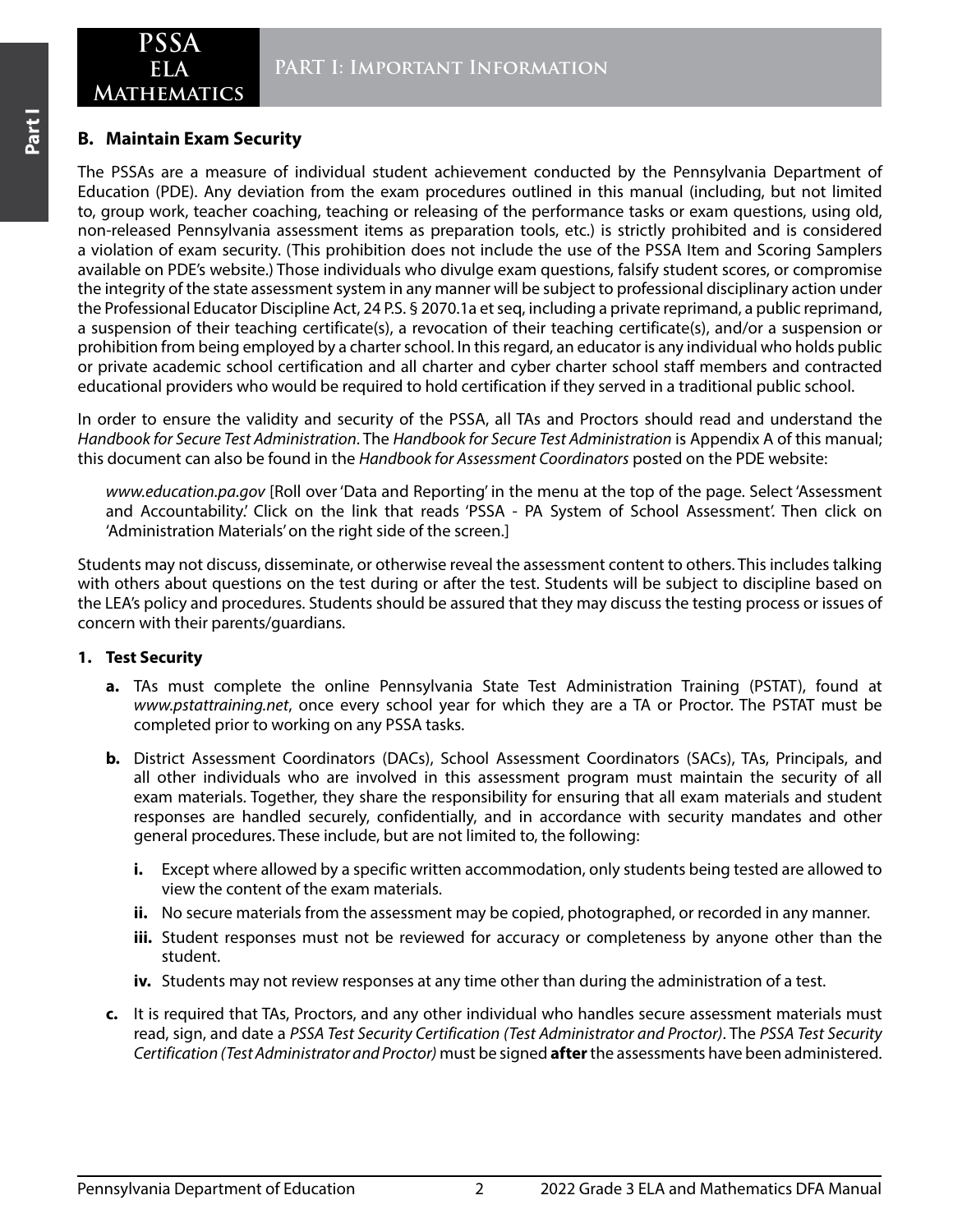#### **2 . Reporting Irregularities**

**PSSA ELA Mathematics**

**If a test security violation is suspected, contact the SAC immediately . If you believe the SAC may have involvement in the violation, immediately contact PDE directly at [ra-ed-pssa-keystone@pa .gov](mailto:ra-ed-pssa-keystone%40pa.gov?subject=) or 844-418-1651 . Sending an email with a detailed subject line will provide a faster response from PDE**  than calling the toll-free number. Please ensure that you only utilize the email account or telephone **number provided here .**

#### **3 . Avoiding Inappropriate Test-Taking Strategies**

Every test booklet will be processed by scanners that detect pencil marks. As such, it is not appropriate to have students taking a paper assessment eliminate answers by striking through an answer bubble or by bubbling multiple answers and later erasing. Grade three students must mark their final answers in the appropriate locations in their test booklet. Students must not discuss, disseminate, or otherwise reveal the assessment content to others.

#### **4 . Storing Secure Materials**

All test booklets are considered secure materials and must be kept in a preselected, locked, secure storage area at both the district and school levels. Secure materials must never be left unattended or in open areas. TAs must not be given access to secure test materials before the administration day. TAs should only be given access to secure test materials immediately preceding test administration. **It is mandatory that school districts utilize a sign-out/sign-in sheet for distribution and collection of secure test materials .** It is recommended that TAs count the number of test booklets received and returned in the presence of the SAC or the SAC's designee.

- **a .** The *Directions for Administration Manual*s are not considered secure test materials and should be provided to TAs prior to the assessment for review.
- **b.** Each student taking the PSSA will receive **one test booklet per subject**.
- **c .** Scratch paper and any other paper on which students have written is considered secure and must be collected at the end of each testing session to be destroyed by the SAC or the SAC's designee.

**All secure testing materials must be inventoried, counted, and returned immediately to the SAC or the SAC's designee after testing is completed . Individual restroom breaks during testing are permitted but require monitoring . Materials must be kept secure after each testing session and prior to shipping to DRC .**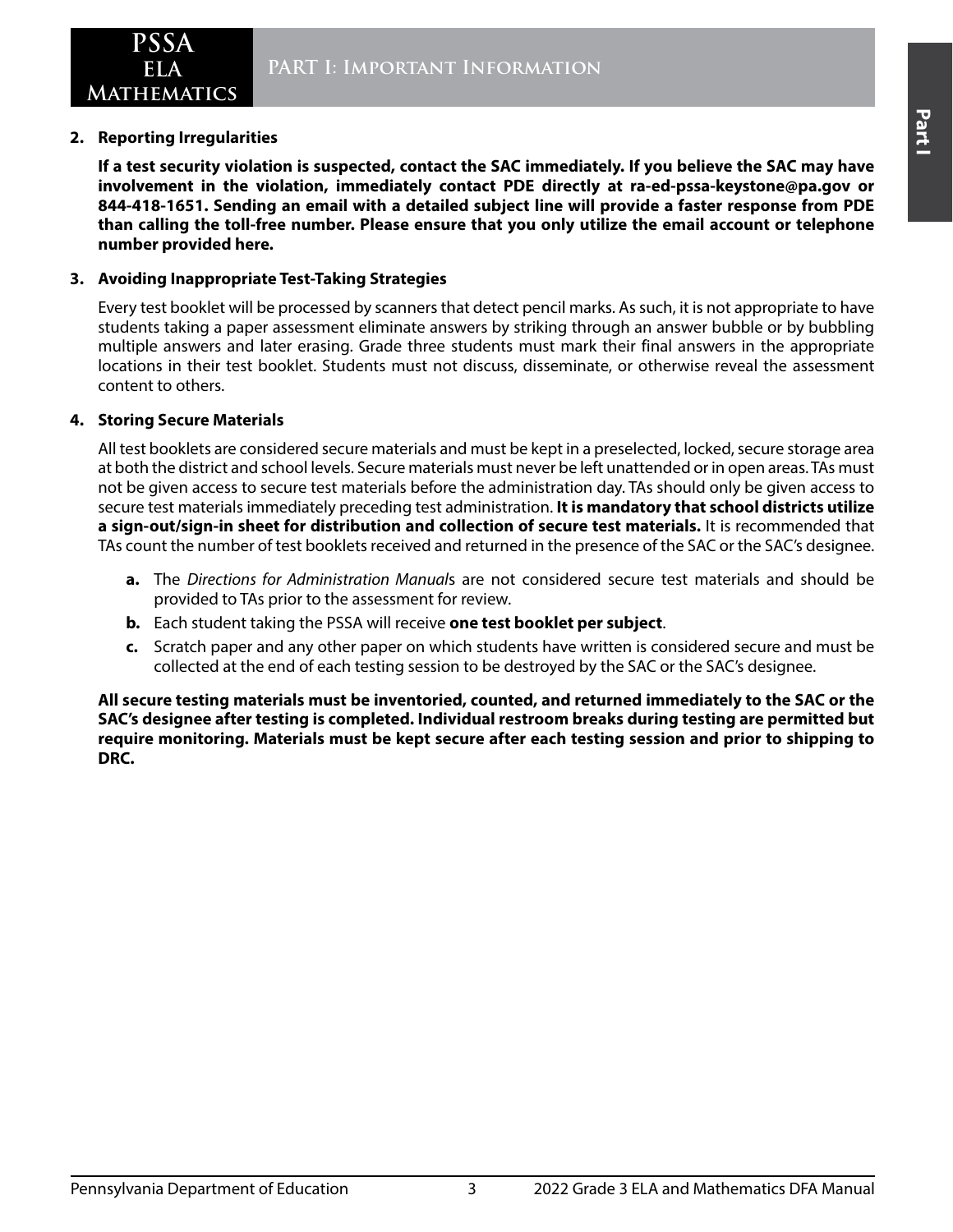#### **A . Summary of the Test Administrators' Responsibilities**

<span id="page-7-0"></span>**PSSA ELA Mathematics**

- **1 .** Complete the Pennsylvania State Test Administration Training (PSTAT) online module, prior to working as a TA/Proctor, one time per school year (this satisfies both the PSSA and Keystone Exam requirement for the school year).
- **2 .** Become familiar with the exam administration procedures provided in this manual, the *Directions for Administration Manual*.
- **3.** Receive student assessment materials from the SAC immediately prior to the testing session on the day during which you are scheduled to be a TA (or Proctor) for the PSSA Grade 3 English Language Arts and Mathematics Assessments.
- **4 .** Alert the SAC if any student information on the label or bubbled in is incorrect and needs to be changed.
- **5 .** Look at the back cover of each test booklet and ensure that your initials are correctly bubbled in the Test Administrator Initials fields. Some schools may have TAs bubble in the Test Administrator initials, and other schools may have bubbled in the Test Administrator initials. If incorrect or missing, alert your SAC.
- **6.** Distribute test booklets to students at the time of the assessment.
- **7 .** Read the directions for administration to students at the start and end of each PSSA assessment for which you are a TA.
- **8 .** Actively monitor the assessment environment during the scheduled testing time. Actively monitoring is monitoring the administration of the exam and nothing else.
- **9.** Collect, account for (including counting the number received and returned), and return all student assessment materials to the SAC or the SAC's designee at the end of each assessment session.
- **10.** Return the reference sheet, all scratch paper, and any other paper on which students have written to the SAC or the SAC's designee at the end of each assessment session.
- **11 .** Review, understand, and return the signed and dated *PSSA Test Security Certification (Test Administrator and Proctor)* to the SAC at the end of the final PSSA administration for which you are a TA or Proctor.

#### **B . Follow the Exam Schedule Set by the School Assessment Coordinator**

The Spring 2022 English Language Arts and Mathematics Assessments must be administered within the PDEdesignated testing window on the dates assigned by the SAC. The **English Language Arts Assessment** consists of **three sections** and the **Mathematics Assessment** consists of **two sections**. **The sections must be administered in the sequence in which they are printed** in the test booklet. It is possible to combine multiple sections as a single testing session, with a limit of two sections in one day. The SAC must discuss the schedule with TAs at least one week prior to the assessment dates. Please note that some sections may require more time than others. See "General Organization of the Assessment" on [pages 10–](#page-13-1)[11](#page-14-1) of this document for more information on administration and testing times.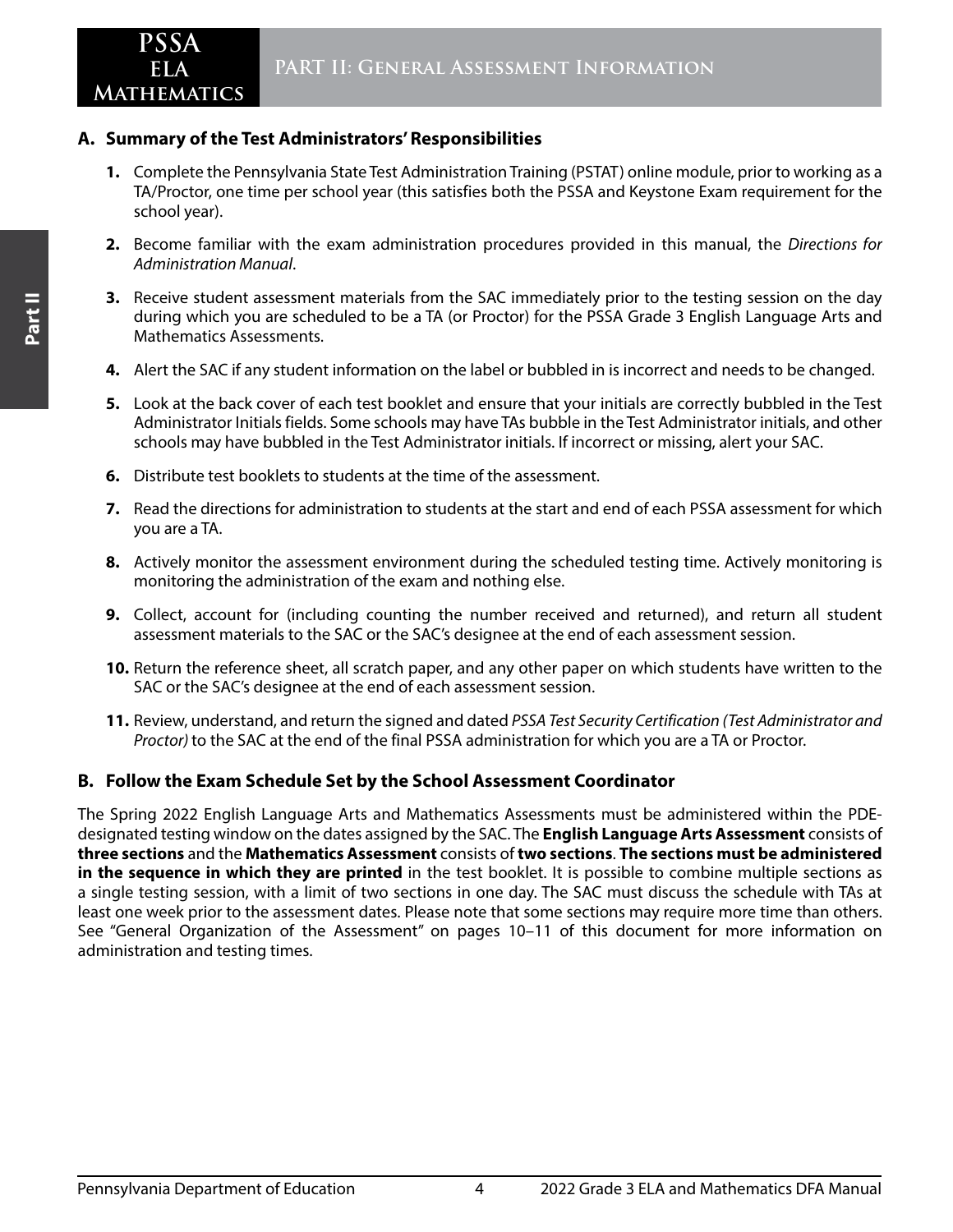#### **C . Considerations for Test Administration**

<span id="page-8-0"></span>**PSSA ELA Mathematics**

The procedures listed below must be followed prior to administering the Spring 2022 English Language Arts and Mathematics Assessments. These assessments include procedures that students may not have encountered before.

- **1 .** The SAC will receive a *PSSA Handbook for Assessment Coordinators* that provides additional, detailed information about the assessment. This document is also posted on these portals:
	- **a .** *<https://pa.drcedirect.com>* [Click on the applications drop-down and select 'General Information.' Then select 'Documents.']
	- **b.** *[www.education.pa.gov](http://www.education.pa.gov)* [Roll over 'Data and Reporting' in the menu at the top of the page. Select 'Assessment and Accountability.' Click on the link that reads 'PSSA - PA System of School Assessment'. Then click on 'Administration Materials' on the right side of the screen.]
- **2 .** The entire Grade 3 English Language Arts and Mathematics *Directions for Administration Manual* must be read in advance in order to become familiar with the procedures for administering the assessment. Prior to the assessment administration, the TA must do the following:
	- **a.** Become familiar with the assessment schedule and the procedures for allowing extended testing time.
	- **b.** Follow the direction of the SAC for maintaining test security.
	- **c .** Plan sufficient time for distribution and collection of materials.
	- **d.** Arrange student seating to prevent student interaction during the assessment sessions.
	- **e .** Post a "**Testing—Do Not Disturb**" sign on the door(s) to the classroom to indicate that an assessment session is taking place.
- **3.** Student Precode Labels are supplied for most students; however, if any student does not have a Student Precode Label, a District/School Label must be used.
- **4 .** Prior to the assessment, ensure that all test booklets have a barcode label affixed. For those test booklets that have a District/School Label, rather than a Student Precode Label, ensure that the SAC or the SAC's designee has bubbled in all appropriate information on pages 1 and 2 (see "Reviewing Barcode (District/ School or Student Precode) Labels" on [page 15](#page-18-1) of this manual).
- **5 .** Prior to the assessment, be aware of test accommodations that are outlined in the current PSSA and Keystone *Accommodations Guidelines* and in the current *Accommodations Guidelines for English Learners* (ELs) (e.g., "Test Administrator transcribed student responses," "Extended time"). These documents are posted on the following portals:
	- **a.** *<https://pa.drcedirect.com>* [Click on the applications drop-down and select 'General Information.' Then select 'Documents.']
	- **b.** *[www.education.pa.gov](http://www.education.pa.gov)* [Roll over 'Data and Reporting' in the menu at the top of the page. Select 'Assessment and Accountability.' Then click on the link that reads 'PSSA - PA System of School Assessment'. Then click on 'Testing Information' on the right side of the screen.]

Not all accommodations that are provided on a day-to-day basis in the classroom are approved for use with the PSSA; however, all accommodations in IEPs or 504 Plans must be considered when planning for the administration of the PSSA.

- **6 .** A form number is on the front cover of each test booklet. For the Spring 2022 English Language Arts Assessments, there are twelve (12) forms labeled 01 through 12. For the Spring 2022 Mathematics Assessments, there are nine (9) forms labeled 01 through 09.
- **7 .** Review, understand, and return the signed and dated *PSSA Test Security Certification (Test Administrator and Proctor)* to the SAC at the end of the final PSSA administration for which you are a TA or Proctor. It is found in [Appendix B.](#page-52-0) Contact your SAC if you need more information.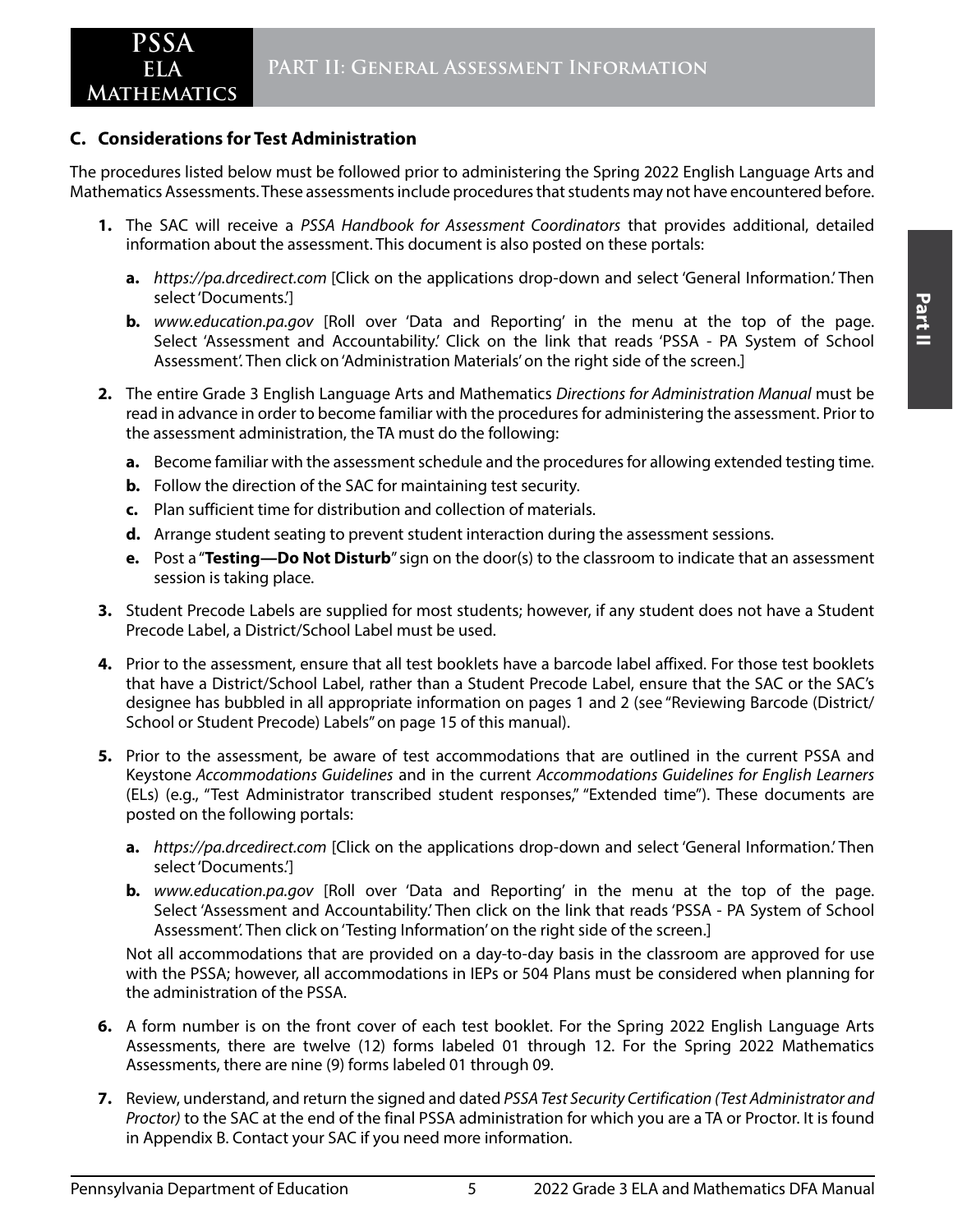<span id="page-9-0"></span>

**8 . If a test security violation is suspected, contact the SAC immediately . If you believe the SAC may have involvement in the violation, immediately contact PDE directly at [ra-ed-pssa-keystone@pa .gov](mailto:ra-ed-pssa-keystone%40pa.gov?subject=) or 844-418-1651 . Sending an email with a detailed subject line will provide a faster response from the PDE than calling the toll-free number . Please ensure that you only utilize the email account or telephone number provided here .**

#### **D. Prepare the Students for the Assessment**

- **1 .** Inform students in advance of the schedule for the assessment sessions, as communicated by the SAC or the SAC's designee.
- **2 .** Students are not permitted to have cell phones, cameras, smartphones, smartwatches, earbuds, or any other unapproved electronic devices in their possession during the administration of the assessment. Students **must** be informed of this policy in advance and should be encouraged to leave such items at home on administration days. **The TA must collect all such devices prior to distributing assessment materials .**
- **3 .** PDE encourages districts and schools to inform students before testing begins of the locally determined ramifications/sanctions for student misconduct during the PSSA assessments. This includes, but is not limited to, discipline associated with cheating, sharing, and/or reproduction of test content.
- **4 .** Discuss the *Code of Conduct for Test Takers*, which is in [Appendix C](#page-54-0) of this manual as well as in the PSSA *Handbook for Assessment Coordinators*, with all students prior to the scheduled exam time. It is essential that students understand the importance of each point in the *Code of Conduct for Test Takers* before testing begins. Prior to the administration, students must fill in the appropriate bubble indicating that they understand the *Code of Conduct for Test Takers* that their TA (or other school personnel) has reviewed with them. TAs should answer any questions that students have to ensure that all students understand this code of conduct. Students should be assured that they may discuss the testing process or issues of concern with their parents/guardians.
- **5 .** Students may **not** use a dictionary or a thesaurus for any part of this assessment. **Note:** An exception is made for English Learners (ELs) taking any portion of the **Mathematics Assessment**. They may use wordto-word bilingual/translation dictionaries that translate native language to English or English to native language. Bilingual/translation dictionaries that include word definitions or pictures are not allowed. If an EL student is using this accommodation, the TA must inform the SAC, and the SAC must record the use in the student's answer booklet.
- **6 .** Students must use a No. 2 pencil; an ink pen may **not** be used.
- **7 .** Students may highlight, underline, and make notes or comments in the test booklet or on scratch paper. All scratch paper and any other paper on which students have written must be collected and returned to the SAC. **Students must not use highlighters on the answer bubbles .**
- **8 .** Students should not make any extraneous marks on or near the answer bubbles (e.g., crossing out answers believed to be incorrect or marking multiple answers thought to be correct). Students should completely erase any extraneous marks.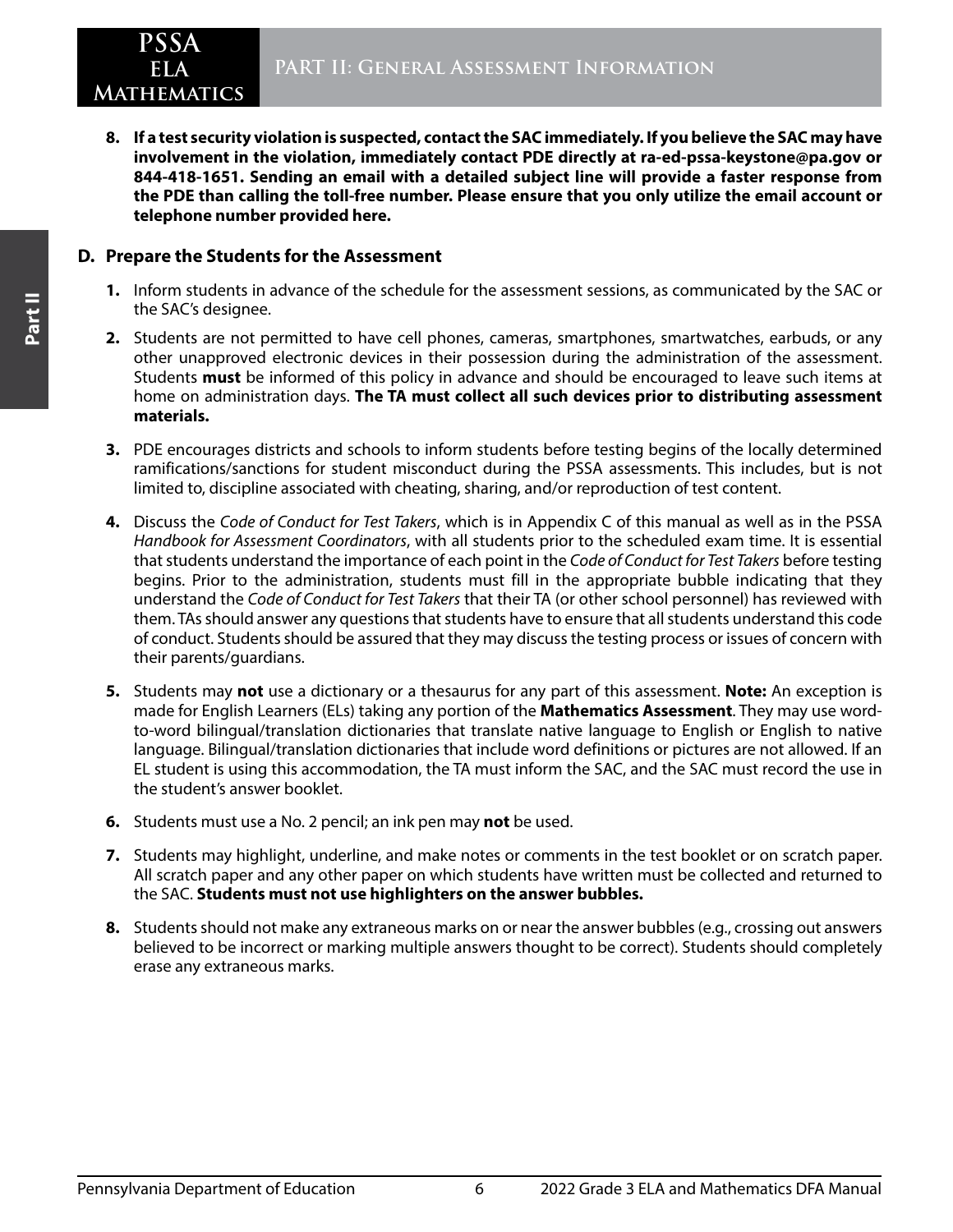#### ENGLISH LANGUAGE ARTS ONLY:

**PSSA ELA Mathematics**

- **9.** The English Language Arts Assessment includes questions that require students to select from four possible answers (multiple-choice questions). The assessment also includes questions that have two parts and require students to select one or more answers in each part (evidence-based selected-response questions). These multiple-choice and evidence-based selected-response questions and answer choices are found in the test booklet. Students will read each question and record their answer or answers in the spaces provided in their test booklets only. Responses written or marked on scratch paper and any **other paper on which students have written will not be scored .**
- **10 .** The English Language Arts Assessment also includes questions that require students to write a response (short-answer questions). For all questions students will read each question and record their response(s) in the spaces provided **in the test booklet only . Responses written or marked on scratch paper and any other paper on which students have written will not be scored .**

#### MATHEMATICS ONLY:

- **11 .** The Mathematics Assessment includes questions that require students to select from four possible answers. These multiple-choice questions and answer choices are found in the test booklet. Students will read each question and record their answers in the spaces provided **in their test booklets only. Responses written or marked on scratch paper and any other paper on which students have written will not be scored .**
- **12.** The Mathematics Assessment also includes questions that require students to write a response (openended questions). Students will read each question and will write their responses in the spaces provided **in the test booklet only . Responses written or marked on scratch paper and any other paper on**  which students have written will not be scored.
- **13.** For some mathematics questions, students may use a ruler (supplied).

| <b>Students are permitted to</b>                                                                                                                                                                                                                                    | <b>Students are NOT permitted to</b>                                                                                                                                                                                                                                                                                                                                                                                                                                                                                                                                      |
|---------------------------------------------------------------------------------------------------------------------------------------------------------------------------------------------------------------------------------------------------------------------|---------------------------------------------------------------------------------------------------------------------------------------------------------------------------------------------------------------------------------------------------------------------------------------------------------------------------------------------------------------------------------------------------------------------------------------------------------------------------------------------------------------------------------------------------------------------------|
| use scratch paper. (Students may use it to create<br>their own graphic organizers, etc., during the<br>assessment.)<br>highlight, underline, and make notes or<br>comments in the test booklet. (Students must not<br>use highlighters to mark the answer bubbles.) | use preprinted graphic organizers.<br>possess or use unapproved devices, including cell<br>phones, smartphones, smartwatches, earbuds,<br>cameras, any type of computer, or any mobile<br>device with a camera and/or Internet access<br>(e.g., tablets, MP3 players, gaming systems,<br>entertainment devices) at any time during the<br>assessment.<br>possess or use dictionaries, thesauri, and/or spell-<br>or grammar-checkers at any time during the<br>assessment. FOR MATHEMATICS ONLY: Word-to-<br>word translation dictionaries may be used by EL<br>students. |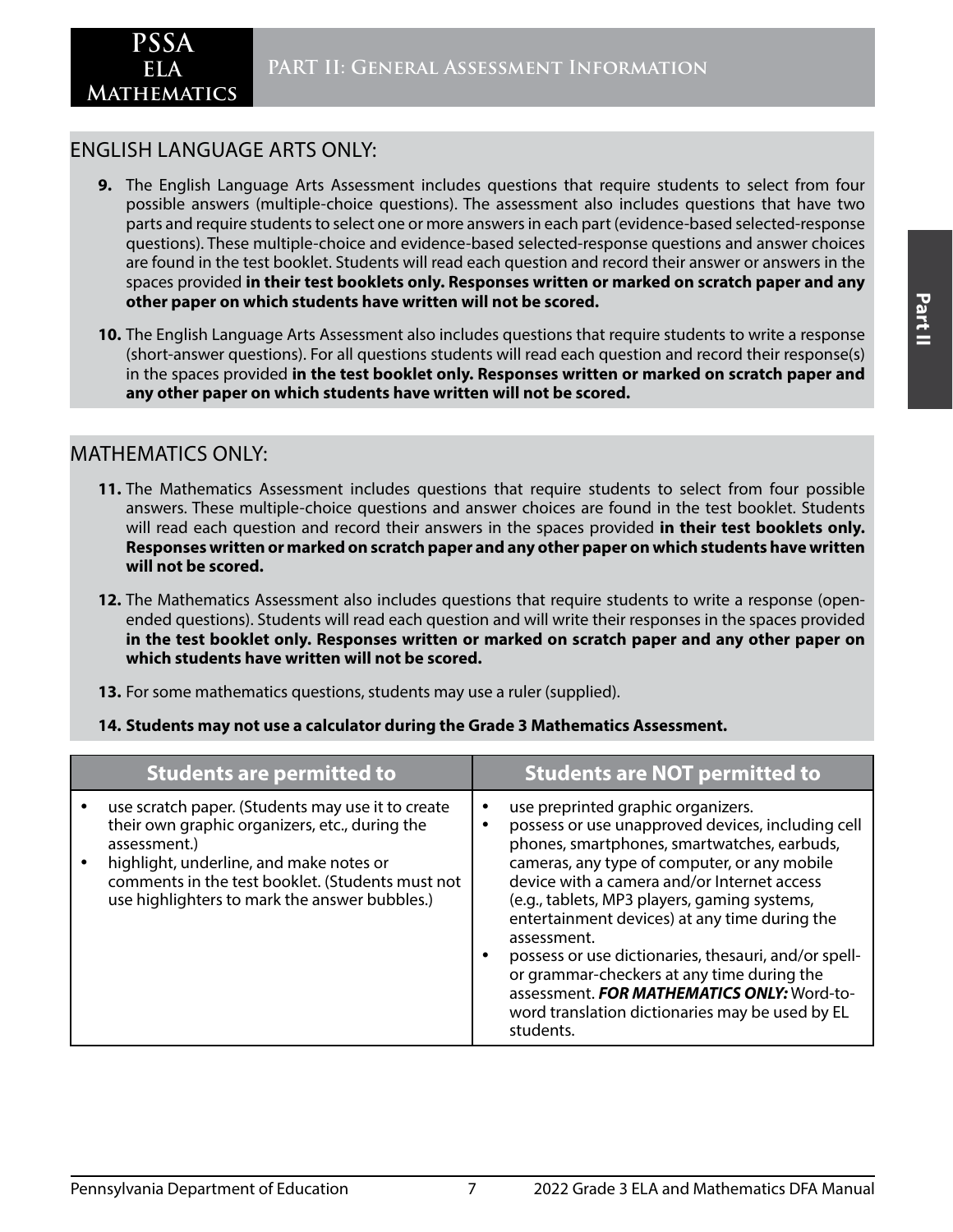#### <span id="page-11-0"></span>**E.** Prepare the Classroom for the Assessment

Good organization of assessment materials and well-executed procedures will help the administration of the assessment proceed smoothly.

Appropriate test conditions optimize the chance for better student performance. The assessment should be given in a regular classroom setting, if possible. Other settings may be used according to needs and available facilities. However, test situations created to dishonestly inflate assessment scores are a violation of test security.

Remove or cover with opaque material all classroom instructional materials or any other materials that may affect the validity of the 2022 English Language Arts and Mathematics Assessments.

#### ENGLISH LANGUAGE ARTS ONLY:

#### **DO** *NOT* **DISPLAY:**

- **1.** writing terms and/or definitions
- **2.** vocabulary words and/or definitions
- **3.** examples of assessment questions or answers
- **4 .** tips on how to write and/or review essays

**Note:** This is not an exhaustive list. These are general examples of what is not permitted. Any materials that may contain content that could be tested must be removed or covered.

The *Pennsylvania General Scoring Guidelines for Reading Short-Answer Questions* may be displayed in the classroom. Additionally, each student may have a copy of the guidelines on his or her desk, but it must be a clean copy.

#### MATHEMATICS ONLY:

#### **DO** *NOT* **DISPLAY:**

- **1.** mathematics terms and/or definitions
- **2.** examples of problems or answers
- **3.** tips on how to write responses and/or solve problems
- **4 .** illustrations or drawings of geometric shapes, algebraic equations, graphs, or number lines

**Note:** This is not an exhaustive list. These are general examples of what is not permitted. Any materials that may contain content that could be tested must be removed or covered.

The *General Description of Scoring Guidelines for Mathematics Open-Ended Questions* may be displayed in the classroom. Additionally, each student may have a copy of the guidelines on his or her desk, but it must be a clean copy. The guidelines are also posted on these portals:

- **a .** *<https://pa.drcedirect.com>* [Click on the applications drop-down and select 'General Information.' Then select 'Documents.']
- **b.** *[www.education.pa.gov](http://www.education.pa.gov)* [Roll over 'Data and Reporting' in the menu at the top of the page. Select 'Assessment and Accountability.' Click on the link that reads 'PSSA - PA System of School Assessment.' Then click on 'Administration Materials' on the right side of the screen. Under the math section select the 'Reference Materials' document for the appropriate grade.]

Student seating must be arranged to prevent student interaction during the assessment sessions. A quiet, calm atmosphere is conducive to concentration on the assessment. Disturbances must be kept to a minimum during the assessment sessions. Posting a "**Testing—Do Not Disturb**" sign on the door(s) to the classroom indicates that an assessment is in session. Students should not be permitted to sharpen pencils during the assessment sessions. Each student should have at least two sharpened No. 2 pencils with good erasers and some scratch paper. Extra sharpened pencils must be available for students.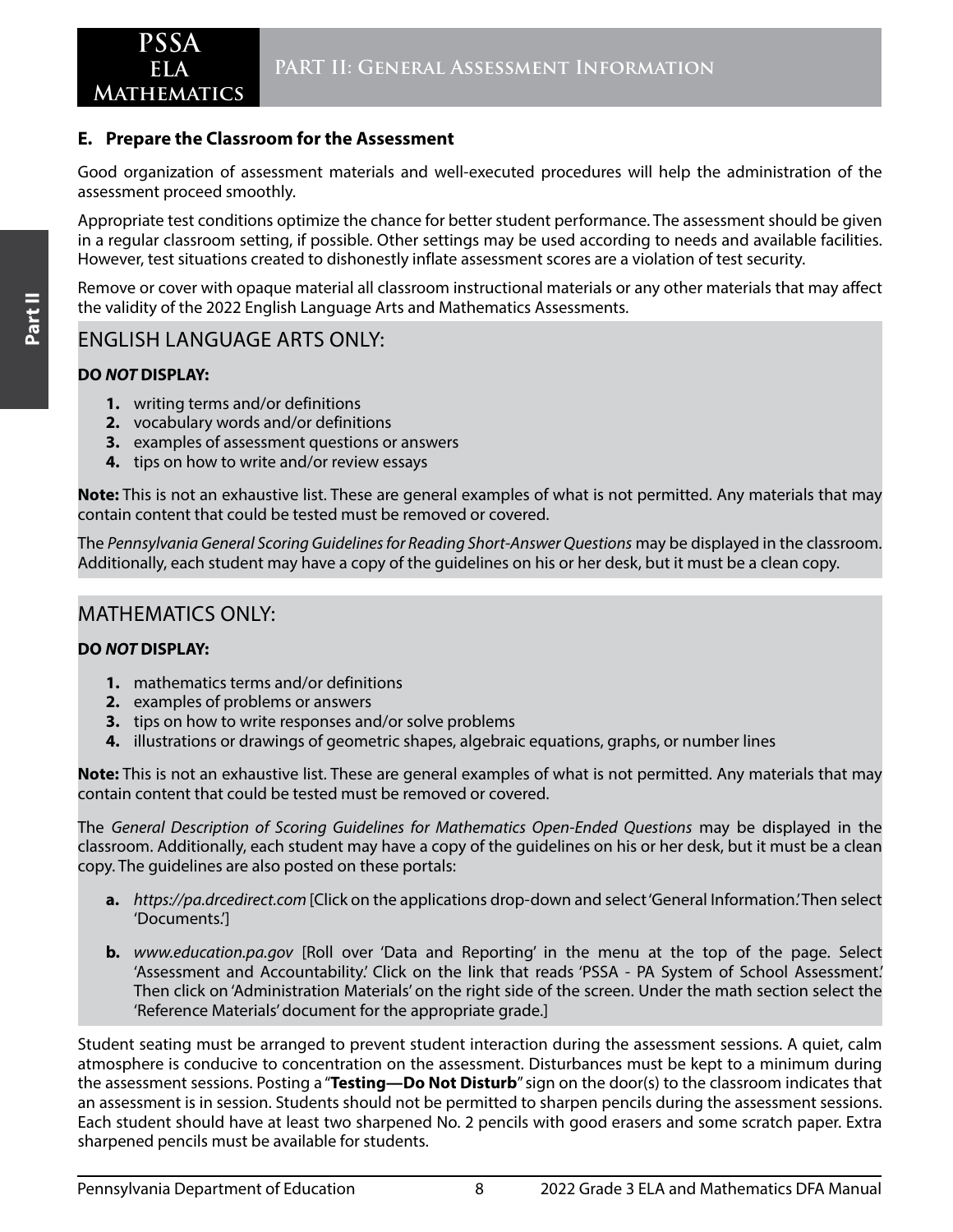

The SAC will provide the TA with the appropriate assessment materials on each administration day. After each administration, assessment materials, including scratch paper and any other paper on which students have written, must be returned immediately to the SAC. Every test booklet has a unique security number and barcode printed on the back cover. These security numbers should be used to track the distribution and collection of secure assessment materials. All secure assessment materials assigned to a school must be accounted for and returned to DRC by the DAC or SAC. The *Directions for Administration Manual* is not considered secure and does not have to be returned unless required by the SAC or DAC.

#### **G . Organize the Assessment Materials**

*For the Test Administrator:*

<span id="page-12-0"></span>**PSSA ELA Mathematics**

- **1 .** One Spring 2022 Grade 3 English Language Arts and Mathematics *Directions for Administration Manual*
- **2. "Testing—Do Not Disturb**" sign(s) to hang on the classroom door(s)
- **3.** One student test booklet to use for demonstration purposes
- **4 .** *FOR ENGLISH LANGUAGE ARTS ONLY:* One copy of the English Language Arts Grade 3 reference sheet (the reference sheet includes the scoring guidelines) to use for demonstration purposes
- **5 .** *FOR MATHEMATICS ONLY:* One copy of the Mathematics Grade 3 reference sheet (the reference sheet includes the scoring guidelines) to use for demonstration purposes

*For each student taking the assessment:*

- **1 .** One test booklet with a Student Precode Label or a District/School Label (There are twelve different forms labeled from 01 through 12 for English Language Arts.) (There are nine different forms labeled from 01 through 09 for Mathematics.)
- **2.** Two sharpened No. 2 pencils with good erasers
- **3.** Scratch paper for each section
- **4 .** *FOR ENGLISH LANGUAGE ARTS ONLY:* One copy of the English Language Arts Grade 3 reference sheet
- **5 .** *FOR MATHEMATICS ONLY:* One copy of the Mathematics Grade 3 reference sheet
- **6 .** *FOR MATHEMATICS ONLY:* One ruler (Students must use **only** the ruler supplied with testing materials.)

#### **H. Damaged Test Booklets**

If a student receives a test booklet with damaged or missing pages, replace it with a test booklet **of the same form number** and allow the student to continue working. If the student has already begun one or more sections of the assessment, the student should start working in the new test booklet at the point where the defect was discovered and use the new test booklet for the remainder of the assessment. After the assessment has been completed, the SAC or the SAC's designee must transcribe verbatim all of the student's previous responses into the undamaged test booklet. It is recommended that the transcription take place in the presence of a professional staff member who will sign the appropriate *PSSA Test Security Certification (Test Administrator and Proctor)* form. The student may not transcribe answers. On the new test booklet, the SAC or the SAC's designee must affix a District/School Label, write the student's name (as found in PIMS) on the front cover, and fill in the corresponding bubbles. Applicable portions of page 2 of the test booklet should also be completed by the SAC or the SAC's designee. **Do not insert pages from one test booklet into another .** Multiple documents for one student and loose pages **will not be scored**.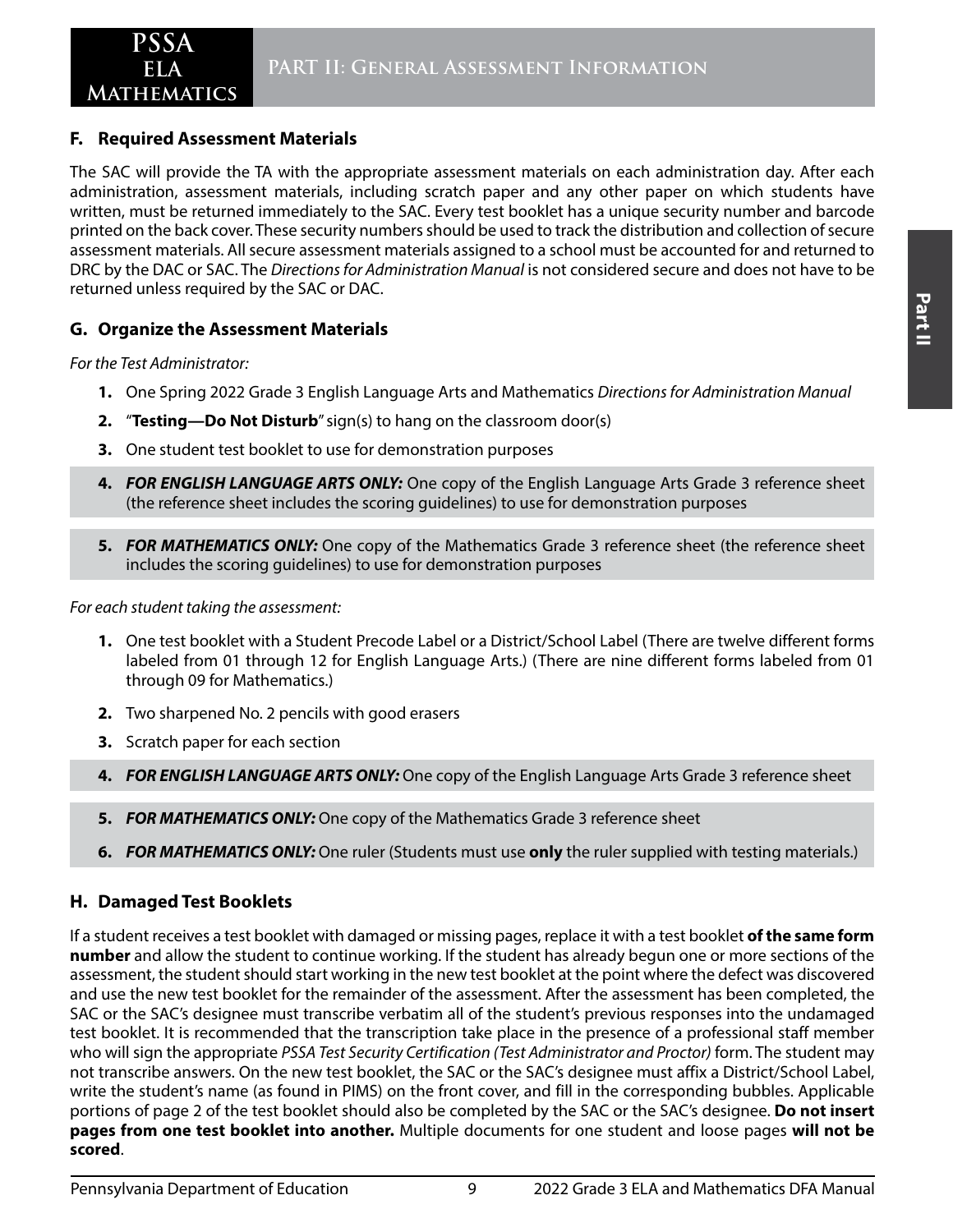<span id="page-13-0"></span>

The TA should give the damaged test booklet to the SAC. The SAC will apply a "**Do Not Score**" label over the existing label on the front cover of the damaged test booklet and return it to DRC.

#### **I.** Test Management Concerns

Some circumstances during testing require that the TA consult the SAC or PDE, or contact the DAC. These instances include, but are not limited to, the following:

- **1.** Student cheating
- **2.** Test security violation
- **3.** Improper test administration
- **4.** Student illness (during testing)

Issues requiring additional directions and any circumstances not outlined in this manual may need to be resolved with the SAC and/or DAC and/or PDE. Any test security violation should be reported to the SAC.

**If the TA believes the SAC is in violation of test security, they should contact PDE . For violations by the SAC, contact PDE at [ra-ed-pssa-keystone@pa .gov](mailto:ra-ed-pssa-keystone%40pa.gov?subject=) or 844-418-1651 . Sending an email with a detailed subject line will provide a faster response from PDE than calling the toll-free number . Please ensure that you only utilize the email account or telephone number provided here .**

#### <span id="page-13-1"></span>**J.** General Organization of the Assessment

The Grade 3 English Language Arts Assessment consists of **three sections** and the Grade 3 Mathematics Assessment consists of **two sections**. It is recommended that each section be scheduled as a separate assessment session; however, it is permissible to combine multiple sections as a single assessment administration session, with a limit of two sections in one day. **The sections must be administered in the sequence in which they are printed in the test booklets .** The SAC must discuss the schedule with the TA at least one week prior to the administration dates. Adequate time should be scheduled for the preparation of the classroom. The following administration times are estimates and are supplied for scheduling purposes only.

| <b>Section</b> | Selected-<br>Response<br>Questions* | Constructed-<br><b>Response</b><br><b>Questions</b> | <b>Administrative</b><br><b>Tasks</b><br><b>Estimated</b><br><b>Time Needed</b><br>(in minutes) | <b>Actual</b><br><b>Testing</b><br><b>Estimated</b><br><b>Time Needed</b><br>(in minutes) | <b>Total</b><br><b>Administration</b><br><b>Estimated</b><br><b>Time Needed</b><br>(in minutes) |
|----------------|-------------------------------------|-----------------------------------------------------|-------------------------------------------------------------------------------------------------|-------------------------------------------------------------------------------------------|-------------------------------------------------------------------------------------------------|
|                | 18                                  |                                                     | $15 - 20$                                                                                       | $50 - 60$                                                                                 | $65 - 80$                                                                                       |
| 2              | 16                                  |                                                     | $15 - 20$                                                                                       | $45 - 55$                                                                                 | $60 - 75$                                                                                       |
| 3              | 18                                  |                                                     | $15 - 20$                                                                                       | $50 - 60$                                                                                 | $65 - 80$                                                                                       |

#### **English Language Arts Administration Times**

**\* Selected-response questions include multiple-choice questions and evidence-based selected-response questions . Constructed-response questions include short-answer questions .**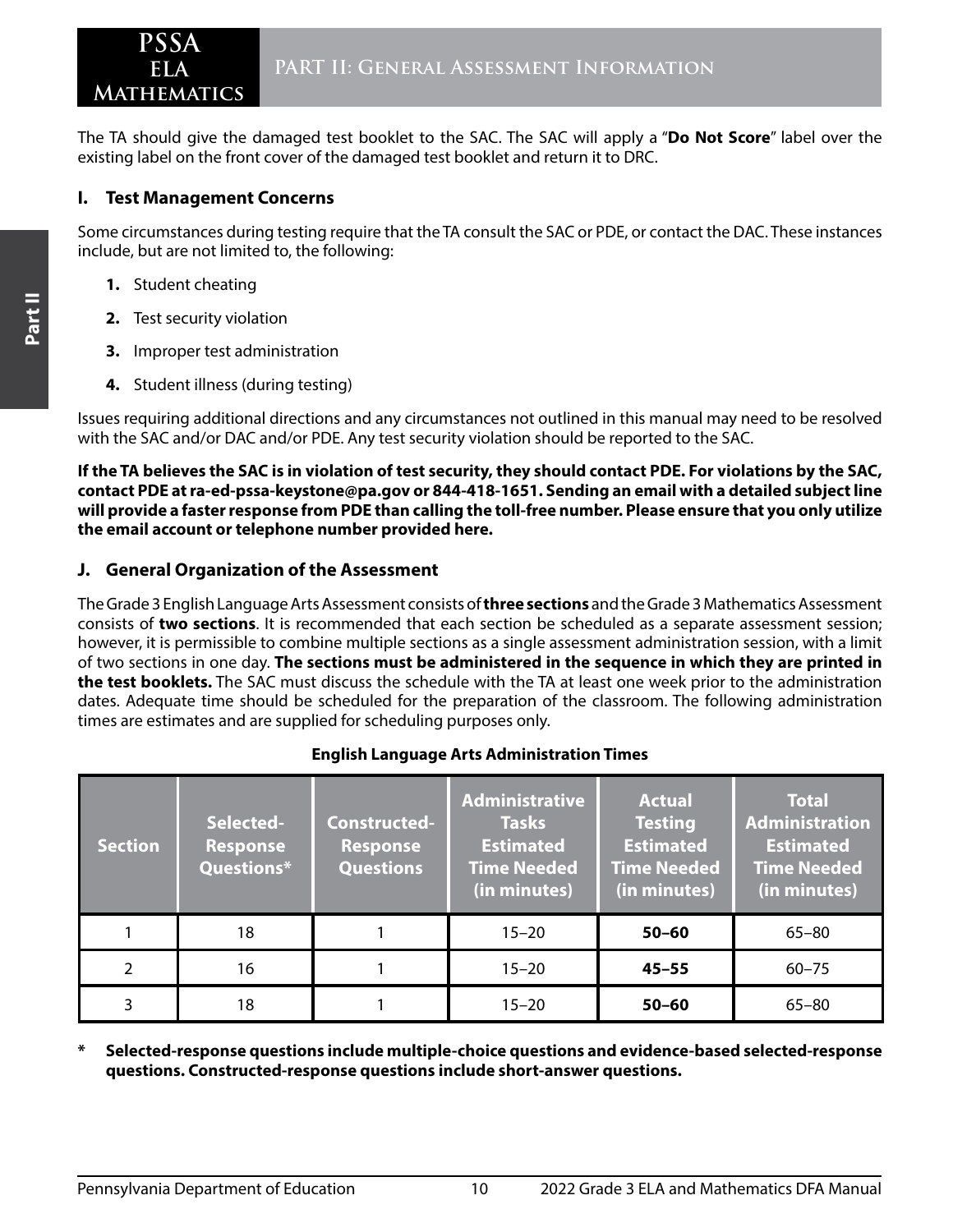<span id="page-14-0"></span>

| <b>Section</b> | <b>Multiple-</b><br><b>Choice</b><br><b>Questions</b> | <b>Open-Ended</b><br><b>Questions</b> | <b>Administrative</b><br><b>Tasks</b><br><b>Estimated</b><br><b>Time Needed</b><br>(in minutes) | <b>Actual</b><br><b>Testing</b><br><b>Estimated</b><br><b>Time Needed</b><br>(in minutes) | <b>Total</b><br>Administration<br><b>Estimated</b><br><b>Time Needed</b><br>(in minutes) |
|----------------|-------------------------------------------------------|---------------------------------------|-------------------------------------------------------------------------------------------------|-------------------------------------------------------------------------------------------|------------------------------------------------------------------------------------------|
|                | 24                                                    |                                       | $15 - 20$                                                                                       | $70 - 80$                                                                                 | $85 - 100$                                                                               |
|                | 24                                                    |                                       | $15 - 20$                                                                                       | $70 - 80$                                                                                 | $85 - 100$                                                                               |

#### <span id="page-14-1"></span>**Mathematics Administration Times**

#### **K . Code of Conduct for Test Takers**

The *Code of Conduct for Test Takers* ([Appendix C](#page-54-0)) provides requirements that students must follow before, during, and after each assessment. **It is important that the** *Code of Conduct for Test Takers* **be reviewed with all students and that all questions are answered such that all students understand each point in this code of conduct before the testing day.** Prior to starting the assessment, students will be required to darken a bubble in their test booklet to indicate that they understand the *Code of Conduct for Test Takers* that was reviewed with them by their TA (or other school employee). TAs must be prepared to answer any questions about the *Code of Conduct for Test Takers* so that all students can acknowledge their understanding of the requirements. Students should be assured that they may discuss the testing process or issues of concern with their parents/guardians.

#### **L.** Display Assessment Information

During each assessment section, students are to respond to a specific set of test questions. The following testsection information must be displayed on a chalkboard, dry-erase board, or other easily visible medium during each assessment session. Only information about the current assessment session should be displayed.

| Section 1 – ELA | Section 2 – ELA  | $\blacksquare$ Section 3 – ELA $\blacksquare$ |
|-----------------|------------------|-----------------------------------------------|
| Begin on page 8 | Begin on page 30 | Begin on page 48                              |
| Questions 1-19  | Ouestions 20–36  | Questions 37-55                               |

| <b>Section 1 - Mathematics</b> | <b>Section 2 – Mathematics</b> |  |
|--------------------------------|--------------------------------|--|
| Begin on page 6                | Begin on page 27               |  |
| Questions 1-26                 | Questions 27-52                |  |

In addition, the following statement must be displayed on the chalkboard, dry-erase board, or other easily visible medium:

**Go back to make sure you have answered each question before closing your test booklet . When you have closed your test booklet the Test Administrator will collect it .**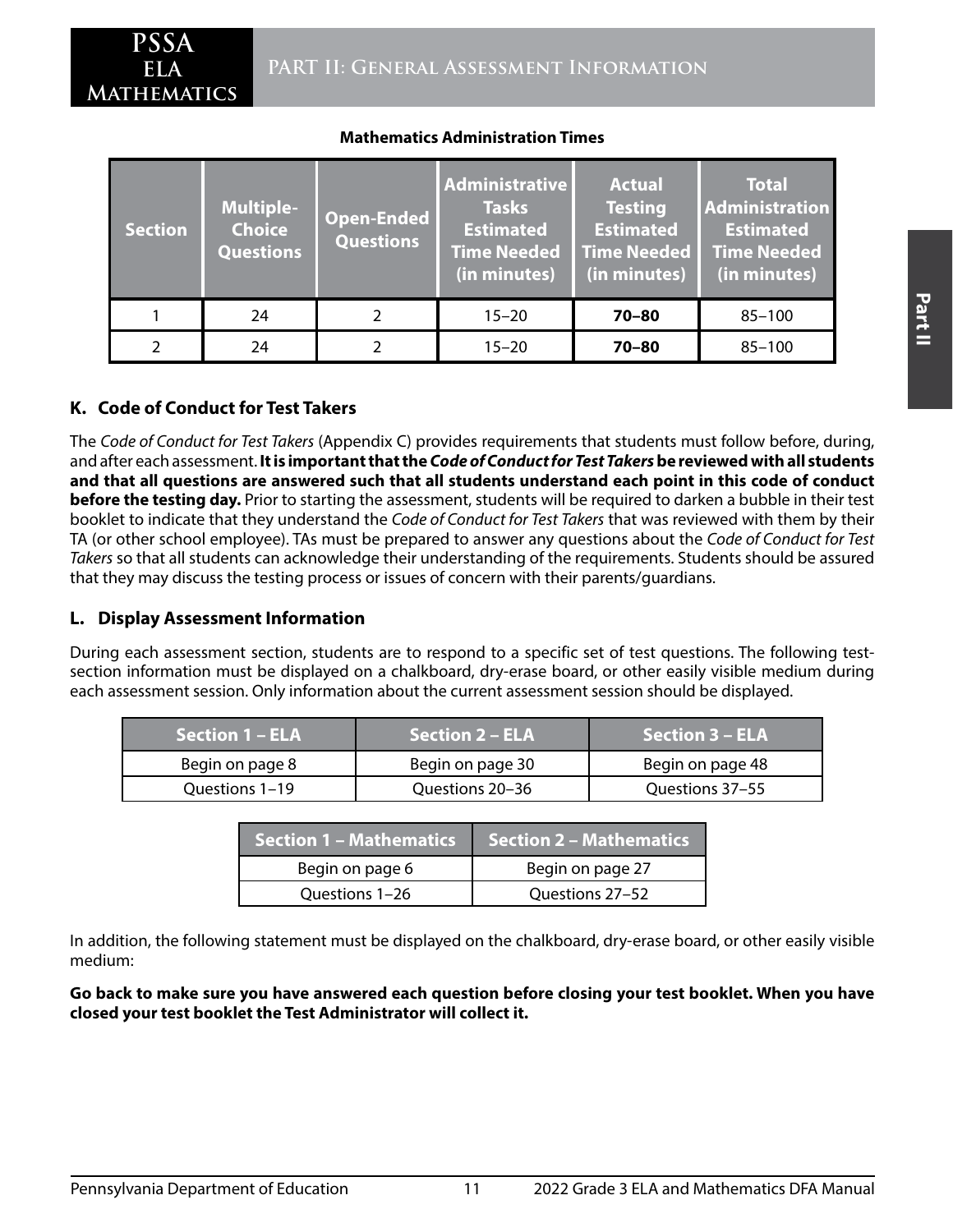<span id="page-15-0"></span>

#### **M. Extended Testing Time**

The PSSA Grade 3 English Language Arts and Mathematics Assessments are untimed assessments. Not all students will finish the assessment sections at the same time. Students should not feel rushed while they are taking the assessment, and no student should be penalized for working slowly. It is equally important, however, to encourage students to work in a timely manner to finish the assessment. Students should close their test booklets when they have finished the section of the assessment in which they had been working. Students should keep scratch paper and all other paper on which they have written separate from their test booklets. TAs must collect all test materials, including scratch paper and all other paper on which students have written, when students are finished rather than keeping the assessment materials closed on the students' desks.

- **1 .** Students who finish early may sit quietly, read for pleasure, or read non-content related materials until all students have finished. Reading for pleasure includes magazines along with fiction text, such as novels, short stories, poetry, etc. Reading anything that may include information related to the content area being assessed is not allowed. Written work/drawing/coloring of any kind is prohibited to ensure students are not recording secure test content.
- **2.** TAs should follow the direction of the SAC to determine when the assessment session should end and when students who have not finished should be provided an extended-time setting. This may involve using professional judgment. As a general guideline, the assessment session should be ended when all students indicate they have finished an assessment section. If the time scheduled for the administration of the section ends, students not finished should report to the extended time location. All students should complete each section within a school day, and sections must be scheduled so that there is enough time to complete the section within the school day.
- **3 .** Any student may request extended time if they indicate they have not completed an assessment section. Such requests should be granted if the TA finds the request to be educationally valid. Not permitting ample time for students to complete the assessment section may impact performance.
- **4 .** Students with special requirements and/or disabilities (i.e., physical, visual, auditory, or learning disabilities as defined by their IEP or service contracts) and students who work slowly may require extended time. Special assessment situations should be arranged for these students.
- **5 .** When allowing extended time for an assessment session for a portion of the student population:
	- **a.** Do not allow students to attend a lunch period with other students if the lunch period occurs between the original assessment session and the extended session.
	- **b.** Do not allow students to attend any classes or related activities between the original assessment session and the extended session.
	- **c.** Do not allow any overnight extensions.
	- **d.** Do not allow students to return to a section after the completion of that section.
- **6 . Do not allow the extended assessment session to be administered without monitoring . It is the responsibility of a TA to monitor any extended sessions, whether in the classroom where the assessment was begun or in a separate location .**
- **7 .** When all students have indicated that they have finished an assessment section, end the session. Students may return to regular activities, or the administration of the next section may begin.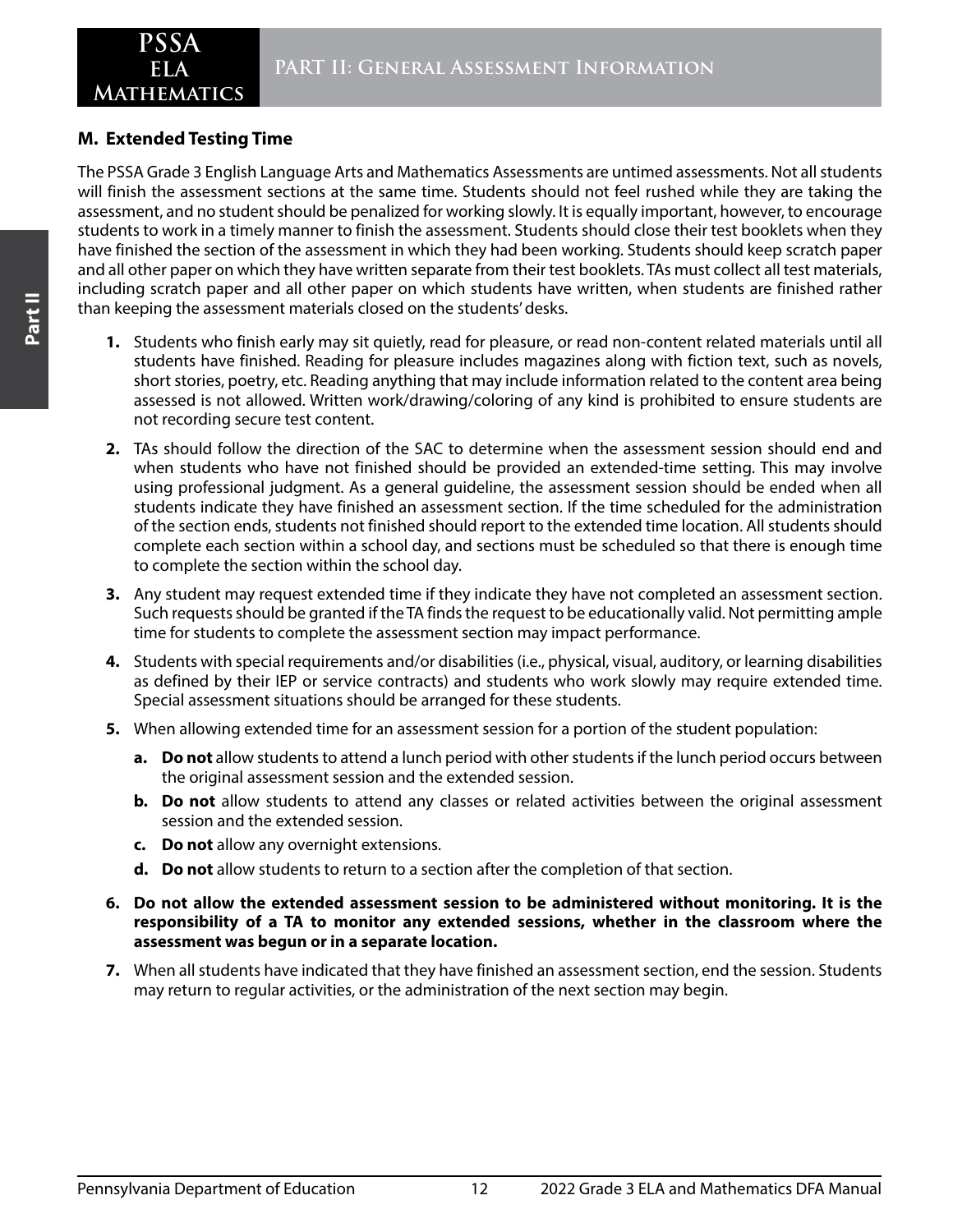#### **N. Assessment Administration Reminders**

It is important to use standardized testing procedures to maintain fairness for all students. Following the assessment administration instructions carefully ensures that all students are tested under similar conditions in all classrooms.

Before test administration:

<span id="page-16-0"></span>**PSSA ELA Mathematics**

- **1 .** Be sure each student has the correct test booklet (correct student name [as found in PIMS]).
- **2 .** Be certain to direct students as to where and how to mark or write their answers.
- **3.** Follow the directions of the SAC and this manual for maintaining assessment security.
- **4 .** Establish an environment that encourages students to approach the assessment in a positive manner.
- **5 .** Read and follow the *Handbook for Secure Test Administration* ([Appendix A\)](#page-40-0). This document is also posted on this portal:

*[www.education.pa.gov](http://www.education.pa.gov)* [Roll over 'Data and Reporting' in the menu at the top of the page. Select 'Assessment and Accountability.' Click on the link that reads 'PSSA - PA System of School Assessment'. Then click on 'Administration Materials' on the right side of the screen.]

During test administration:

- **1 .** Follow the directions of the SAC for maintaining assessment security.
- **2.** The test directions may be repeated to students as needed during the administration; however, the TA may not paraphrase or offer additional information and may not give information that provides clues concerning test questions or answer choices.
- **3.** It is acceptable to encourage the group of students to keep trying.

**Remember:** You will need a copy of a test booklet during the administration for demonstration purposes. The test booklet must be returned to the SAC at the end of each testing session.

- y **In some places in this manual, the TA will be prompted to "demonstrate" to students where specific**  administration information (such as instruction boxes, page numbers, question numbers, etc.) can **be found in the test booklet . To help students understand these references, the TA should hold up a copy of the test booklet and point to the relevant information .**
- For the remainder of this manual, *indented text in bold type* is to be read aloud to students exactly as written. All other text is information for the TA.

When ready to start the assessment, the TA should begin with *Part III: Directions for Administering the Assessment* on the next page of this manual.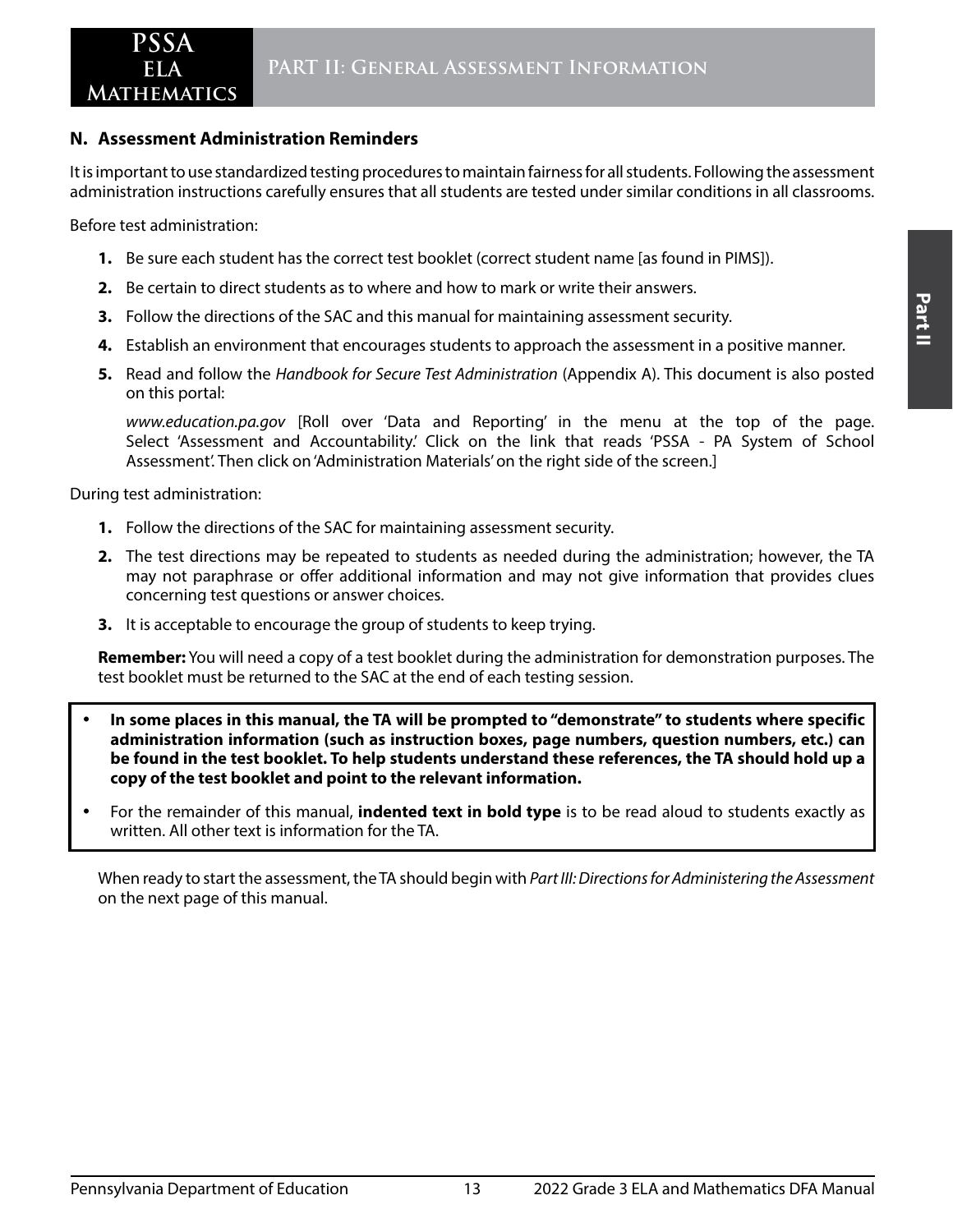#### <span id="page-17-1"></span><span id="page-17-0"></span>**A . Getting Started with the Assessment**

Make sure all students have two sharpened No. 2 pencils with good erasers. Students are not to have in their possession a cell phone, camera, smartphone, smartwatch, earbuds, or other unapproved electronic device. **Collect all unapproved electronic devices prior to distributing any assessment materials .**

Say:

**Welcome to the PSSA . I will now distribute the test booklets . Do not open your test booklet until I**  tell you to do so.

First, distribute test booklets with front covers facing up.

Test booklets must have a Student Precode Label or a District/School Label if the Student Precode Label is not available. Contact the SAC if you do not have a labeled test booklet for each student. If a Student Precode Label is not on a student's test booklet, the SAC or the SAC's designee should have printed the student's name (as the name appears in PIMS) on the front cover, bubbled in the letters corresponding to the name, and written in the student's birth date and PAsecureID on page 1.



**Note:** A form number is on the front cover of each test booklet. There are twelve (12) different forms labeled 01 through 12 for English Language Arts. There are nine (9) different forms labeled 01 through 09 for Mathematics.

Say:

**Today we will begin the PSSA in [English Language Arts** or **Mathematics] . Each of you should have a Grade 3 [English Language Arts** or **Mathematics] Test Booklet . Do not open your test booklet until I**  tell you to do so.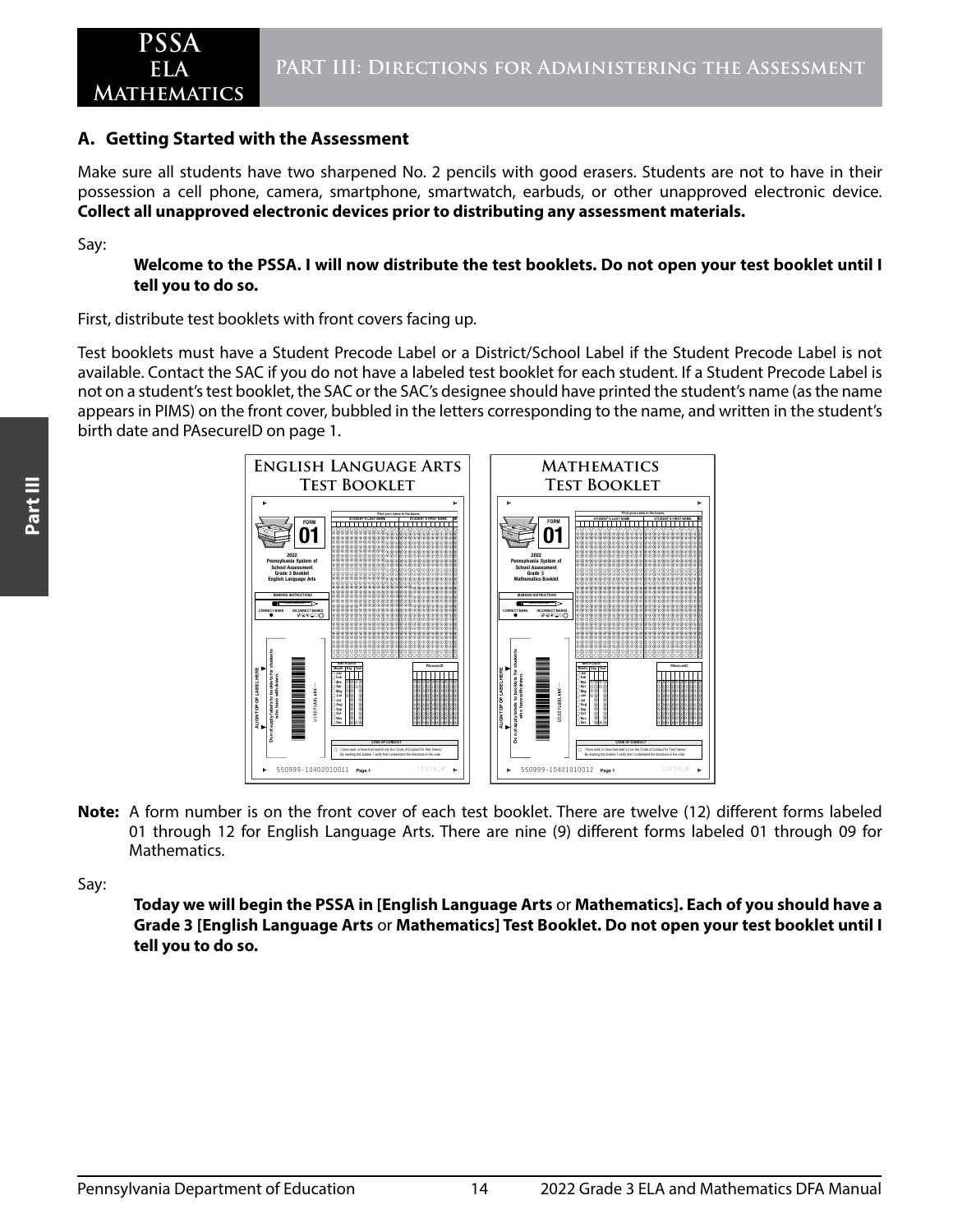#### <span id="page-18-1"></span><span id="page-18-0"></span>**B. Reviewing Barcode (District/School or Student Precode) Labels**

Say:

Look at the front cover of your test booklet. In the lower left-hand corner is a barcode label. Check **to see if the barcode label has a colored stripe on it .**

**If the barcode label DOES NOT have a colored stripe, check to make sure your full name and birth**  date are correct. Raise your hand if you find an error.

**If the barcode label DOES have a colored stripe, check to make sure that your full legal name is printed in the boxes near the top of the cover page of your test booklet .**

#### **If the barcode label DOES have a colored stripe and your name IS NOT printed in the boxes, please**  raise your hand.

If the label on a student's test booklet has a colored stripe, but the student's name is not printed in the boxes, contact your SAC immediately to obtain the student's name, PAsecureID, and birth date as it appears in PIMS. The student may work on the assessment while the SAC obtains the student's name, PAsecureID, and birth date. Either you, the SAC, or the SAC's designee must fill in the information for the student. The student information must include the student's name as it appears in PIMS, birth date, and PAsecureID.

**Note:** If any barcode label has an error on it, please contact the SAC.

When all students are ready, say:

**In the bottom right-hand corner of your test booklet is a box labeled "CODE OF CONDUCT ." Read the statement inside this box silently as I read it aloud . "***I have read, or have had read to me, the 'Code of Conduct for Test Takers.' By marking this bubble, I verify that I understand the directions in the code.***" If you understand the** *Code of Conduct for Test Takers***, darken the circle inside the box now . If you have questions about the** *Code of Conduct for Test Takers***, raise your hand .**

Answer student questions until all understand the *Code of Conduct for Test Takers* and darken the circle inside the box. (The *Code of Conduct for Test Takers* is [Appendix C](#page-54-0) of this manual.) When students are ready, continue with the next section.

Turn to [page 16](#page-19-1) to begin Section 1—ELA. Turn to [page 28](#page-31-1) to begin Section 1—Mathematics.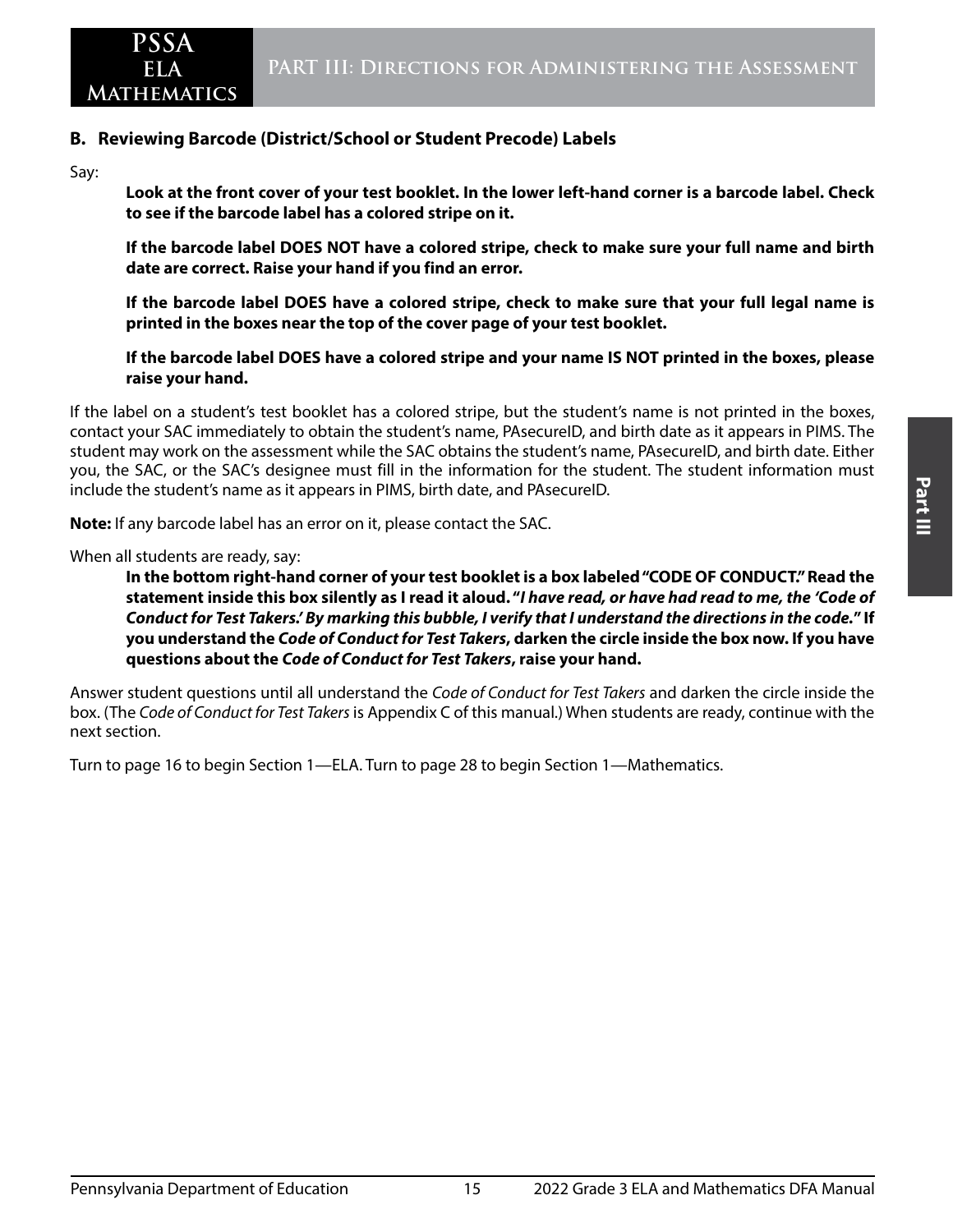#### <span id="page-19-1"></span><span id="page-19-0"></span>**C . Administer Section 1—ELA**

When all students are ready, say:

#### **I will now distribute scratch paper and reference sheets .**

Distribute scratch paper and reference sheets. When all students are ready, say:

**Now we are ready to begin Section 1—ELA . For some of the questions, you will choose your answer from among a set of four answer choices . For other questions, you will read passages and answer questions about the passages . For some of the questions, you will choose your answer from among a set of four answer choices . Some questions will have more than one part, and you will select one or more answers in each part . For one question, you will write your own response . You will record your responses to the questions in your test booklet only . Only responses recorded in your test booklet will be scored . The PSSA is an untimed assessment . You may take as much time as you need to complete this section . Are there any questions?**

Answer all questions. When all students are ready, say:

**Open your test booklet to page 6.** 

Pause while students find the correct page in their test booklets. The directions on pages 6 and 7 of the test booklet may be repeated to students as needed during the administration of Section 1. When all students are ready, say: **Look at the directions on page 6 . Read the directions silently as I read them aloud .**

*On the following pages are the English Language Arts questions. There are four types of questions in this section.*

**Now look at the first box on page 6 . It is labeled "Conventions of Standard English Multiple-Choice Questions ." Read the directions in the first box silently as I read them aloud .**

*Some questions will ask you to select an answer from among four choices.*

*For the multiple-choice questions:*

- **Read each question and choose the best answer.**
- **Only one of the answers provided is correct.**
- **Record your choice in the booklet.**

#### **Are there any questions?**

Answer all questions. When all students are ready, say:

**Now look at the second box on page 6 . It is labeled "Reading Passage Multiple-Choice Questions ." Read the directions in the second box silently as I read them aloud .**

*Some questions will ask you to select an answer from among four choices.*

*For the multiple-choice questions:*

- **First, read the passage carefully.**
- y *Read each question and choose the best answer.*
- **Only one of the answers provided is correct.**
- y *You may look back at the passage to help you answer the question.*
- y *Record your choice in the booklet.*

#### **Are there any questions?**

Answer all questions.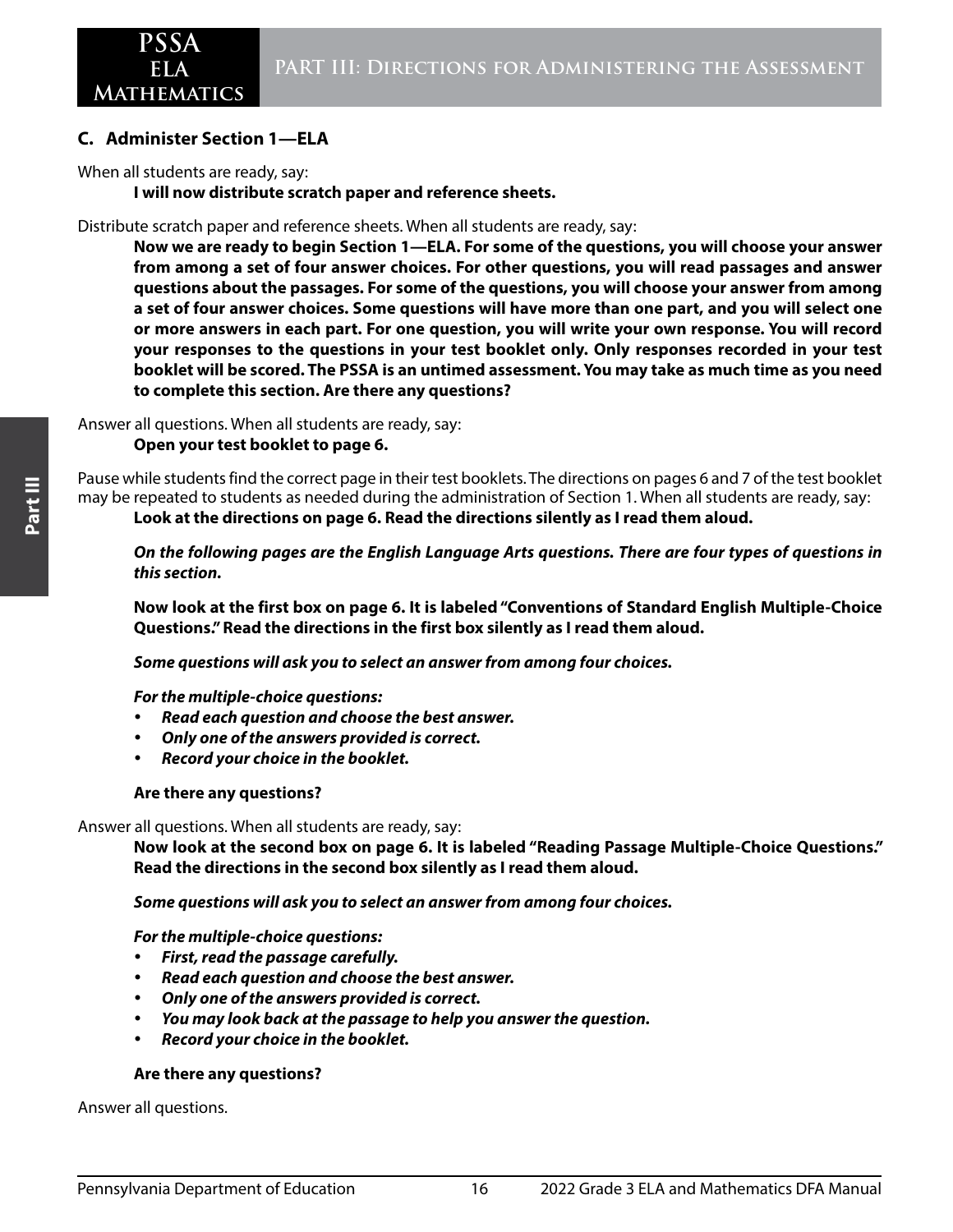When all students are ready, say:

**PSSA ELA Mathematics**

> Now look at the first box on page 7. It is labeled "Reading Passage Evidence-Based Selected-Response Questions." Read the directions in the box silently as I read them aloud.

*Some questions will have two parts and will ask you to select one or more answers in each part.*

*For the evidence-based selected-response questions:*

- y *Read Part One of the question and choose the best answer.*
- y *You may look back at the passage to help you answer Part One of the question.*
- **Record your answer to Part One in the booklet.**
- y *Only one of the answers provided in Part One is correct.*
- y *Then, read Part Two of the question and choose the evidence to support your answer in Part One. If Part Two tells you to select two answers, be sure to select two answers.*
- y *You may look back at the passage to help you answer Part Two of the question.*
- y *Record your answer or answers to Part Two in the booklet.*

#### **Are there any questions?**

Answer all questions. When all students are ready, say:

**Now look at the second box on page 7 . It is labeled "Reading Passage Short-Answer Questions ." Read the directions in the second box silently as I read them aloud .**

*Other questions will require you to write your response.*

#### *For the short-answer questions:*

- Be sure to read each short-answer question carefully.
- y *You cannot receive the highest score for a short-answer question without completing all the tasks in the question.*
- y *If the question asks you to do multiple tasks, be sure to complete all tasks.*
- y *You may look back at the passage to help you answer the question.*
- Write your response in the appropriate space in the booklet. If you use scratch paper to write your *draft, be sure to transfer your final response to the booklet.*

#### **Are there any questions?**

Answer all questions. When all students are ready, say:

**Now look at the reference sheet that I passed out along with your scratch paper .**

Pause while students look at the English Language Arts reference sheet. When all students are ready, say:

**This is a copy of the scoring guidelines that professional scorers will use to evaluate your response to the short-answer question . You may refer to these scoring guidelines at any time while responding to the short-answer questions .**

#### Now turn to page 66 of your test booklet.

Pause while students look at page 66 of the test booklet. When all students are ready, say:

**The scoring guidelines that professional scorers will use to evaluate your response to the shortanswer question are also on page 66 of your test booklet . Are there any questions?**

#### Answer all questions. When all students are ready, say:

We are now ready to start Section 1. Turn to page 8 in your test booklet. In the bottom right-hand corner, you will see a "GO ON" arrow.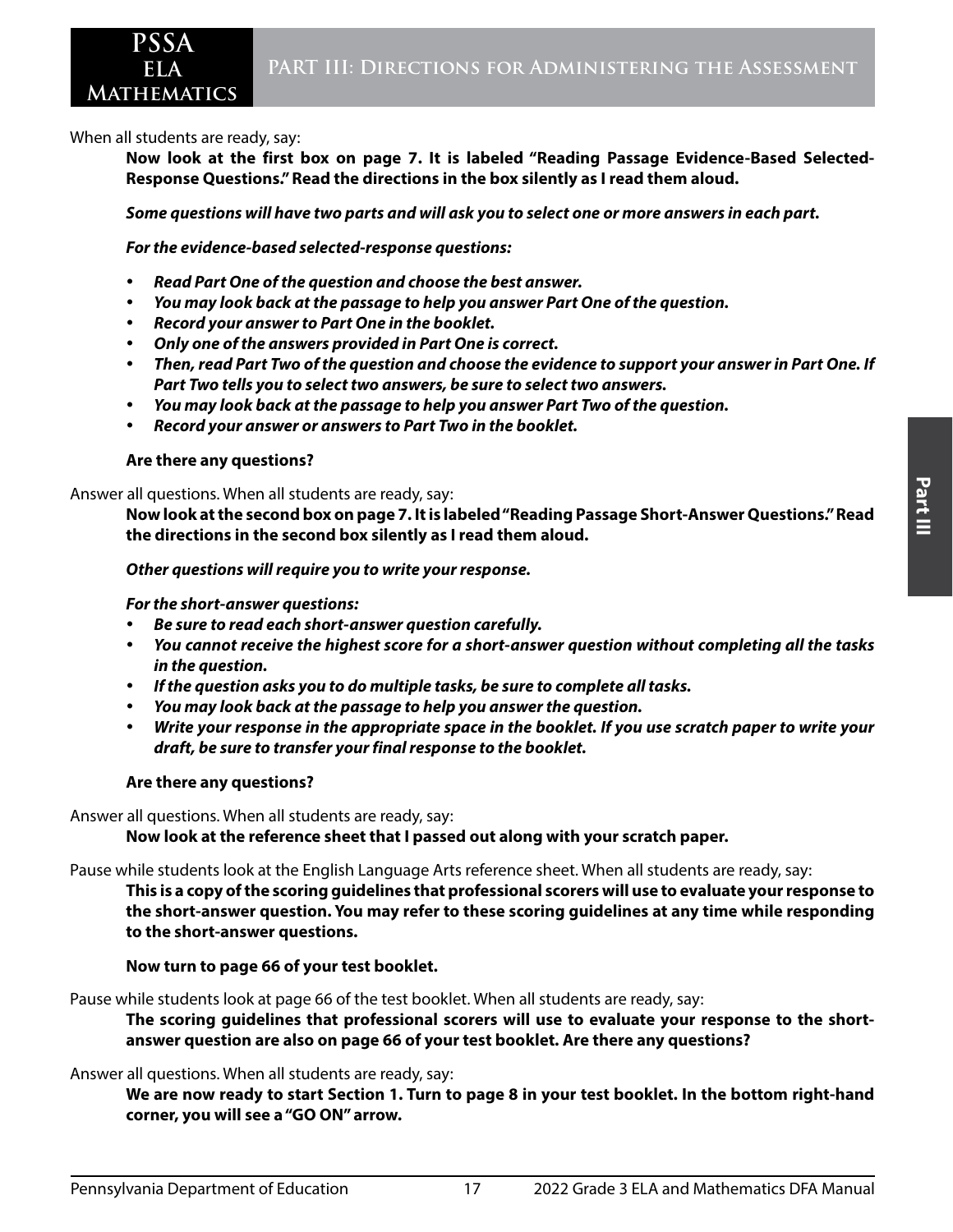**PART III: Directions for Administering the Assessment**

**ELA Mathematics**

**PSSA**

Point to the arrow in the test booklet that you are using for demonstration purposes. If necessary, walk around the room to ensure that all students see the arrow.

**This arrow indicates that you are not yet finished with Section 1 and you are to continue on to the next page . Follow the "GO ON" arrows and follow the directions in your test booklet . Continue until you complete all of the multiple-choice questions and the short-answer question in Section 1 . At the end of Section 1, you will see a "STOP" sign in your test booklet .**

Point to the stop sign on the last page of Section 1 in the test booklet you are using for demonstration purposes. If necessary, walk around the room to ensure that all students see the stop sign.

**Remember to complete questions 1 through 19 in Section 1 and to mark only the required number of correct answers for each multiple-choice question and completely answer each open-ended question in your test booklet . If you complete Section 1 before the testing session is over, you may check your work for questions ONLY in Section 1 . Do not look ahead to any other section in your test booklet . After you have checked your work, make sure you have completely erased wherever you have changed an answer or have made a stray mark in your test booklet . Then close your test booklet so I will know you have finished . I will collect your test materials when you finish . You may sit quietly, read for pleasure, or read non-content related materials until the rest of the class completes Section 1 . Are there any questions?**

Answer all questions. When all students are ready, say:

#### You may begin.

**Note:** Students who finish early may sit quietly, read for pleasure, or read non-content related materials until all students have finished. Reading for pleasure includes magazines along with fiction text, such as novels, short stories, poetry, etc. Reading anything that may include information related to the content area being assessed is not allowed. Written work/drawing/coloring of any kind is prohibited to ensure students are not recording secure test content.

While students are taking the assessment, be available to repeat test directions and/or direct students to the correct section of the test. TAs may encourage the group of students without providing any individual or group help that might suggest the correct answer to a question. Do not communicate to a student that the student should "check" an answer or that the student has answered an item incorrectly. You may, however, provide clarification of test directions and/or direct the student to the correct section of the test. The directions on pages 6 and 7 of the test booklet may be repeated to students as needed during the administration of Section 1. Each Section has a shape or shapes in the header with the number of the Section inside the shape(s) so the Section can be easily identified. There is one circle in the header of all pages in Section 1. While students are taking the assessment, ensure that students are working in the correct section of the test.

Encourage students to try all of the tasks (questions) and to complete the assessment. An incorrect answer is scored the same as a blank answer.

The testing time for this section is estimated to be 50 to 60 minutes, but the actual administration time may vary. Collect test materials, including scratch paper and any other paper on which students have written, when students are finished testing rather than keeping test booklets closed on the students' desks. End the session when all students have completed the section or you are at the end of the scheduled time. Since each student is to be provided sufficient time to finish the assessment, additional time must be allowed on an individual basis if one or more students are continuing to make reasonable progress on the assessment. For more information about Extended Testing Time, see Part II: General Assessment Information of this document. When you have confirmed that approximately five minutes remain in the testing time for the group and not all students have finished, say:

**This session will end in about five minutes . Make sure that you have completely erased wherever you have changed an answer or have made a stray mark in your test booklet . If you need additional time to complete this section, direction will be provided for you .**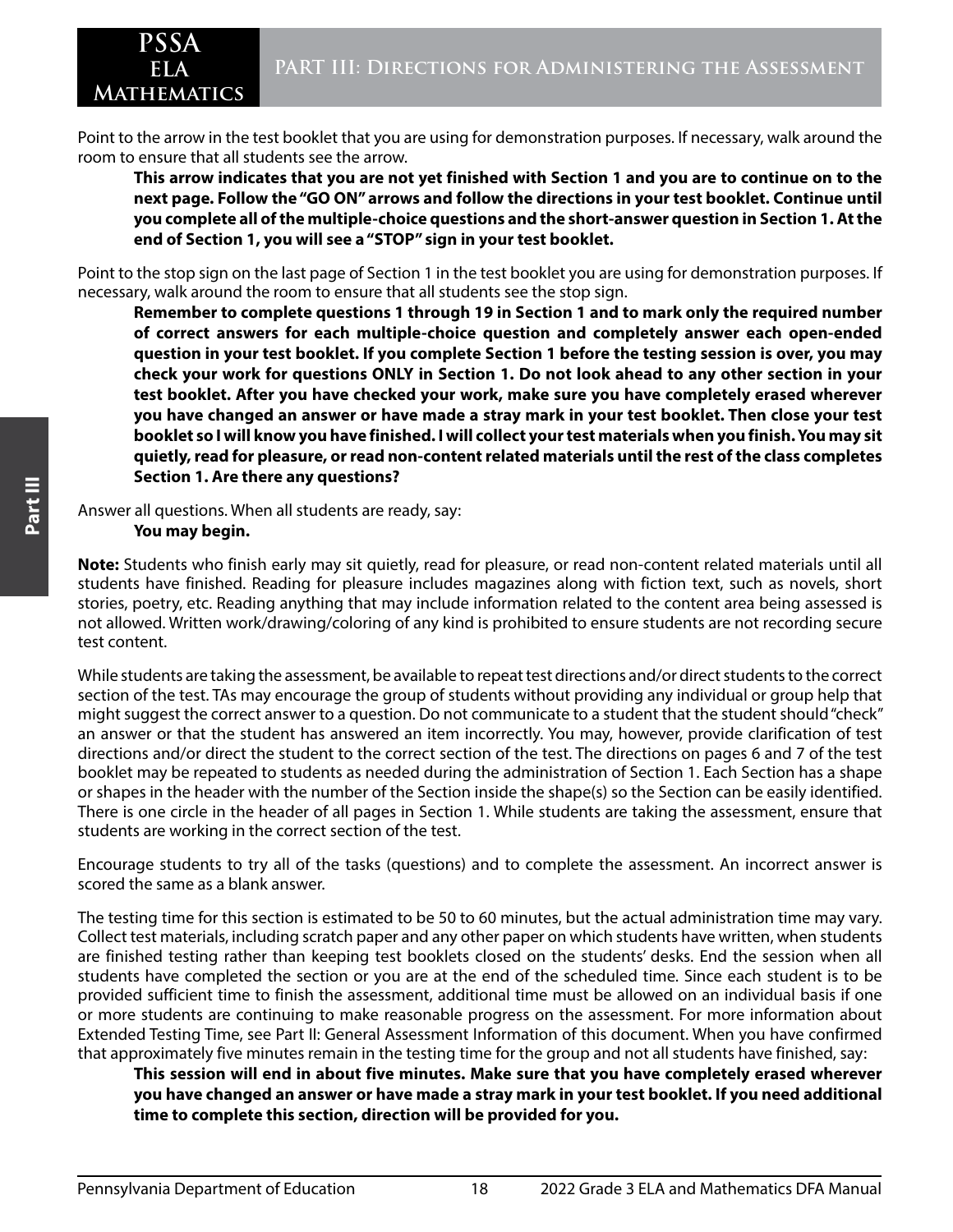

**PSSA**

At the end of the scheduled time, say:

**Close your test booklet . You will use the same test booklet for the remaining sections of the**  assessment, so make sure your name is on the front cover of the test booklet. If you are finished, **I will collect your test booklets, reference sheets, scratch paper, and any other paper on which you may have written . If you need more time, let me know, and you will be provided with an extended session and given additional direction .**

• If you are continuing the assessment at this time, now is the time to take a short break. Only students who have completed Section 1 may move on to Section 2. Students who need additional time should be provided an extended session setting. For students moving on to Section 2, say:

#### **You are going to take a short break before beginning Section 2, so I will now collect any remaining test materials .**

Collect any remaining test booklets, reference sheets, scratch paper, and any other paper on which students have written, making sure that each student's name is on the test booklet. All assessment materials must remain secure at all times. Following the short break, go on to "Administer Section 2—ELA," found on [page](#page-23-1) [20](#page-23-1) of this manual.

• If you are administering Section 2 at another time (later in the same day or on a different day), say: **You are going to take Section 2 at another time, so I will now collect any remaining test materials .**

Collect any remaining test booklets, reference sheets, scratch paper, and any other paper on which students have written, making sure that each student's name is on the test booklet. Return all materials (test booklets and used scratch paper and any other paper on which students have written) immediately to the SAC for secure storage. Used scratch paper, reference sheets, and any other paper on which students have written should be returned to the SAC and kept in a secure location until it can be destroyed. **Note:** Do **NOT** review student responses to test questions **for any reason**. Do **NOT** review test booklets for stray marks. Do **NOT** place scratch paper inside the test booklet.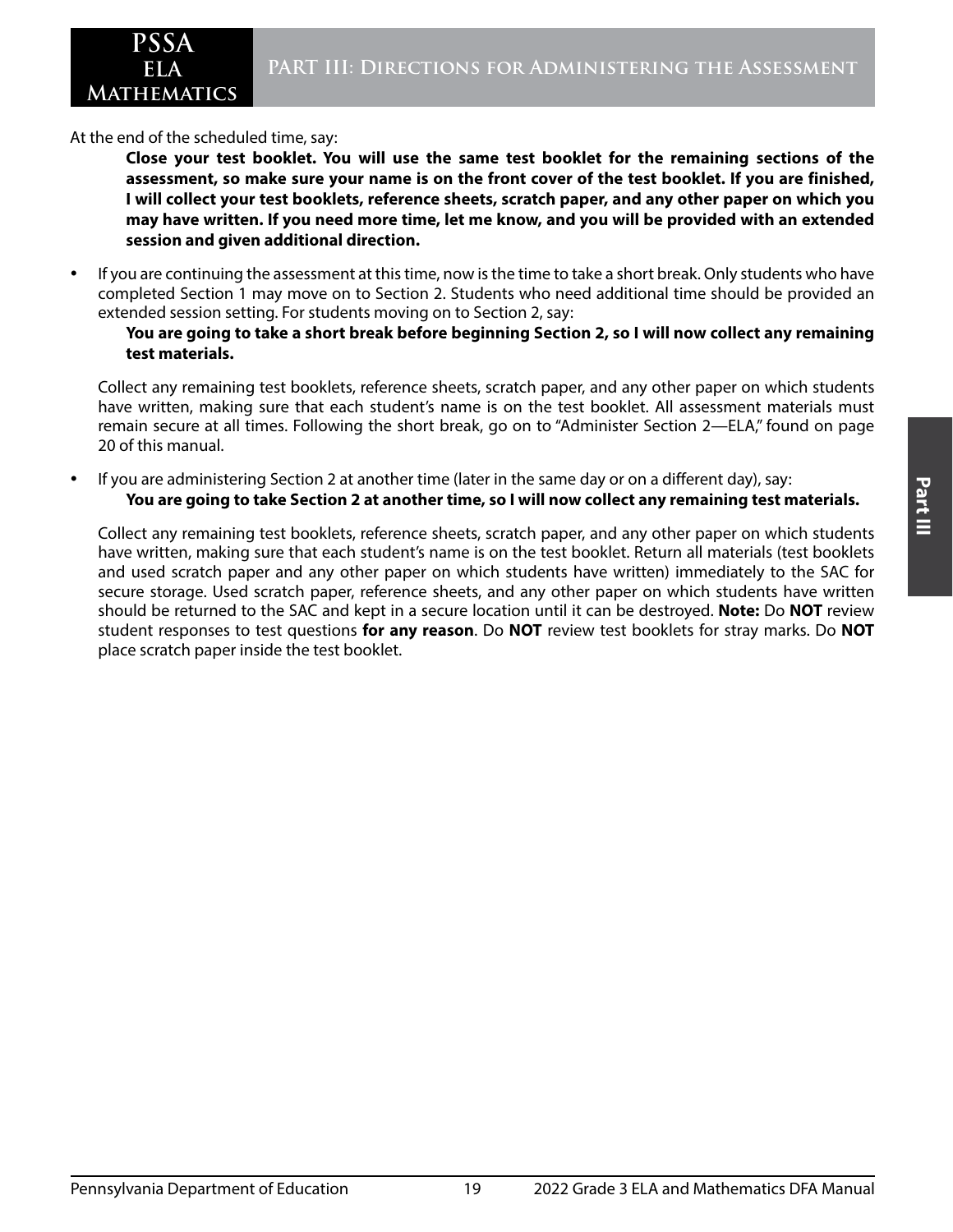#### <span id="page-23-1"></span>**D. Administer Section 2-ELA**

<span id="page-23-0"></span>**PSSA ELA Mathematics**

Make sure all students have two sharpened No. 2 pencils with good erasers. Make sure that no student is in possession of a cell phone, camera, smartphone, smartwatch, earbuds, or other unauthorized electronic device. **Collect all unauthorized electronic devices prior to distributing any assessment materials .** Distribute test booklets to students, making certain each student has the correct test booklet. The scratch paper must be blank and the reference sheets must have no additional writing.

Say:

#### **Check to make sure that your name is on the front cover of the test booklet .**

When all students have the correct test booklets, say:

**I will now distribute scratch paper and reference sheets . The scratch paper must be blank and the reference sheet must have no additional writing .**

Distribute scratch paper and reference sheets. When all students are ready, say:

**Now we are ready to begin Section 2—ELA . You will read passages and answer questions about the passages . For some of the questions, you will choose your answer from among a set of four answer choices . Some questions will have more than one part, and you will select one or more answers in each part . For one question, you will write your own response . You will record your responses to the questions in your test booklet only . Only responses recorded in your test booklet will be scored . The**  PSSA is an untimed assessment. You may take as much time as you need to complete this section. **Are there any questions?**

Answer all questions. When all students are ready, say:

**Open your test booklet to page 28 .**

Pause while students find the correct page in their test booklets. The directions on pages 28 and 29 of the test booklet may be repeated to students as needed during the administration of Section 2. When all students are ready, say:

**Look at the directions on page 28 . Read the directions silently as I read them aloud .**

*Directions: On the following pages are the English Language Arts questions. There are three types of questions in this section.*

**Now look at the first box on page 28 . It is labeled "Reading Passage Multiple-Choice Questions ." Read the directions in the first box silently as I read them aloud .**

*Some questions will ask you to select an answer from among four choices.*

*For the multiple-choice questions:*

- y *First, read the passage carefully.*
- **Read each question and choose the best answer.**
- **Only one of the answers provided is correct.**
- y *You may look back at the passage to help you answer the question.*
- **Record your choice in the booklet.**

#### **Are there any questions?**

Answer all questions.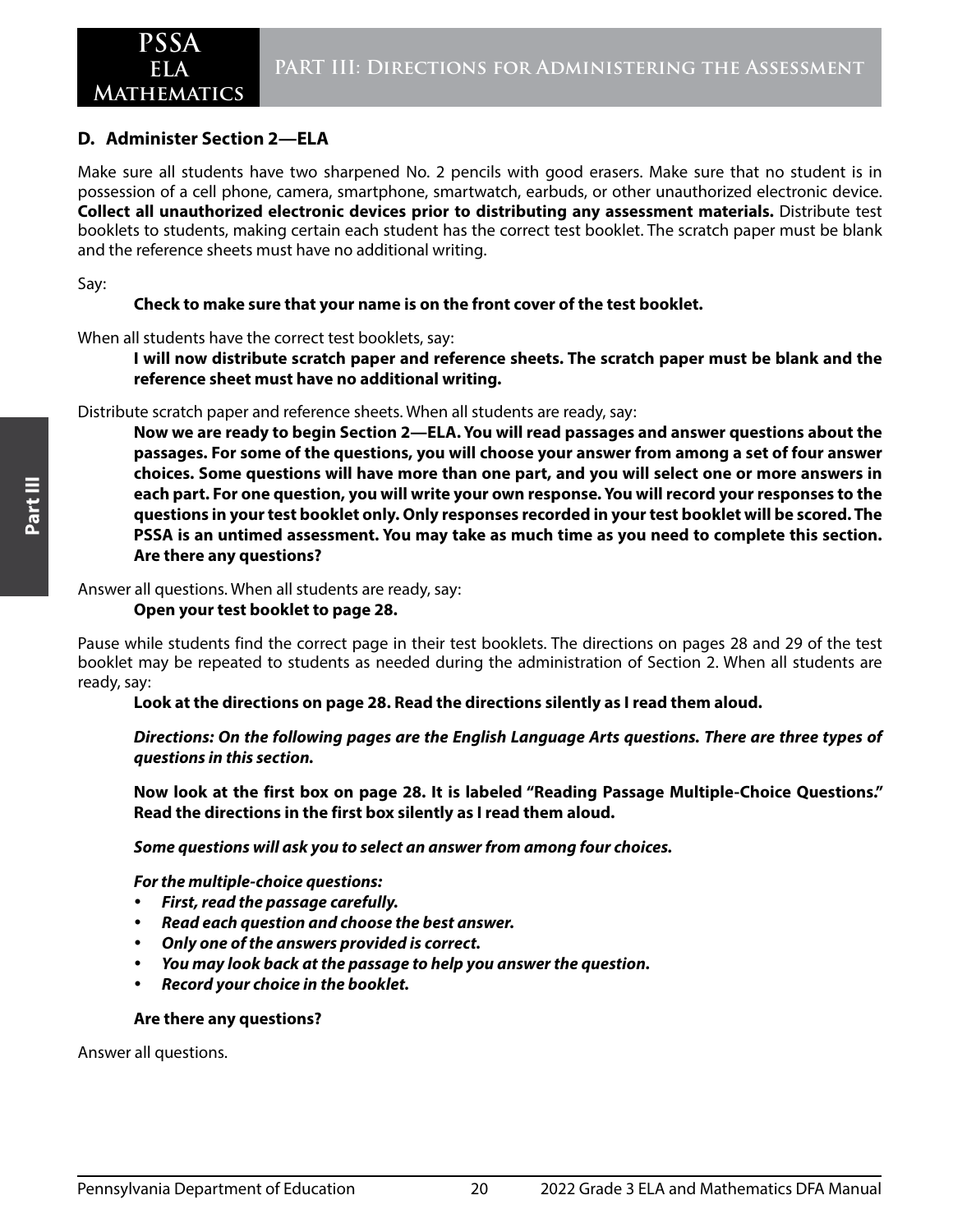### When all students are ready, say:

**PSSA ELA Mathematics**

> **Now look at the second box on page 28 . It is labeled "Reading Passage Evidence-Based Selected-**Response Questions." Read the directions in the box silently as I read them aloud.

*Some questions will have two parts and will ask you to select one or more answers in each part.*

*For the evidence-based selected-response questions:*

- y *Read Part One of the question and choose the best answer.*
- y *You may look back at the passage to help you answer Part One of the question.*
- **Record your answer to Part One in the booklet.**
- y *Only one of the answers provided in Part One is correct.*
- y *Then, read Part Two of the question and choose the evidence to support your answer in Part One. If Part Two tells you to select two answers, be sure to select two answers.*
- y *You may look back at the passage to help you answer Part Two of the question.*
- y *Record your answer or answers to Part Two in the booklet.*

#### **Are there any questions?**

Answer all questions. When all students are ready, say:

**Now look at the box on page 29 . It is labeled "Reading Passage Short-Answer Questions ." Read the directions in the box silently as I read them aloud .**

*Other questions will require you to write your response.*

#### *For the short-answer questions:*

- Be sure to read each short-answer question carefully.
- y *You cannot receive the highest score for a short-answer question without completing all the tasks in the question.*
- y *If the question asks you to do multiple tasks, be sure to complete all tasks.*
- y *You may look back at the passage to help you answer the question.*
- Write your response in the appropriate space in the booklet. If you use scratch paper to write your *draft, be sure to transfer your final response to the booklet.*

#### **Are there any questions?**

Answer all questions. When all students are ready, say:

**Now look at the reference sheet that I passed out along with your scratch paper .**

Pause while students look at the English Language Arts reference sheet. When all students are ready, say:

**This is a copy of the scoring guidelines that professional scorers will use to evaluate your response to the short-answer question . You may refer to these scoring guidelines at any time while responding to the short-answer questions .** 

#### Now turn to page 66 of your test booklet.

Pause while students look at page 66 of the test booklet. When all students are ready, say:

**The scoring guidelines that professional scorers will use to evaluate your response to the shortanswer question are also on page 66 of your test booklet . Are there any questions?**

#### Answer all questions. When all students are ready, say:

We are now ready to start Section 2. Turn to page 30 in your test booklet. In the bottom right-hand corner, you will see a "GO ON" arrow.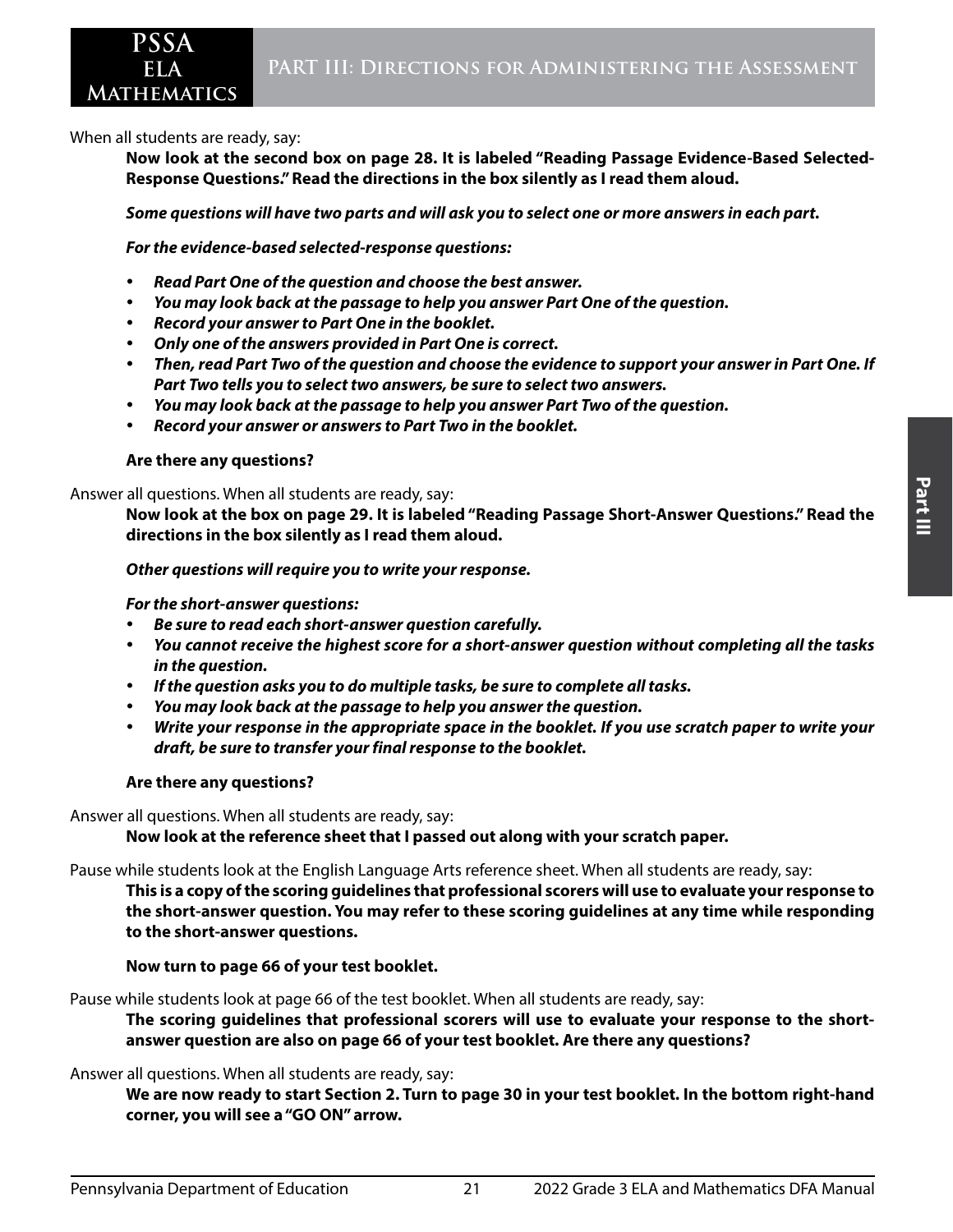

Point to the arrow in the test booklet that you are using for demonstration purposes. If necessary, walk around the room to ensure that all students see the arrow.

**This arrow indicates that you are not yet finished with Section 2 and you are to continue on to the**  next page. Follow the "GO ON" arrows and follow the directions in the test booklet. Continue until **you complete all of the multiple-choice questions, evidence-based selected-response questions, and the short-answer question in Section 2 . At the end of Section 2, you will see a "STOP" sign in your test booklet .**

Point to the stop sign on the last page of Section 2 in the test booklet you are using for demonstration purposes. If necessary, walk around the room to ensure that all students see the stop sign.

**Remember to complete questions 20 through 36 in Section 2 and to mark only the required number of correct answers for each multiple-choice question and completely answer each open-ended question in your test booklet . If you complete Section 2 before the testing session is over, you may check your work for questions ONLY in Section 2 . Do not look back or ahead to any other parts of the test booklet . After you have checked your work, make sure you have completely erased wherever you have changed an answer or have made a stray mark in your test booklet . Then close your test booklet so I will know you have finished . I will collect your test materials when you finish . You may sit quietly, read for pleasure, or read non-content related materials until the rest of the class completes Section 2. Are there any questions?** 

Answer all questions. When all students are ready, say:

#### You may begin.

**Note:** Students who finish early may sit quietly, read for pleasure, or read non-content related materials until all students have finished. Reading for pleasure includes magazines along with fiction text, such as novels, short stories, poetry, etc. Reading anything that may include information related to the content area being assessed is not allowed. Written work/drawing/coloring of any kind is prohibited to ensure students are not recording secure test content.

While students are taking the assessment, be available to repeat test directions and/or direct students to the correct section of the test. TAs may encourage the group of students without providing any individual or group help that might suggest the correct answer to a question. Do not communicate to a student that the student should "check" an answer or that the student has answered an item incorrectly. You may, however, provide clarification of test directions and/or direct the student to the correct section of the test. The directions on pages 28 and 29 of the test booklet may be repeated to students as needed during the administration of Section 2. Each Section has a shape or shapes in the header with the number of the Section inside the shape(s) so the Section can be easily identified. There are two half circles in the header of all pages in Section 2. While students are taking the assessment, ensure that students are working in the correct section of the test.

Encourage students to try all of the tasks (questions) and to complete the assessment. An incorrect answer is scored the same as a blank answer.

The testing time for this section is estimated to be 45 to 55 minutes, but the actual administration time may vary. Collect test materials, including scratch paper and any other paper on which students have written, when students are finished testing rather than keeping them closed on the students' desks. End the session when all students have completed the section or you are at the end of the scheduled time. Since each student is to be provided sufficient time to finish the assessment, additional time must be allowed on an individual basis if one or more students are continuing to make reasonable progress on the assessment. For more information about Extended Testing Time, see Part II: General Assessment Information of this document. When you have confirmed that approximately five minutes remain in the testing time for the group and not all students have finished, say:

This session will end in about five minutes. Make sure that you have completely erased wherever **you have changed an answer or have made a stray mark in your test booklet . If you need additional time to complete this section, direction will be provided for you .**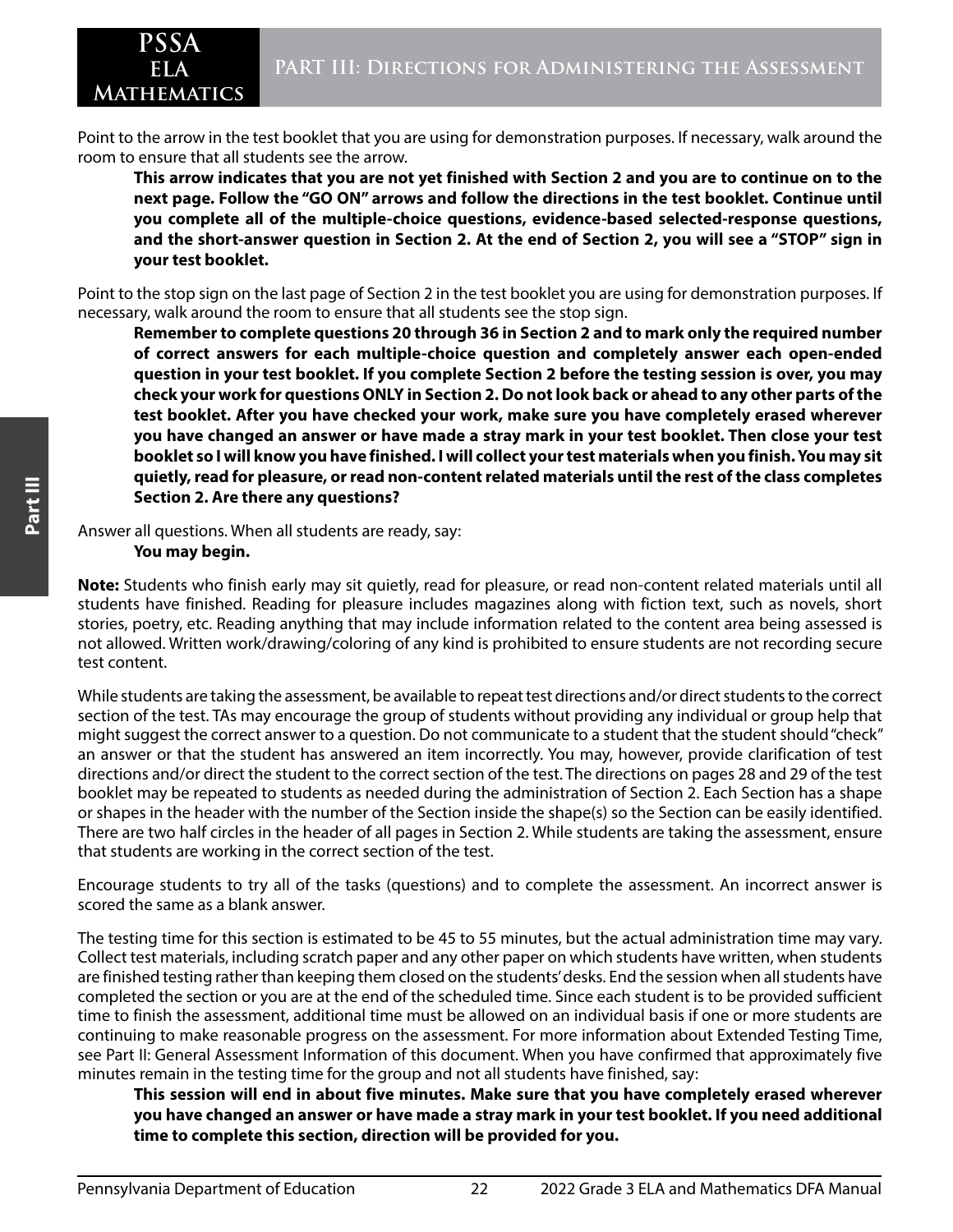

**PSSA ELA Mathematics**

At the end of the scheduled time, say:

**Close your test booklet . You will use the same test booklet for the remaining section of the**  assessment, so make sure your name is on the front cover of each test booklet. If you are finished, **I will collect your test booklets, reference sheets, scratch paper, and any other paper on which you may have written . If you need more time, let me know, and you will be provided with an extended session and given additional direction .**

• If you are moving on to Section 3 at this time, now is the time to take a short break. Only students who have completed Section 2 may move on to Section 3. Students who need additional time should be provided an extended session setting. For students moving on to Section 3, say:

#### **You are going to take a short break before beginning Section 3, so I will now collect any remaining test materials .**

Collect any remaining test booklets, reference sheets, scratch paper, and any other paper on which students have written, making sure that each student's name is on the test booklet. All assessment materials must remain secure at all times. Following the short break, go on to "Administer Section 3—ELA," found on the next page of this manual.

• If you are administering Section 3 at another time (later in the same day or on a different day), say: **You are going to take Section 3 at another time, so I will now collect any remaining test materials .**

Collect any remaining test booklets, reference sheets, scratch paper, and any other paper on which students have written, making sure that each student's name is on the test booklet. Return all materials (test booklets and used scratch paper and any other paper on which students have written) immediately to the SAC for secure storage. Used scratch paper and any other paper on which students have written should be returned to the SAC and kept in a secure location until it can be destroyed. **Note:** Do **NOT** review student responses to test questions **for any reason**. Do **NOT** review test booklets for stray marks. Do **NOT** place scratch paper inside the test booklet.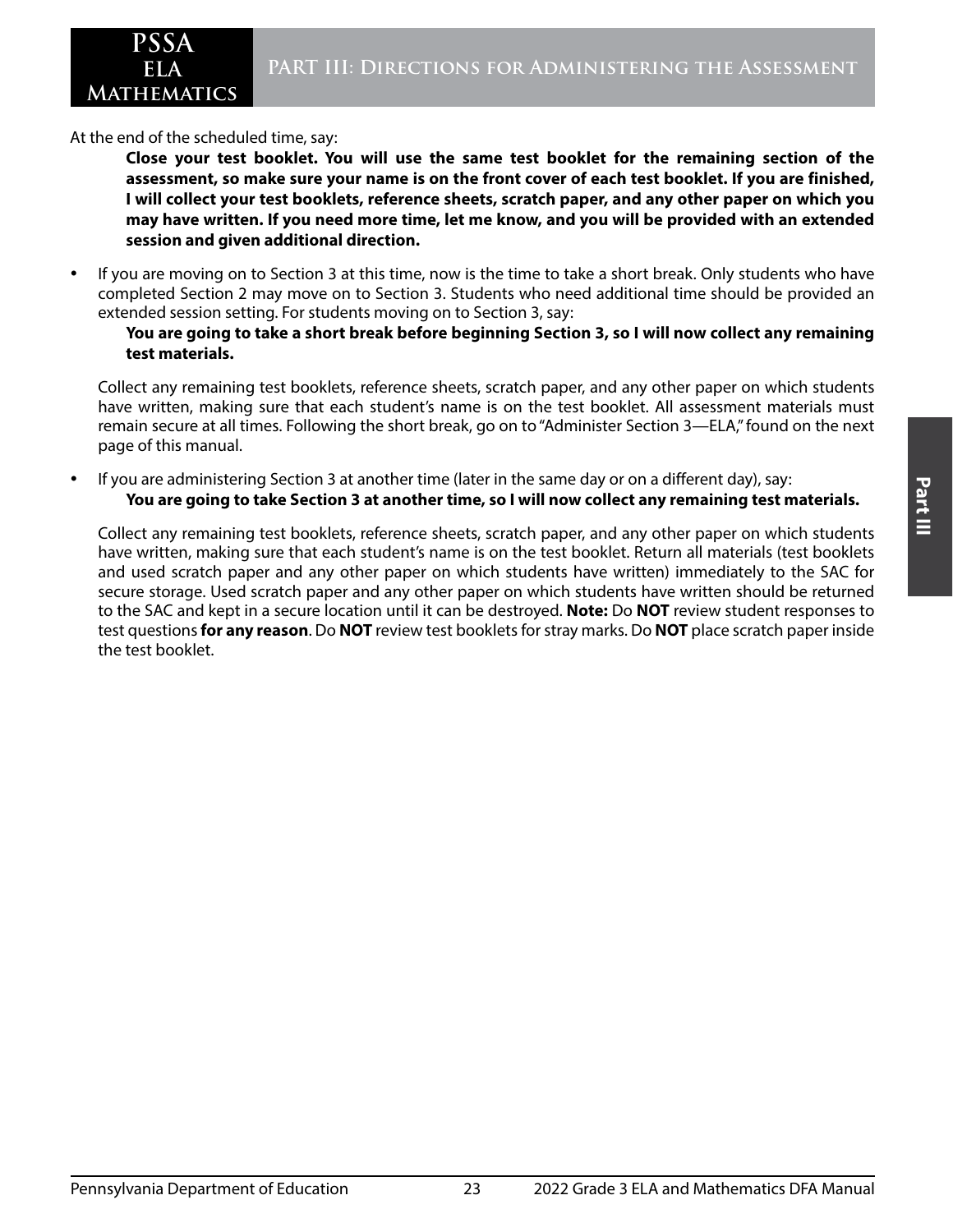<span id="page-27-0"></span>

#### **E.** Administer Section 3-ELA

Make sure all students have two sharpened No. 2 pencils with good erasers. Make sure that no student is in possession of a cell phone, camera, smartwatch, earbuds, or other unauthorized electronic device. **Collect all unauthorized electronic devices prior to distributing any assessment materials .** Distribute test booklets to students, making certain each student has the correct test booklets. The scratch paper must be blank and the reference sheets must have no additional writing.

Say:

#### **Check to make sure that your name is on the front cover of the test booklet .**

When all students have the correct test booklets, say:

**I will now distribute scratch paper and reference sheets . The scratch paper must be blank and the reference sheet must have no additional writing .**

Distribute scratch paper and reference sheets. When all students are ready, say:

**Now we are ready to begin Section 3—ELA . For some of the questions, you will choose your answer from among a set of four answer choices . For other questions, you will read passages and answer questions about the passages . For some of the questions, you will choose your answer from among a set of four answer choices . Some questions will have more than one part, and you will select one or more answers in each part . For one question, you will write your own response . You will record your response to the questions in your test booklet only . Only responses recorded in your test booklet will be scored . The PSSA is an untimed assessment . You may take as much time as you need to complete this section . Are there any questions?**

Answer all questions. When all students are ready, say:

**Open your test booklet to page 46 .**

Pause while students find the correct page in their test booklets. The directions on pages 46 and 47 of the test booklet may be repeated to students as needed during the administration of Section 3. When all students are ready, say:

#### **Look at the directions on page 46 . Read the directions silently as I read them aloud .**

*Directions: On the following pages are the English Language Arts questions. There are four types of questions in this section.*

**Now look at the first box on page 46 . It is labeled "Conventions of Standard English Multiple-Choice Questions ." Read the directions in the first box silently as I read them aloud .**

*Some questions will ask you to select an answer from among four choices.*

*For the multiple-choice questions:*

- **Read each question and choose the best answer.**
- **Only one of the answers provided is correct.**
- **Record your choice in the booklet.**

#### **Are there any questions?**

Answer all questions.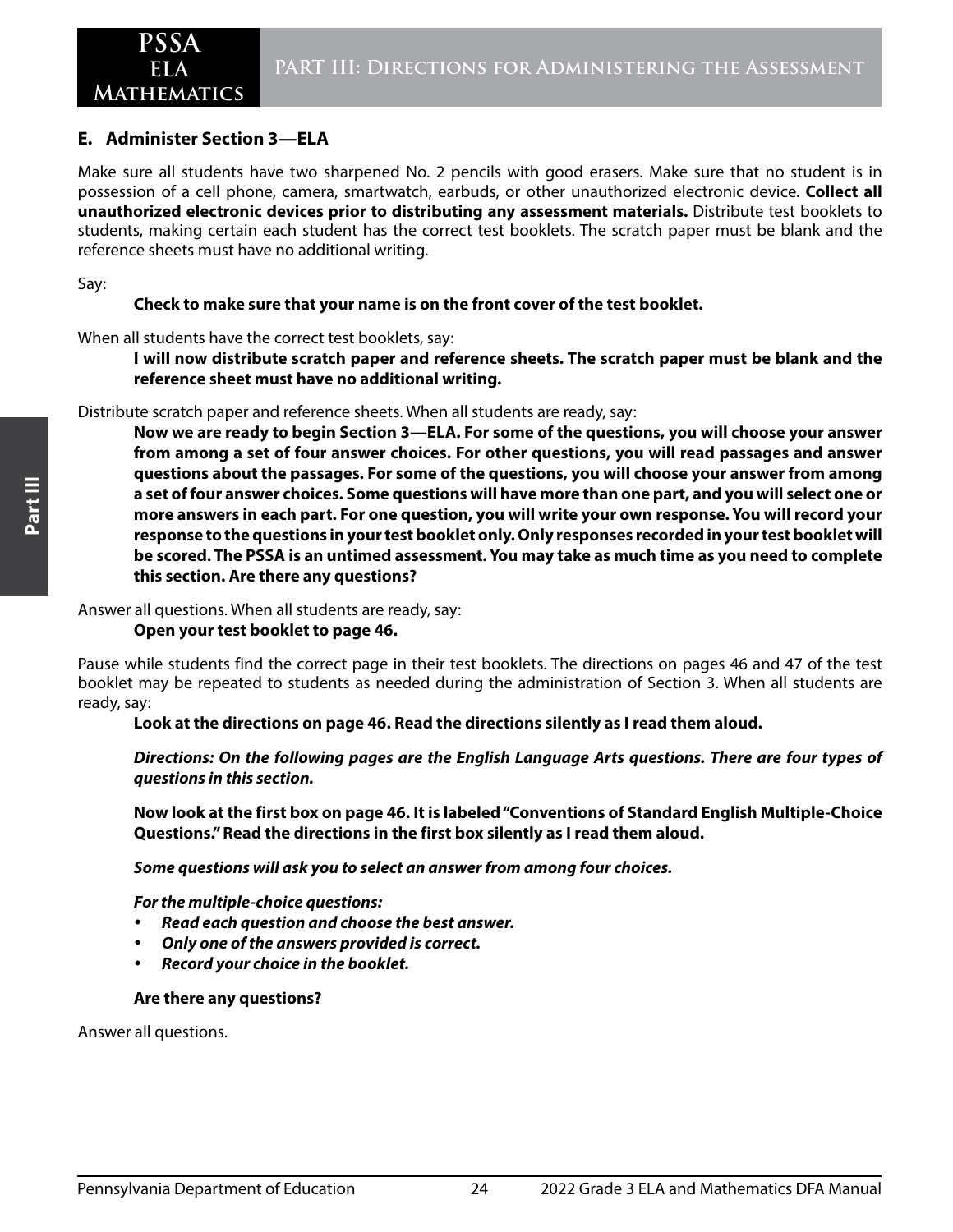#### When all students are ready, say:

**PSSA ELA Mathematics**

> **Now look at the second box on page 46 . It is labeled "Reading Passage Multiple-Choice Questions ." Read the directions in the second box silently as I read them aloud .**

*Some questions will ask you to select an answer from among four choices.*

#### *For the multiple-choice questions:*

- y *First, read the passage carefully.*
- y *Read each question and choose the best answer.*
- **Only one of the answers provided is correct.**
- y *You may look back at the passage to help you answer the question.*
- y *Record your choice in the booklet.*

#### **Are there any questions?**

Answer all questions. When all students are ready, say: **Now look at page 47 .**

Pause while students look at the correct page in their test booklets. When all students are ready, say:

**The first box on page 47 is labeled "Reading Passage Evidence-Based Selected-Response Questions ." Read the directions in the box silently as I read them aloud .**

*Some questions will have two parts and will ask you to select one or more answers in each part.*

#### *For the evidence-based selected-response questions:*

- y *Read Part One of the question and choose the best answer.*
- y *You may look back at the passage to help you answer Part One of the question.*
- y *Record your answer to Part One in the booklet.*
- y *Only one of the answers provided in Part One is correct.*
- **Then, read Part Two of the question and choose the evidence to support your answer in Part One.** *If Part Two tells you to select two answers, be sure to select two answers.*
- y *You may look back at the passage to help you answer Part Two of the question.*
- y *Record your answer or answers to Part Two in the booklet.*

#### **Are there any questions?**

Answer all questions. When all students are ready, say:

**Now look at the second box on page 47 . It is labeled "Reading Passage Short-Answer Questions ." Read the directions in the second box silently as I read them aloud .**

*Other questions will require you to write your response.*

*For the short-answer questions:*

- Be sure to read each short-answer question carefully.
- y *You cannot receive the highest score for a short-answer question without completing all the tasks in the question.*
- y *If the question asks you to do multiple tasks, be sure to complete all tasks.*
- y *You may look back at the passage to help you answer the question.*
- y *Write your response in the appropriate space in the booklet. If you use scratch paper to write your draft, be sure to transfer your final response to the booklet.*

#### **Are there any questions?**

Answer all questions.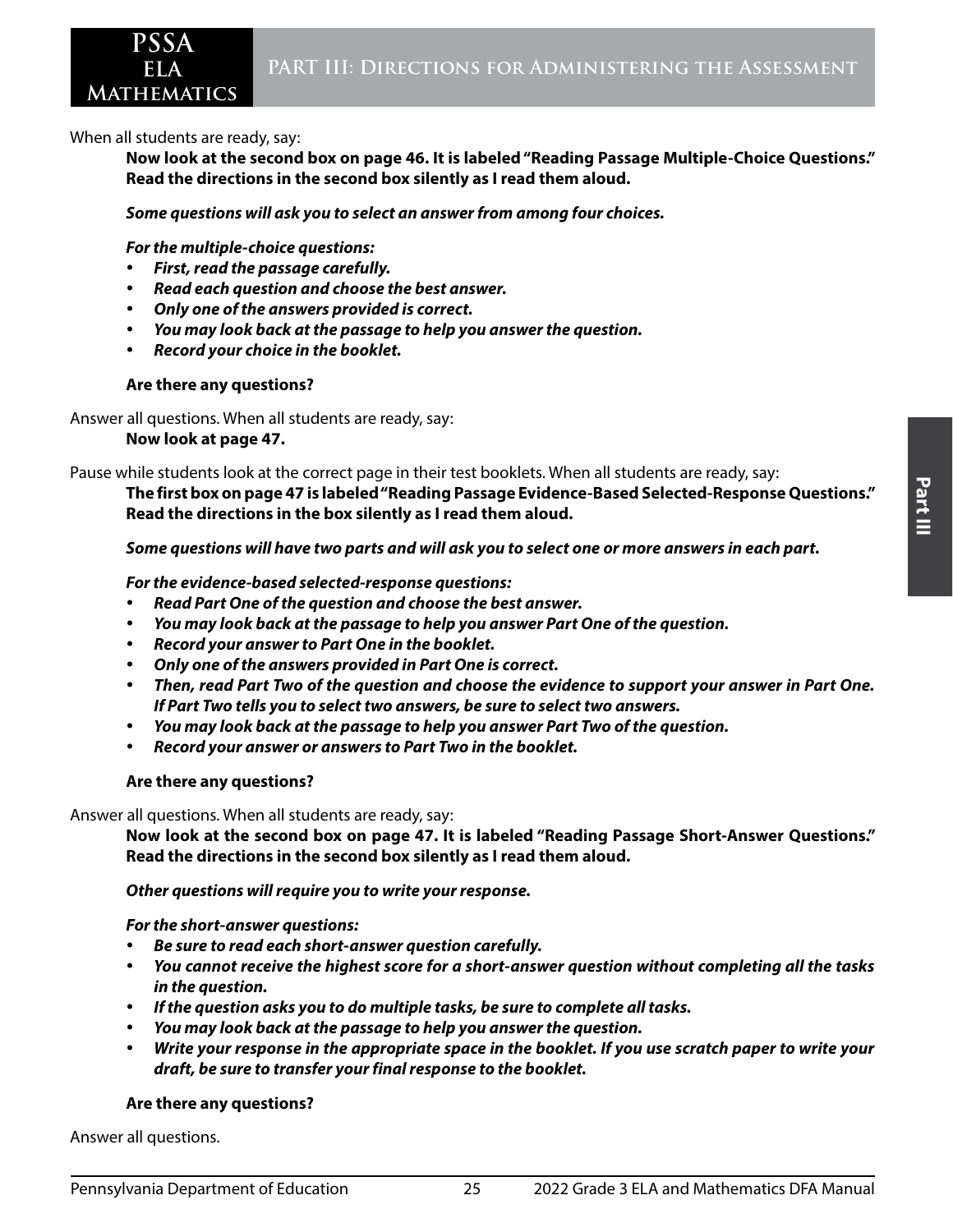When all students are ready, say:

**PSSA ELA Mathematics**

**Now look at the reference sheet that I passed out along with your scratch paper .**

Pause while students look at the English Language Arts reference sheet. When all students are ready, say:

**This is a copy of the scoring guidelines that professional scorers will use to evaluate your response to the short-answer question . You may refer to these scoring guidelines at any time while responding to the short-answer questions .** 

Now turn to page 66 of your test booklet.

Pause while students look at page 66 of the test booklet. When all students are ready, say:

**The scoring guidelines that professional scorers will use to evaluate your response to the shortanswer question are also on page 66 of your test booklet . Are there any questions?**

Answer all questions. When all students are ready, say:

We are now ready to start Section 3. Turn to page 48 in your test booklet. In the bottom right-hand corner, you will see a "GO ON" arrow.

Point to the arrow in the test booklet that you are using for demonstration purposes. If necessary, walk around the room to ensure that all students see the arrow.

**This arrow indicates that you are not yet finished with Section 3 and you are to continue on to the**  next page. Follow the "GO ON" arrows and follow the directions in your test booklet. Continue until **you complete all of the multiple-choice questions, evidence-based selected-response questions, and the short-answer question in Section 3 . At the end of Section 3, you will see a "STOP" sign in your test booklet .**

Point to the stop sign on the last page of Section 3 in the test booklet you are using for demonstration purposes. If necessary, walk around the room to ensure that all students see the stop sign.

**Remember to complete questions 37 through 55 in Section 3 and to mark only the required number of correct answers for each question in your test booklet . If you complete Section 3 before the testing session is over, you may check your work for questions ONLY in Section 3 . Do not look back to any other part in your test booklet . After you have checked your work, make sure you have completely erased wherever you have changed an answer or have made a stray mark in your test booklet or**  written on your reference sheet. Then close your test booklet so I will know you have finished. I will collect your test materials when you finish. You may sit quietly, read for pleasure, or read non**content related materials until the rest of the class completes Section 3 . Are there any questions?**

Answer all questions. When all students are ready, say:

#### You may begin.

**Note:** Students who finish early may sit quietly, read for pleasure, or read non-content related materials until all students have finished. Reading for pleasure includes magazines along with fiction text, such as novels, short stories, poetry, etc. Reading anything that may include information related to the content area being assessed is not allowed. Written work/drawing/coloring of any kind is prohibited to ensure students are not recording secure test content.

While students are taking the assessment, be available as a resource. Do not give any individual or group help that might suggest the correct answer to a question. Do not communicate to a student that the student should "check" an answer or that the student has answered an item incorrectly. You may, however, provide clarification of test directions and/or direct the student to the correct section of the test. The directions on pages 46 and 47 of the test booklet may be repeated to students as needed during the administration of Section 3. Each Section has a shape or shapes in the header with the number of the Section inside the shape(s) so the Section can be easily identified. There are three triangles in the header of all pages in Section 3. While students are taking the assessment, ensure that students are working in the correct section of the test.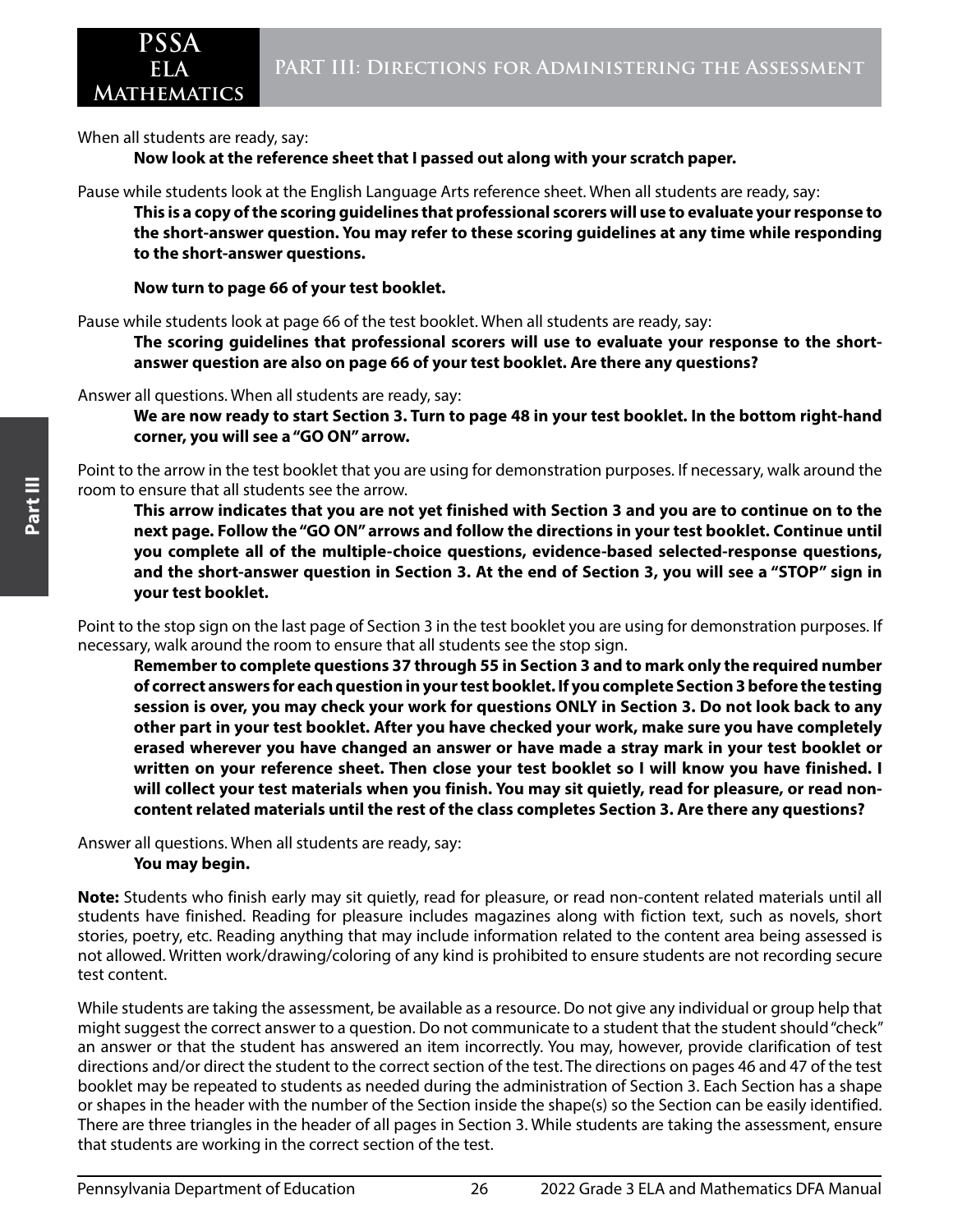

Encourage students to try all of the tasks (questions) and to complete the assessment. An incorrect answer is scored the same as a blank answer.

The testing time for this section is estimated to be 50 to 60 minutes, but the actual administration time may vary. Collect test materials, including scratch paper and any other paper on which students have written, when students are finished testing rather than keeping them closed on the students' desks. End the session when all students have completed the section or you are at the end of the scheduled time. Since each student is to be provided sufficient time to finish the assessment, additional time must be allowed on an individual basis if one or more students are continuing to make reasonable progress on the assessment. For more information about Extended Testing Time, see Part II: General Assessment Information of this document. When you have confirmed that approximately five minutes remain in the testing time for the group and not all students have finished, say:

**This session will end in about five minutes . Make sure that you have completely erased wherever you have changed an answer or have made a stray mark in your test booklet or written on your reference sheet . If you need additional time to complete this section, direction will be provided for you .**

At the end of the scheduled time, say:

This concludes the 2022 English Language Arts Assessment. Close your test booklet. I will now **collect your test booklets . If you need more time, let me know, and you will be provided with an**  extended session and given additional direction.

Collect any remaining test booklets, making sure that each student's name is on the test booklet. Say:

**I will now collect your reference sheet, scratch paper, and any other paper on which you**  have written.

Collect scratch paper, reference sheets, and any other paper on which students have written. Return all materials (test booklets, reference sheets, and used scratch paper and any other paper on which students have written) immediately to the SAC for secure storage. Used scratch paper, reference sheets, and any other paper on which students have written should be returned to the SAC and kept in a secure location until they can be destroyed. **Note:** Do **NOT** review student responses to test questions **for any reason**. Do **NOT** review test booklets for stray marks. Do **NOT** place scratch paper inside the test booklet.

Proceed to [page 35](#page-38-1) for Part IV: After Test Administration.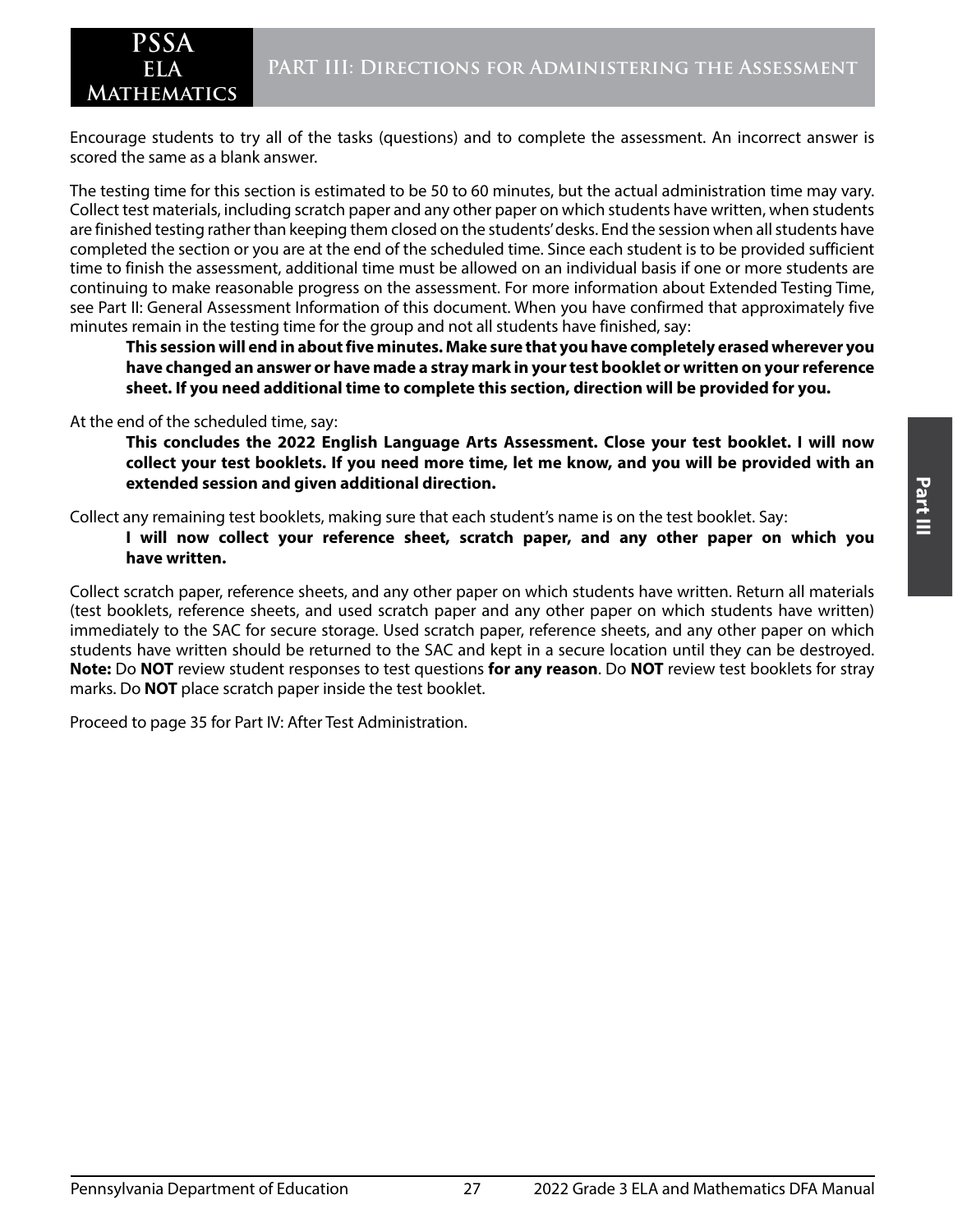<span id="page-31-0"></span>

**Remember:** Before beginning Section 1—Mathematics, turn to [page 14](#page-17-1) and follow the procedures on pages [14](#page-17-1) and [15](#page-18-1).

#### <span id="page-31-1"></span>**F . Administer Section 1—Mathematics**

When all students are ready, say:

**I will now distribute scratch paper, reference sheets, and rulers . Do not bend or damage your ruler and do not make any stray marks on your ruler or reference sheet . In each section of the test, you may need to use the ruler to answer measurement questions .**

Distribute scratch paper, Mathematics reference sheets, and rulers. When all students are ready, say:

**Now we are ready to begin Section 1—Mathematics . For some of the questions, you will choose your answer from among a set of four answer choices . For other questions, you will write your own response . You will record your responses to both types of questions in your test booklet only . Only responses recorded in your test booklet will be scored . The PSSA is an untimed assessment . You may take as much time as you need to complete this section . Are there any questions?**

Answer all questions. When all students are ready, say:

**Open your test booklet to page 5 .**

Pause while students find the correct page in their test booklets. The directions on page 5 of the test booklet may be repeated to students as needed during the administration of Section 1. When all students are ready, say:

Look at the directions above the first box on page 5. Read the directions silently as I read them aloud.

*On the following pages are the mathematics questions.*

- y *You may not use a calculator on this test.*
- You may need a ruler for question(s) on this test.

**Now look at the first box on page 5 . It is labeled "Directions for Multiple-Choice Questions ." Read the directions in the first box silently as I read them aloud .**

*Some questions will ask you to select an answer from among four choices.*

*For the multiple-choice questions:*

- *First solve the problem on scratch paper.*
- y *Choose the correct answer and record your choice in the booklet.*
- y *If none of the choices matches your answer, go back and check your work for possible errors.*
- Only one of the answers provided is the correct response.

#### **Are there any questions?**

Answer all questions.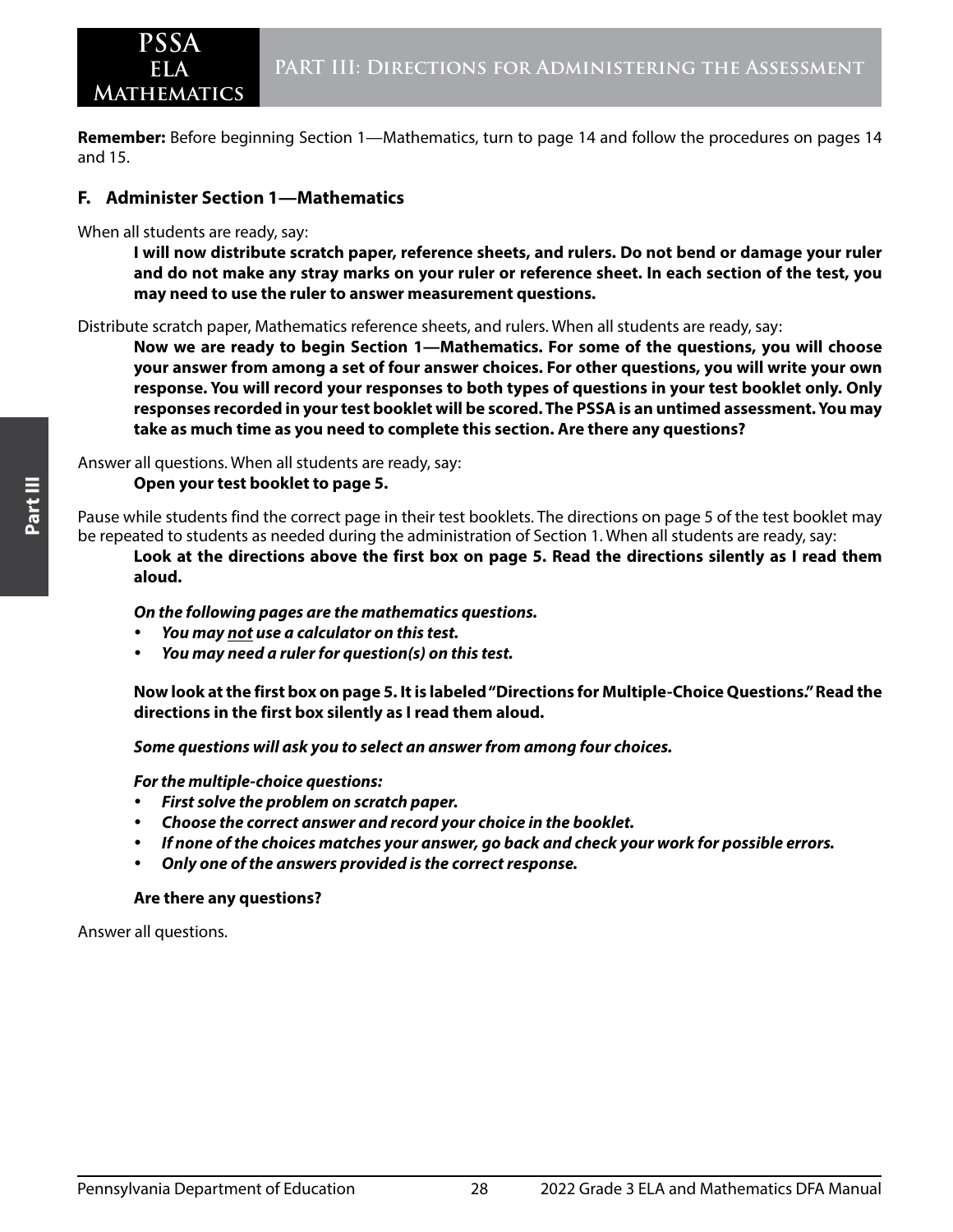#### When all students are ready, say:

**PSSA ELA Mathematics**

> **Now look at the last box on page 5 . It is labeled "Directions for Open-Ended Questions ." Read the**  directions in the last box silently as I read them aloud.

*Some questions will require you to write your response.*

#### *For the open-ended questions:*

- y *These questions have more than one part. Be sure to read the directions carefully.*
- y *You cannot receive the highest score for an open-ended question without completing all tasks in the question. For example, if the question asks you to show your work or explain your reasoning, be sure to show your work or explain your reasoning in the space provided.*
- y *If the question does not ask you to show your work or explain your reasoning, you may use the space provided, but only those parts of your response that the question specifically asks for will be scored.*
- y *Write your response in the appropriate location within the response box in the booklet. Some answers may require graphing, plotting, labeling, drawing, or shading. If you use scratch paper, be sure to transfer your final response and any needed work or reasoning to the booklet.*

#### **Are there any questions?**

Answer all questions. When all students are ready, say:

**Now look at the reference sheet that I passed out along with your scratch paper and ruler .**

Pause while students look at the mathematics reference sheet. When all students are ready, say:

**This is the** *General Description of Scoring Guidelines* **that gives an overall description of how items are scored for the PSSA open-ended questions . Each item has a specific scoring guide that is used by professional scorers . You may refer to the** *General Description of Scoring Guidelines* **at any time while responding to an open-ended PSSA mathematics question . Do not write on the reference sheet, as you will use it for other sections of the test . Are there any questions?**

#### Answer all questions. When all students are ready, say:

We are now ready to start Section 1. Turn to page 6 in your test booklet. In the bottom right-hand corner, you will see a "GO ON" arrow.

Point to the arrow in the test booklet that you are using for demonstration purposes. If necessary, walk around the room to ensure that all students see the arrow.

**This arrow indicates that you are not yet finished with Section 1 and you are to continue on to the next page . Follow the "GO ON" arrows in the test booklet, and continue until you complete all of the multiple-choice questions and both of the open-ended questions in Section 1 . At the end of**  Section 1, you will see a "STOP" sign.

Point to the stop sign on the last page of Section 1 in the test booklet you are using for demonstration purposes. If necessary, walk around the room to ensure that all students see the stop sign.

**Remember to complete questions 1 through 26 in Section 1 and to mark only one correct answer for each multiple-choice question and completely answer each open-ended question in your test booklet . If you complete Section 1 before the testing session is over, you may check your work for questions ONLY in Section 1 . Do not look ahead to other parts of the Mathematics test booklet . After you have checked your work, make sure you have completely erased wherever you have changed an answer or have made a stray mark in your test booklet or have written on your reference sheet . Then close your test booklet so I will know you have finished . I will collect your test materials when you**  finish. You may sit quietly, read for pleasure, or read non-content related materials until the rest of **the class completes Section 1 . Are there any questions?**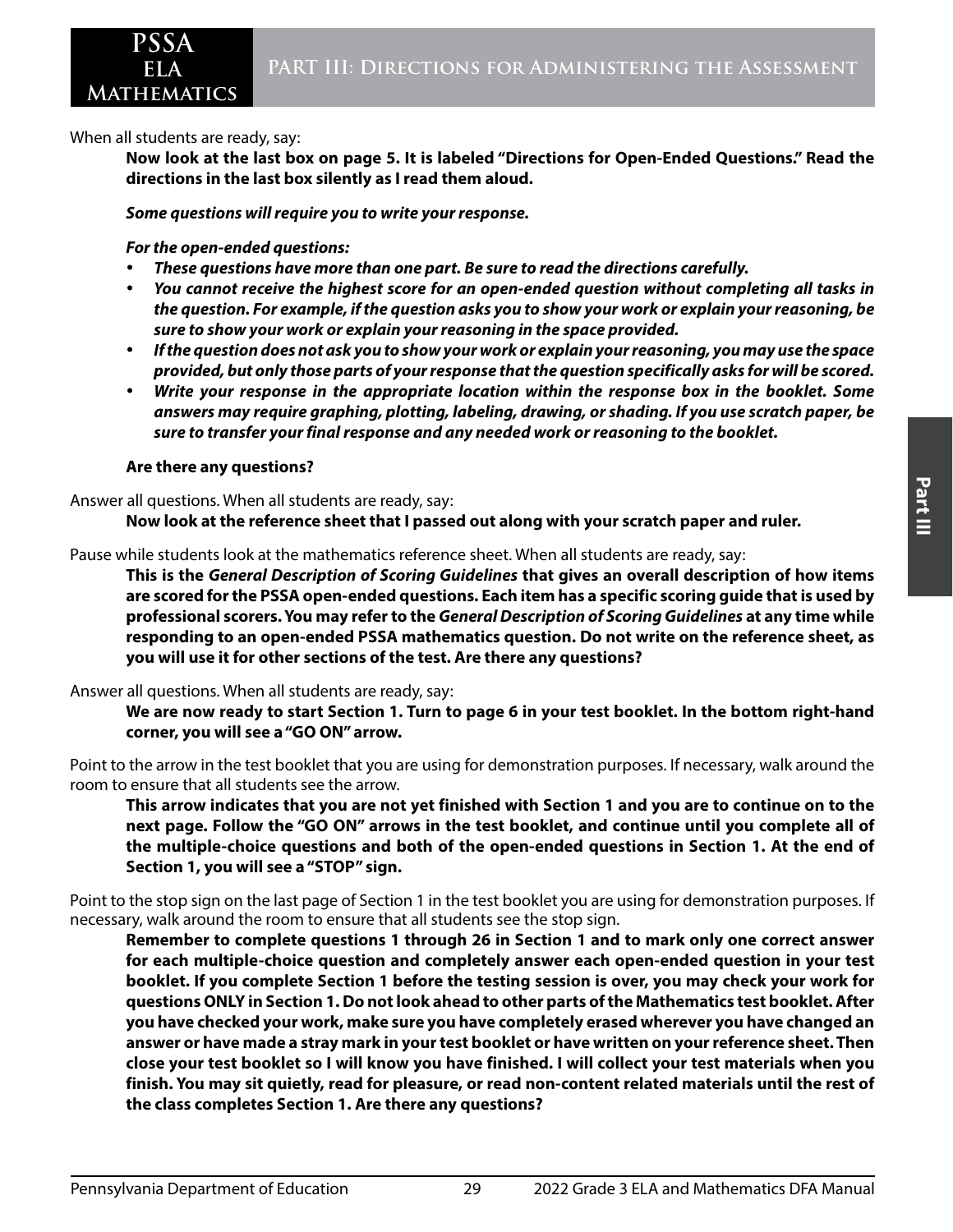**PART III: Directions for Administering the Assessment**

Answer all questions. When all students are ready, say:

#### You may begin.

**PSSA ELA Mathematics**

**Note:** Students who finish early may sit quietly, read for pleasure, or read non-content related materials until all students have finished. Reading for pleasure includes magazines along with fiction text, such as novels, short stories, poetry, etc. Reading anything that may include information related to the content area being assessed is not allowed. Written work/drawing/coloring of any kind is prohibited to ensure students are not recording secure test content.

While students are taking the assessment, be available to repeat test directions and/or direct students to the correct section of the test. TAs may encourage the group of students without providing any individual or group help that might suggest the correct answer to a question. Do not communicate to a student that the student should "check" an answer or that the student has answered an item incorrectly. You may, however, provide clarification of test directions and/or direct the student to the correct section of the test. The directions on page 5 of the test booklet may be repeated to students as needed during the administration of Section 1.

Each section has a shape or shapes in the header with the number of the section inside the shape(s) so that the section can be easily identified. There is one circle in the header of all pages in Section 1. While students are taking the assessment, ensure that students are working in the correct section of the test.

Encourage students to try all of the tasks (questions) and to complete the assessment. An incorrect answer is scored the same as a blank answer.

The testing time for this section is estimated to be 70 to 80 minutes, but the actual administration time may vary. Collect test materials, including scratch paper and any other paper on which students have written, when students are finished testing rather than keeping test booklets closed on the students' desks. End the session when all students have completed the section or when you are at the end of the scheduled time. Since each student is to be provided sufficient time to finish the assessment, additional time may be allowed on an individual basis if one or more students are continuing to make reasonable progress on the assessment. For more information about Extended Testing Time, see Part II of this document. When you have confirmed that approximately five minutes remain in the testing time for the group and not all students have finished, say:

**This session will end in about five minutes . Make sure that you have completely erased wherever you have changed an answer or have made a stray mark in your test booklet . If you need additional time to complete this section, direction will be provided for you .**

At the end of the scheduled time, say:

Close your test booklet. You will use the same test booklets for the remaining section of the assessment, so make sure your name is on the front cover of your test booklet. If you are finished, **I will collect your test booklets, reference sheet, ruler, scratch paper, and any other paper on which**  you have written. Your testing session will then be complete. If you need more time, let me know, **and you will be provided with an extended session and given additional direction .**

If you are continuing the assessment at this time, now is the time to take a short break. Only students who have completed Section 1 may move on to Section 2. Students who need additional time should be provided an extended session setting. For students moving on to Section 2, say:

#### **You are going to take a short break before beginning Section 2, so I will now collect any remaining test materials .**

Collect any remaining test booklets, scratch paper and any other paper on which students have written, mathematics reference sheets, and rulers, making sure that each student's name is on the test booklet. All assessment materials must remain secure at all times. Following the short break, go on to "Administer Section 2—Mathematics," found on [page 32](#page-35-1) of this manual.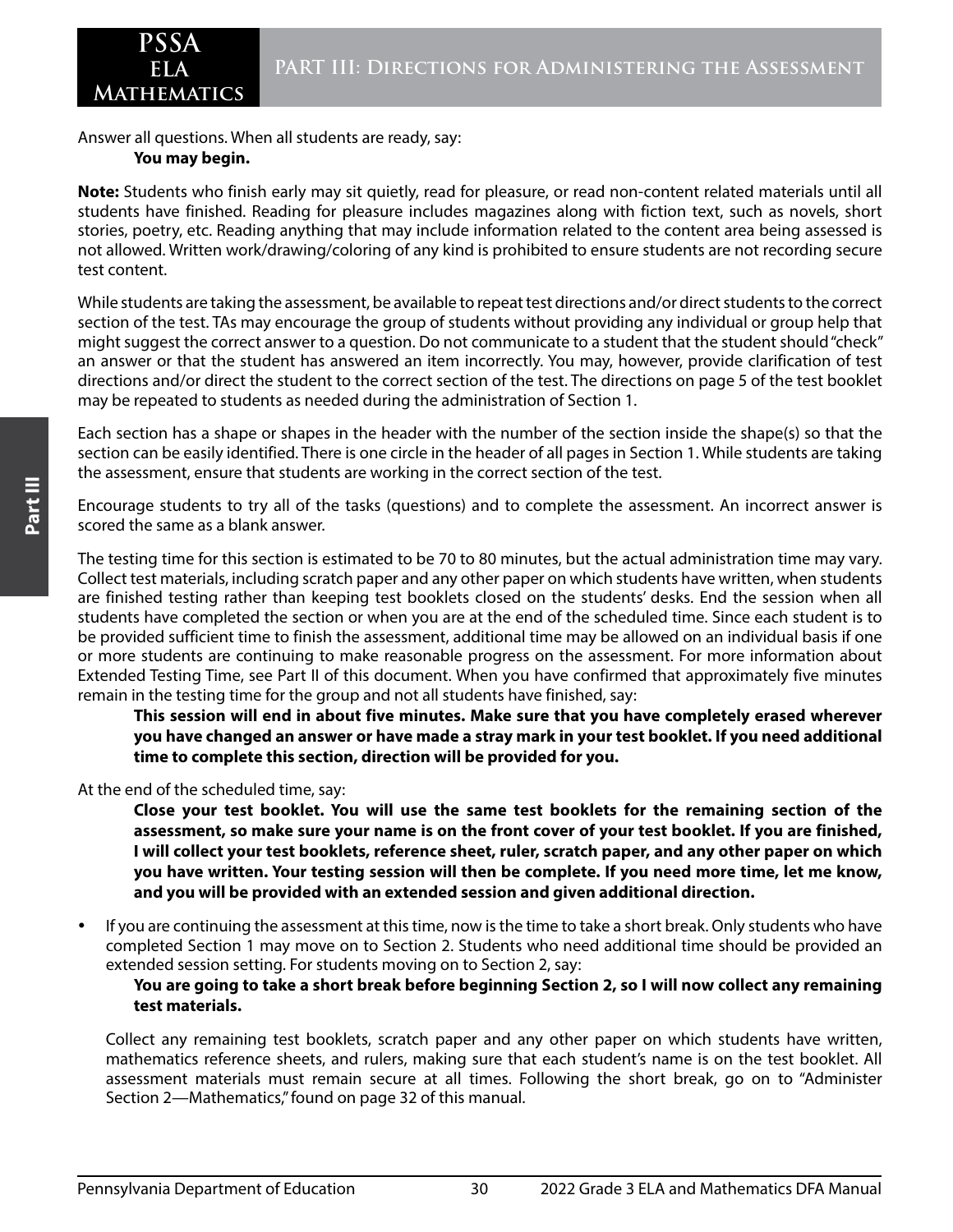

#### If you are administering Section 2 at another time (later in the same day or on a different day), say: **You are going to take Section 2 at another time, so I will now collect any remaining test materials .**

Collect any remaining test booklets, scratch paper and any other paper on which students have written, mathematics reference sheets, and rulers, making sure that each student's name is on the test booklet.

Return all secure materials (e.g., test booklets) immediately to the SAC or the SAC's designee for secure storage. Collect reference sheets, rulers, used scratch paper, and any other paper on which students have written, and return them to the SAC or the SAC's designee for destruction. **Note:** Do **NOT** review student responses to test questions **for any reason**. Do **NOT** review test booklets for stray marks. Do **NOT** place scratch paper inside the test booklet.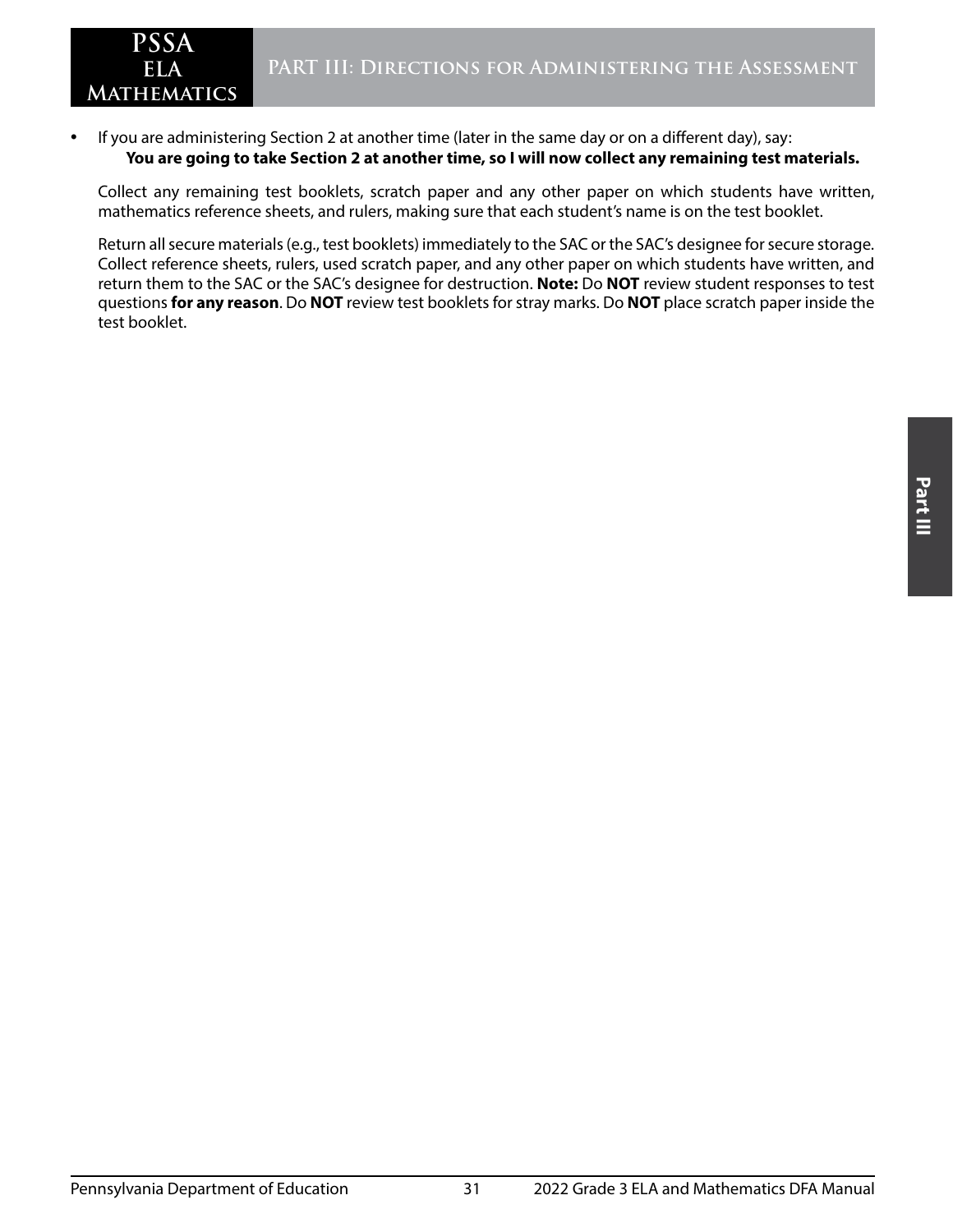#### <span id="page-35-1"></span><span id="page-35-0"></span>**G . Administer Section 2—Mathematics**

Make sure all students have two sharpened No. 2 pencils with good erasers. Students are not to have in their possession a cell phone, camera, smartphone, smartwatch, earbuds, or other unapproved electronic device. Collect all unapproved electronic devices prior to distributing any assessment materials. Distribute test booklets to students, making certain each student has the correct test booklet. The scratch/grid paper must be blank and the reference sheets must have no additional writing.

Say:

#### **Check to make sure that your name is on the front cover of the test booklet .**

When all students are ready, say:

**I will now distribute scratch paper, reference sheets, and rulers . Do not bend or damage your ruler and do not make any stray marks on your ruler or reference sheet . The scratch paper must be blank and the reference sheet must have no additional writing . In each section of the test, you may need to use the ruler to answer measurement questions .**

Distribute scratch paper and mathematics reference sheets. When all students are ready, say:

**Now we are ready to begin Section 2—Mathematics . For some of the questions, you will choose your answer from among a set of four answer choices . For other questions, you will write your own response . You will record your responses to both types of questions in your test booklet only . Only responses recorded in your test booklet will be scored . The PSSA is an untimed assessment . You may take as much time as you need to complete this section . Are there any questions?**

Answer all questions. When all students are ready, say:

**Open your test booklet to page 26 . Fold your test booklet back so only page 26 is showing .**

Pause while students find the correct page in their test booklets. The directions on page 26 of the test booklet may be repeated to students as needed during the administration of Section 2. When all students are ready, say:

**Look at the directions above the first box on page 26 . Read the directions silently as I read them**  aloud.

*On the following pages are the mathematics questions.*

- y *You may not use a calculator on this test.*
- You may need a ruler for question(s) on this test.

Now look at the first box on page 26. It is labeled "Directions for Multiple-Choice Questions." **Read the directions in the first box silently as I read them aloud .**

*Some questions will ask you to select an answer from among four choices.*

*For the multiple-choice questions:*

- **First solve the problem on scratch paper.**
- y *Choose the correct answer and record your choice in the booklet.*
- y *If none of the choices matches your answer, go back and check your work for possible errors.*
- Only one of the answers provided is the correct response.

#### **Are there any questions?**

Answer all questions.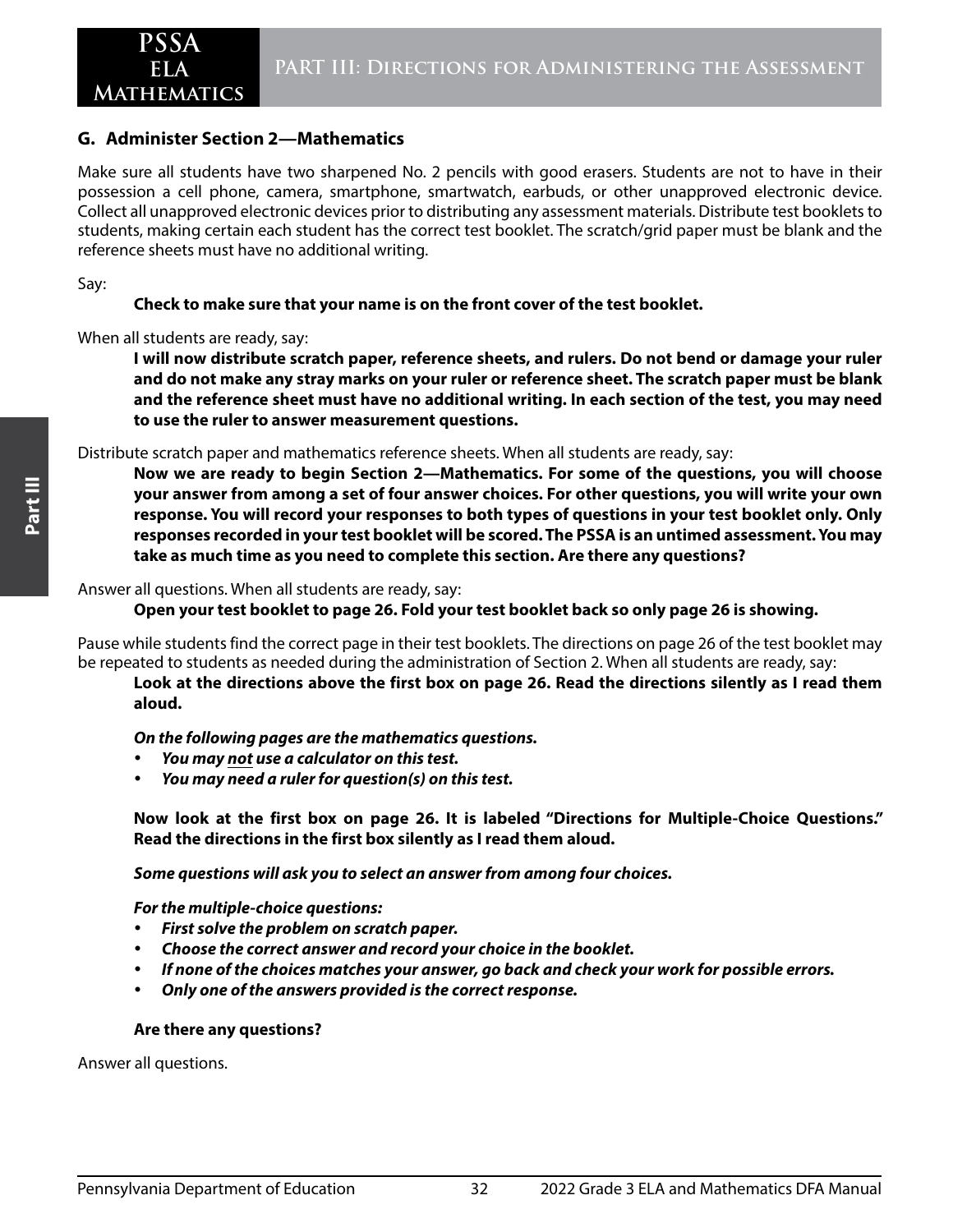## **Mathematics**

**PSSA ELA**

#### When all students are ready, say:

**Now look at the last box on page 26 . It is labeled "Directions for Open-Ended Questions ." Read the**  directions in the last box silently as I read them aloud.

*Some questions will require you to write your response.*

#### *For the open-ended questions:*

- y *These questions have more than one part. Be sure to read the directions carefully.*
- y *You cannot receive the highest score for an open-ended question without completing all tasks in the question. For example, if the question asks you to show your work or explain your reasoning, be sure to show your work or explain your reasoning in the space provided.*
- y *If the question does not ask you to show your work or explain your reasoning, you may use the space provided, but only those parts of your response that the question specifically asks for will be scored.*
- y *Write your response in the appropriate location within the response box in the booklet. Some answers may require graphing, plotting, labeling, drawing, or shading. If you use scratch paper, be sure to transfer your final response and any needed work or reasoning to the booklet.*

#### **Are there any questions?**

Answer all questions. When all students are ready, say:

**Now look at the reference sheet that I passed out with your scratch paper and ruler .**

Pause while students look at the mathematics reference sheet. When all students are ready, say:

**This is the** *General Description of Scoring Guidelines* **that gives an overall description of how items are scored for the PSSA open-ended questions . Each item has a specific scoring guide that is used by professional scorers . You may refer to the** *General Description of Scoring Guidelines* **at any time while responding to an open-ended PSSA Mathematics question . Do not write on the reference sheet . Are there any questions?**

#### Answer all questions. When all students are ready, say:

**We are now ready to start Section 2 . Now unfold your test booklet and look at page 27 in your test booklet . In the bottom right-hand corner, you will see a "GO ON" arrow .**

Point to the arrow in the test booklet that you are using for demonstration purposes. If necessary, walk around the room to ensure that all students see the arrow. Then say:

**This arrow indicates that you are not yet finished with Section 2 and you are to continue on to the next page . Follow the "GO ON" arrows in the test booklet, and continue until you complete all of the multiple-choice questions and the open-ended questions in Section 2 . At the end of Section 2, you will see a "STOP" sign .**

Point to the stop sign on the last page of Section 2 in the test booklet you are using for demonstration purposes. If necessary, walk around the room to ensure that all students see the stop sign. Then say:

**Remember to complete questions 27 through 52 in Section 2 and to mark only one correct answer for each multiple-choice question and completely answer each open-ended question in your test booklet . If you complete Section 2 before the testing session is over, you may check your work for questions ONLY in Section 2 . Do not look back to any other parts of the test booklet . After you have checked your work, make sure you have completely erased wherever you have changed an answer or have made a stray mark in your test booklet or have written on your reference sheet . Then close your test booklet so I will know you have finished . I will collect your test materials when you finish . You may sit quietly, read for pleasure, or read non-content related materials until the rest of the class completes Section 2 . Are there any questions?**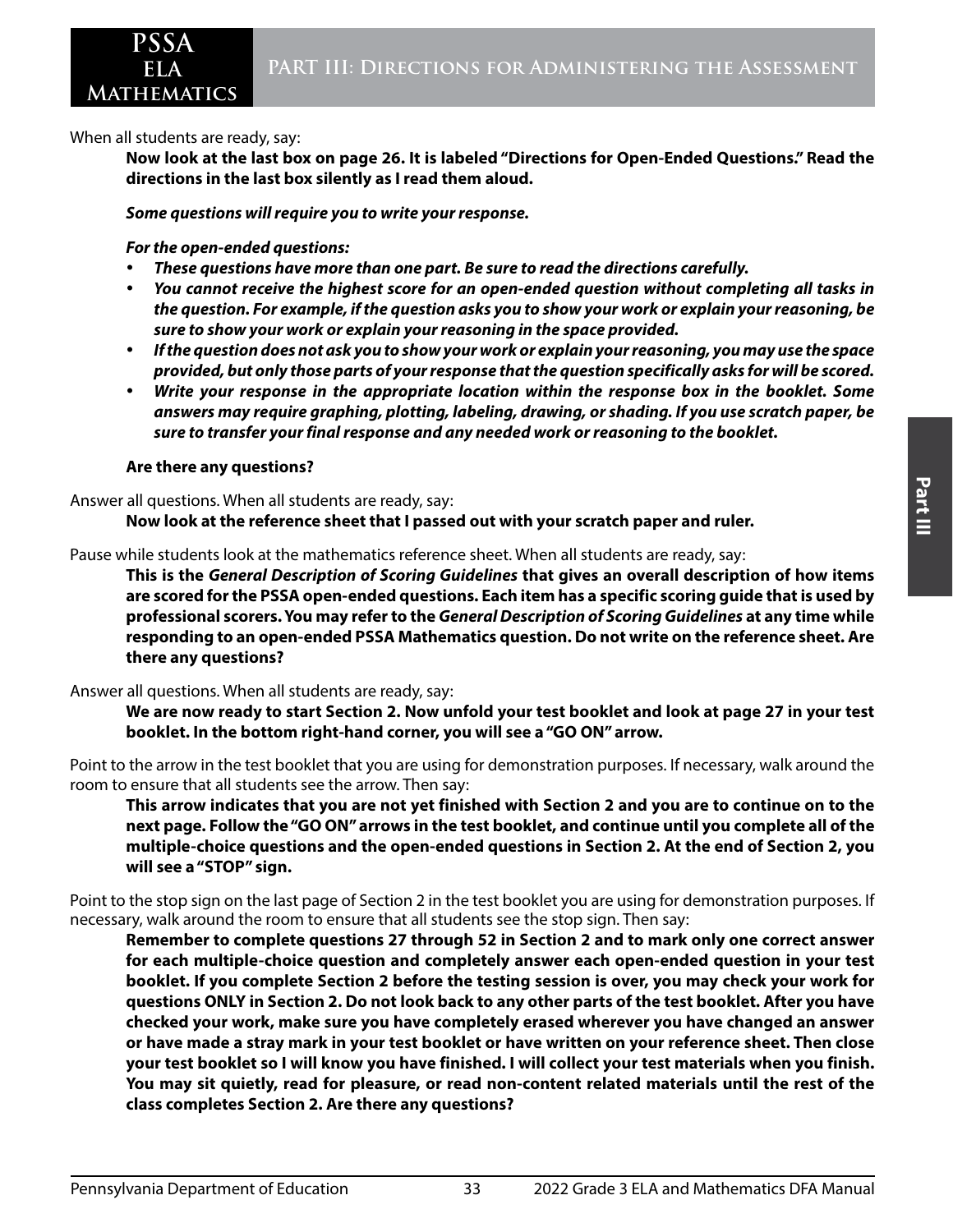**PART III: Directions for Administering the Assessment**

Answer all questions. When all students are ready, say:

#### You may begin.

**PSSA ELA Mathematics**

**Note:** Students who finish early may sit quietly, read for pleasure, or read non-content related materials until all students have finished. Reading for pleasure includes magazines along with fiction text, such as novels, short stories, poetry, etc. Reading anything that may include information related to the content area being assessed is not allowed. Written work/drawing/coloring of any kind is prohibited to ensure students are not recording secure test content.

While students are taking the assessment, be available to repeat test directions and/or direct students to the correct section of the test. TAs may encourage the group of students without providing any individual or group help that might suggest the correct answer to a question. Do not communicate to a student that the student should "check" an answer or that the student has answered an item incorrectly. You may, however, provide clarification of test directions and/or direct the student to the correct section of the test. The directions on page 26 of the test booklet may be repeated to students as needed during the administration of Section 2.

Each section has a shape or shapes in the header with the number of the section inside the shape(s) so that the section can be easily identified. There are two half circles in the header of all pages in Section 2. While students are taking the assessment, ensure that students are working in the correct section of the test.

Encourage students to try all of the tasks (questions) and to complete the assessment. An incorrect answer is scored the same as a blank answer.

The testing time for this section is estimated to be 70 to 80 minutes, but the actual administration time may vary. Collect test materials, including scratch paper and any other paper on which students have written, when students are finished testing rather than keeping test booklets closed on the students' desks. End the session when all students have completed the section or you are at the end of the scheduled time. Since each student is to be provided sufficient time to finish the assessment, additional time must be allowed on an individual basis if one or more students are continuing to make reasonable progress on the assessment. For more information about Extended Testing Time, see Part II: General Assessment Information of this manual. When you have confirmed that approximately five minutes remain in the testing time for the group and not all students have finished, say:

**This session will end in about five minutes . Make sure that you have completely erased wherever you have changed an answer or have made a stray mark in your test booklet . If you need additional time to complete this section, direction will be provided for you .**

At the end of the scheduled time, say:

**This concludes the Spring 2022 Mathematics Assessment . Close your test booklet . I will now collect your test booklets . If you need more time, let me know, and you will be provided with an extended session and given additional direction .**

Collect the test booklets, making sure that each student's name is on the test booklet. Say:

**I will now collect your reference sheet, ruler, scratch paper, and any other paper on which you**  have written.

Collect scratch paper and any other paper on which students have written, rulers, and reference sheets.

Return all secure materials (e.g., test booklets) immediately to the SAC or the SAC's designee for secure storage. Collect reference sheets, rulers, used scratch paper, and any other paper on which students have written and return them to the SAC or the SAC's designee for destruction. **Note:** Do **NOT** review student responses to test questions **for any reason**. Do **NOT** review test booklets for stray marks. Do **NOT** place scratch paper inside the test booklet.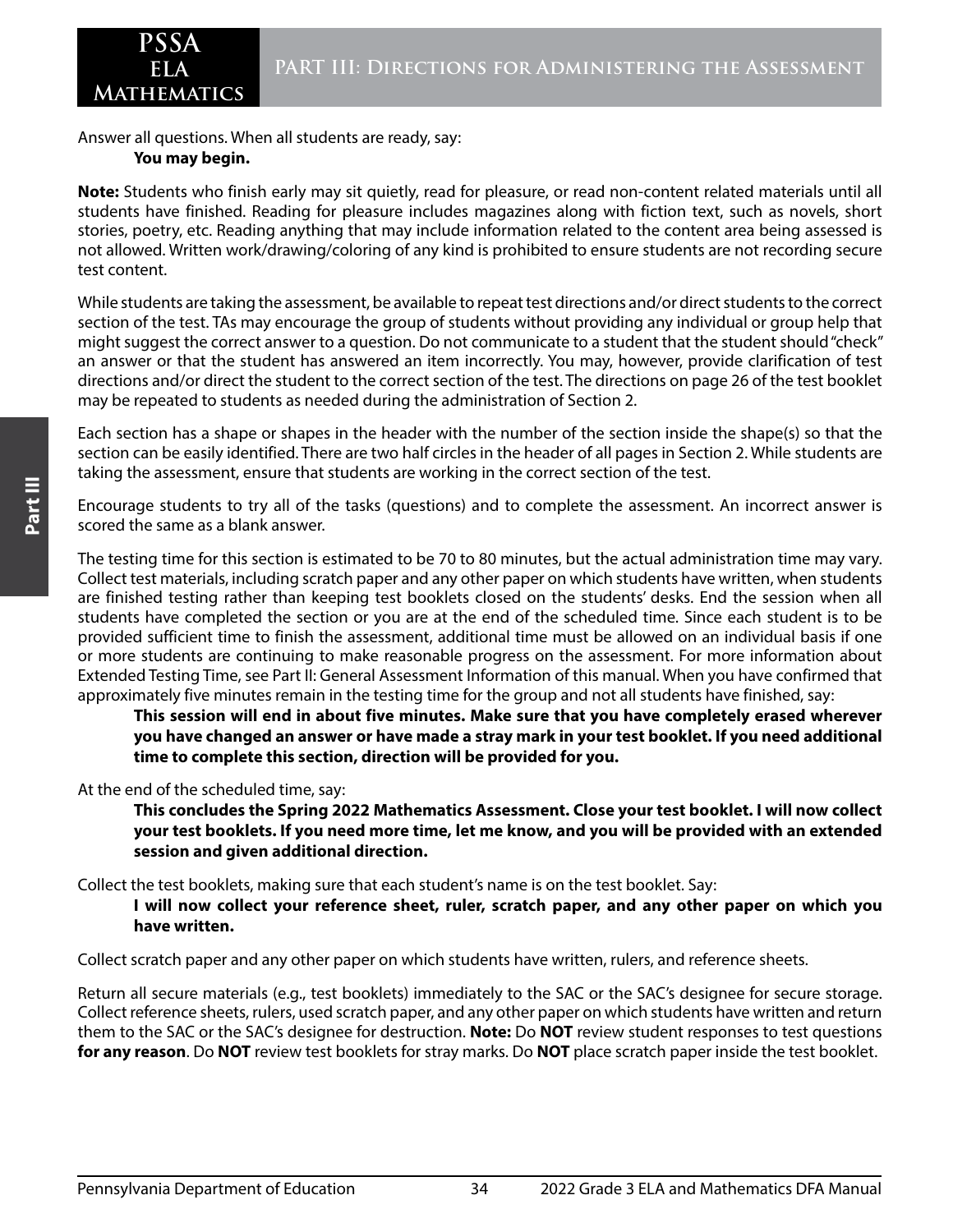<span id="page-38-0"></span>

#### <span id="page-38-1"></span>**A. After Testing is Complete**

After testing is complete:

- **1 .** Make sure each student turned in their test booklet.
- **2 .** Make sure student identification information is complete and correct on all students' test booklets.
- **3 .** If a student test booklet has a barcode label with a colored stripe (a District/School Label), make sure that the SAC or the SAC's designee has completed the applicable portions of the front cover and page 2 of the test booklet by printing the student's name (as found in PIMS) and filling in the bubbles. (See your SAC if you have questions or require further direction.)
- **4 .** If a student used any accommodation listed on page 3 of the test booklet during the administration of the exam, make sure that applicable portions of page 3 of the test booklet are completed by filling in the bubbles. (See your SAC if you have questions or require further direction.)
- **5.** Do **NOT** review test booklets or check the response pages of the test booklet for content, accuracy, completeness, or stray marks.
- **6 .** Review the *PSSA Test Security Certification (Test Administrator and Proctor)*, which is found in [Appendix B.](#page-52-0) Contact your SAC if you need more information.

#### **B.** Return Materials

Test materials must be kept secure. Any unused test materials related to this assessment must be returned to the SAC or the SAC's designee. This manual may be retained by the Test Administrator.

**Return all test materials** to the SAC or the SAC's designee for secure storage. This includes used and unused test booklets, reference sheets, and used scratch paper and any other paper on which students have written. Test materials must be returned to the SAC immediately at the end of the assessment session.

**Reminder: All used** test booklets returned to DRC for processing **must** have a barcode label (District/School, Student Precode, **or** Do Not Score) affixed to the front cover of the test booklet. Do **not** affix a barcode label to any unused test booklet.

**Remember:** Every TA involved in the administration of the 2022 English Language Arts Assessment or Mathematics Assessment **must** sign and date a *PSSA Test Security Certification (Test Administrator and Proctor)*. When a TA signs and dates the *PSSA Test Security Certification (Test Administrator and Proctor)*, that person certifies that all security measures have been followed for this PSSA administration. TAs should return the signed and dated *PSSA Test Security Certification (Test Administrator and Proctor)* to the SAC or the SAC's designee upon completion of their assigned duties during the testing window.

If a test security violation is suspected, contact the SAC immediately. If you believe the SAC may have **involvement in the violation, immediately contact the Pennsylvania Department of Education at [ra-ed-pssa-keystone@pa .gov](mailto:ra-ed-pssa-keystone%40pa.gov?subject=) or 844-418-1651 . Sending an email with a detailed subject line will provide a faster response from the PDE than calling the toll-free number . Please ensure that you only utilize the email account or telephone number provided here .**

**Note: The SAC has all information on returning assessment materials to DRC .**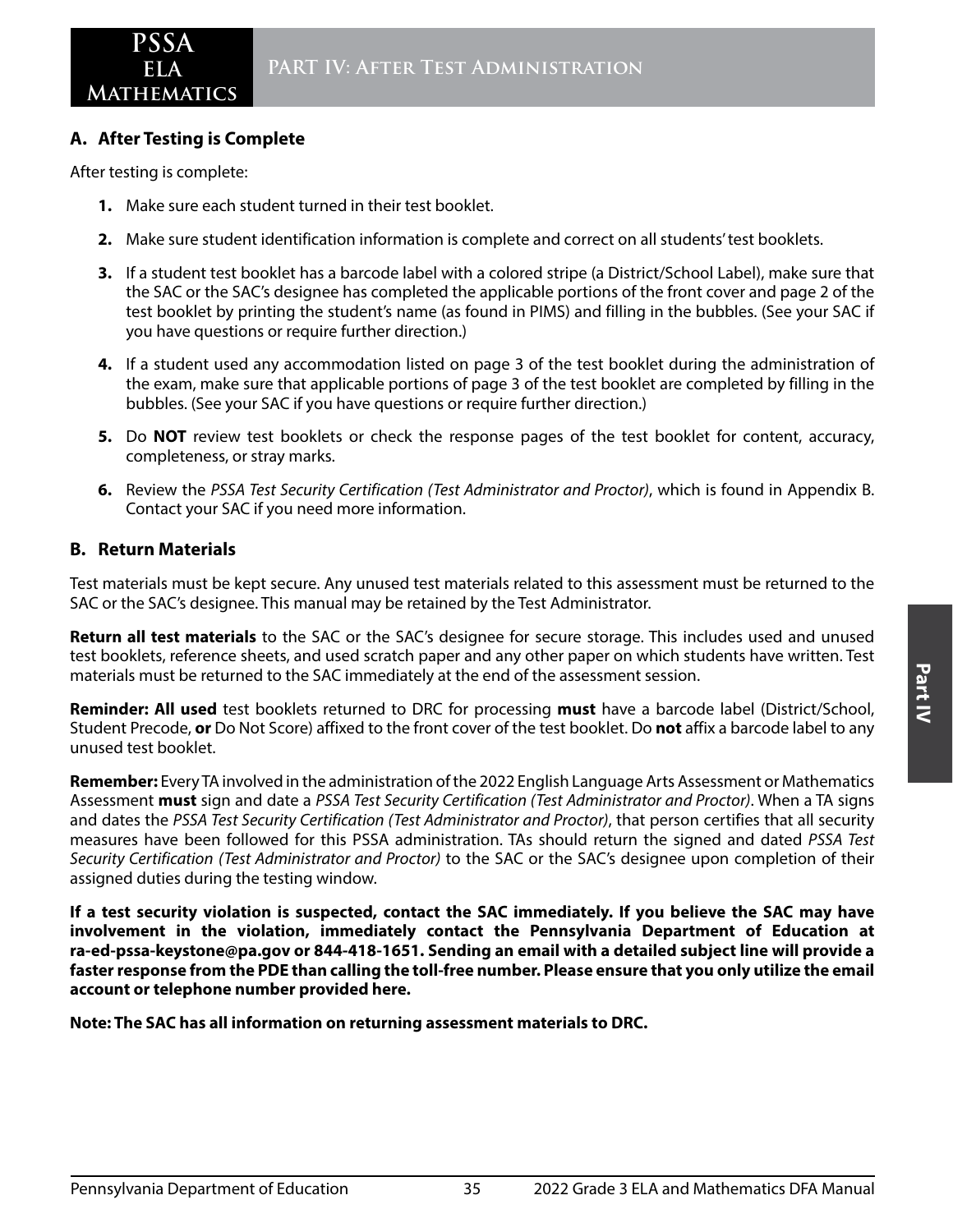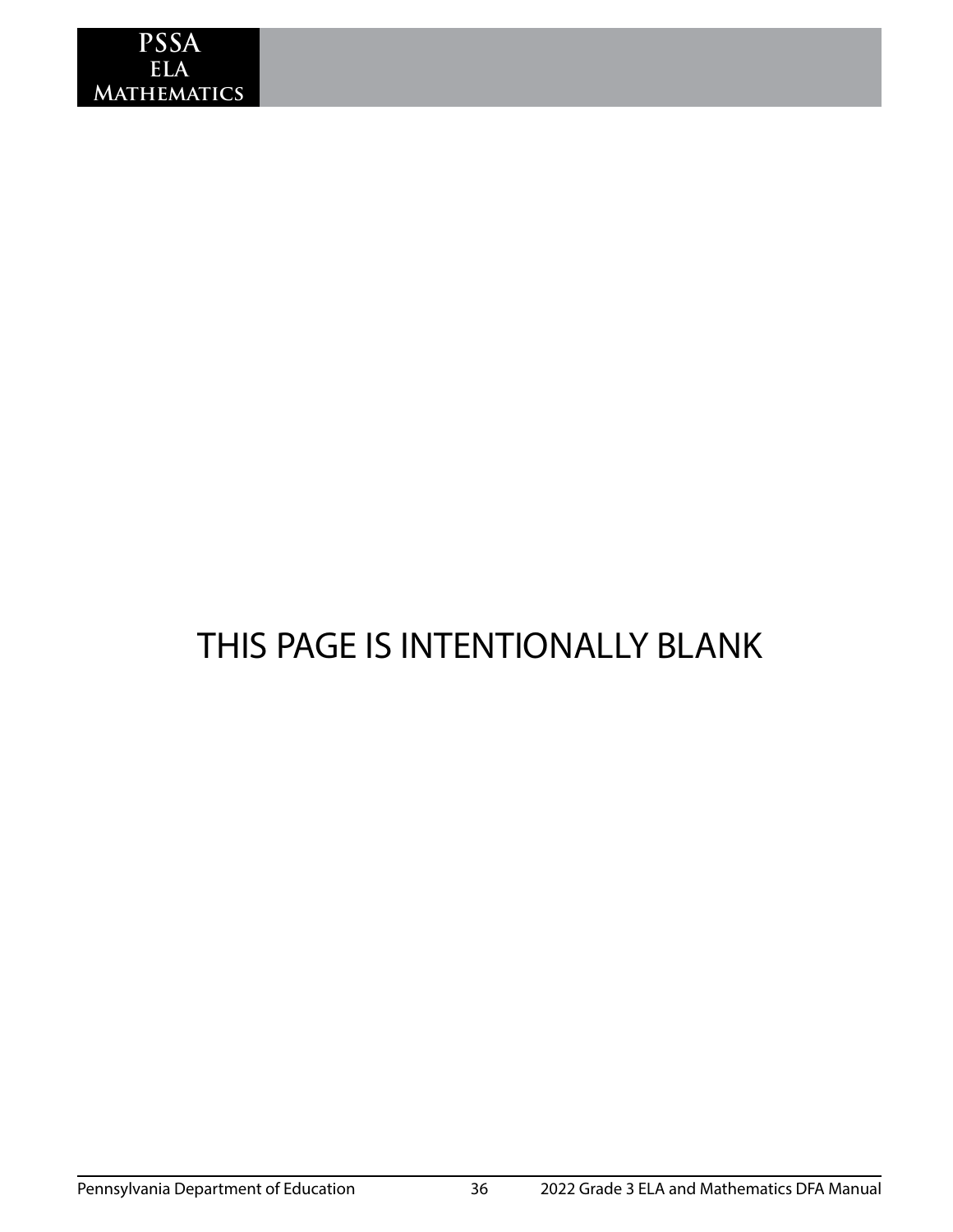<span id="page-40-0"></span>

# **Appendix A:**

## **Handbook for Secure Test Administration**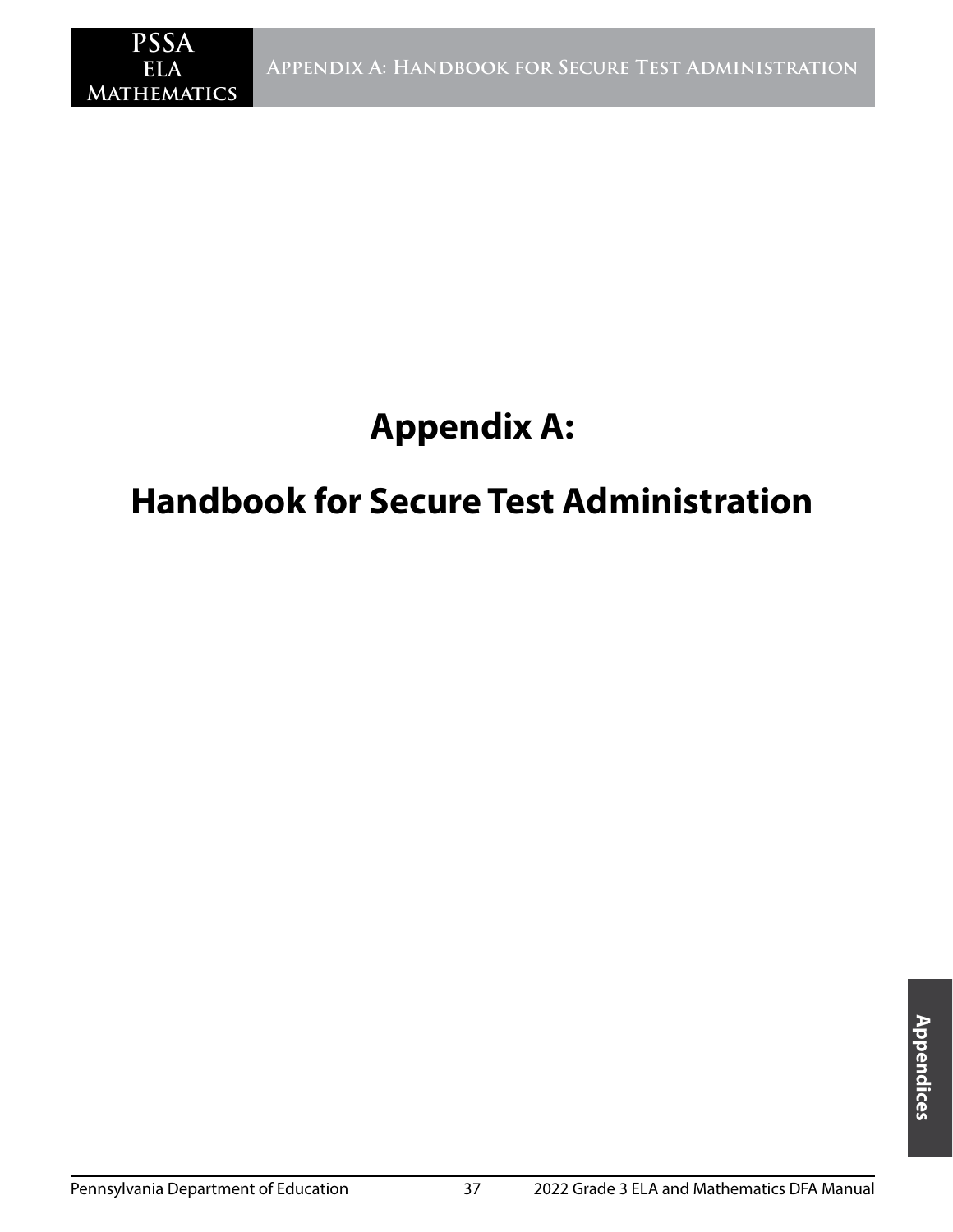

### **Handbook for Secure Test Administration**

#### **Security Statement**

State assessments rely on the measurement of individual achievement. Any deviation from procedures meant to ensure test validity and security (e.g., group work, teacher coaching, teaching or release of any test items, use of previously administered Pennsylvania assessments as preparation tools) is strictly prohibited and will be considered a violation of test security. Local Education Agency (LEA)/school personnel with access to the assessment materials must not review, discuss, disseminate, or otherwise reveal the contents to anyone. (This prohibition excludes the *Item and Scoring Samplers* available on the Pennsylvania Department of Education's (PDE's) website.)

Any action by a professional employee or commissioned officer that is willfully designed to divulge test questions, falsify student scores, or compromise the integrity of the state assessment system will be subject to disciplinary action under the Educator Discipline Act, 24 P.S. §§ 2070.1a *et seq*, which may include a private reprimand, a public reprimand, a suspension of his/her teaching certificate(s), a revocation of his/her teaching certificate(s), and/or a suspension or prohibition from being employed by a charter school.

#### **Training and Test Administration Procedures**

The purpose of this handbook is to assist in the training of LEA/school personnel to properly and securely administer state assessments. This handbook is also an important and valuable resource in implementing testing successfully from planning and preparing to collecting and returning tests.

#### **Roles and Responsibilities: Training**

The District Assessment Coordinator (DAC) is responsible for completing all of the Pennsylvania State Test Administration Trainings (PSTATs) provided by PDE for the DACs, SACs, and TAs/Proctors. DACs must complete the Data Recognition Corporation (DRC) training on receiving and packaging materials, and any DAC specific training provided by the PDE. The DAC is then responsible for coordinating all training that takes place in the LEA and for determining specifics related to test administration such as a schedule, type of administration (paper/pencil or online) and other LEA-level administrative aspects of the testing. The DAC is responsible for ALL training in the LEA with primary responsibility for the direct training of SACs. In some LEAs the DAC may train the LEA-level staff who handle and/or have access to secure test material.

The SAC receives training from the DAC and must also complete both the PSTAT training for SACs and for TAs/ Proctors. The SAC is then responsible to oversee all aspects of test administration in a building, including training Test Administrators (TAs), proctors, and other building level staff.

The TAs/Proctors must complete the PSTAT training for TAs/Proctors. The TAs/Proctors are responsible for administering the assessment and monitoring students during the assessment.

Translators, interpreters, and scribes must complete the PSTAT training for TAs/Proctors and must also complete the training offered by the school/district.

The *Handbook for Assessment Coordinators* provides more information related to training.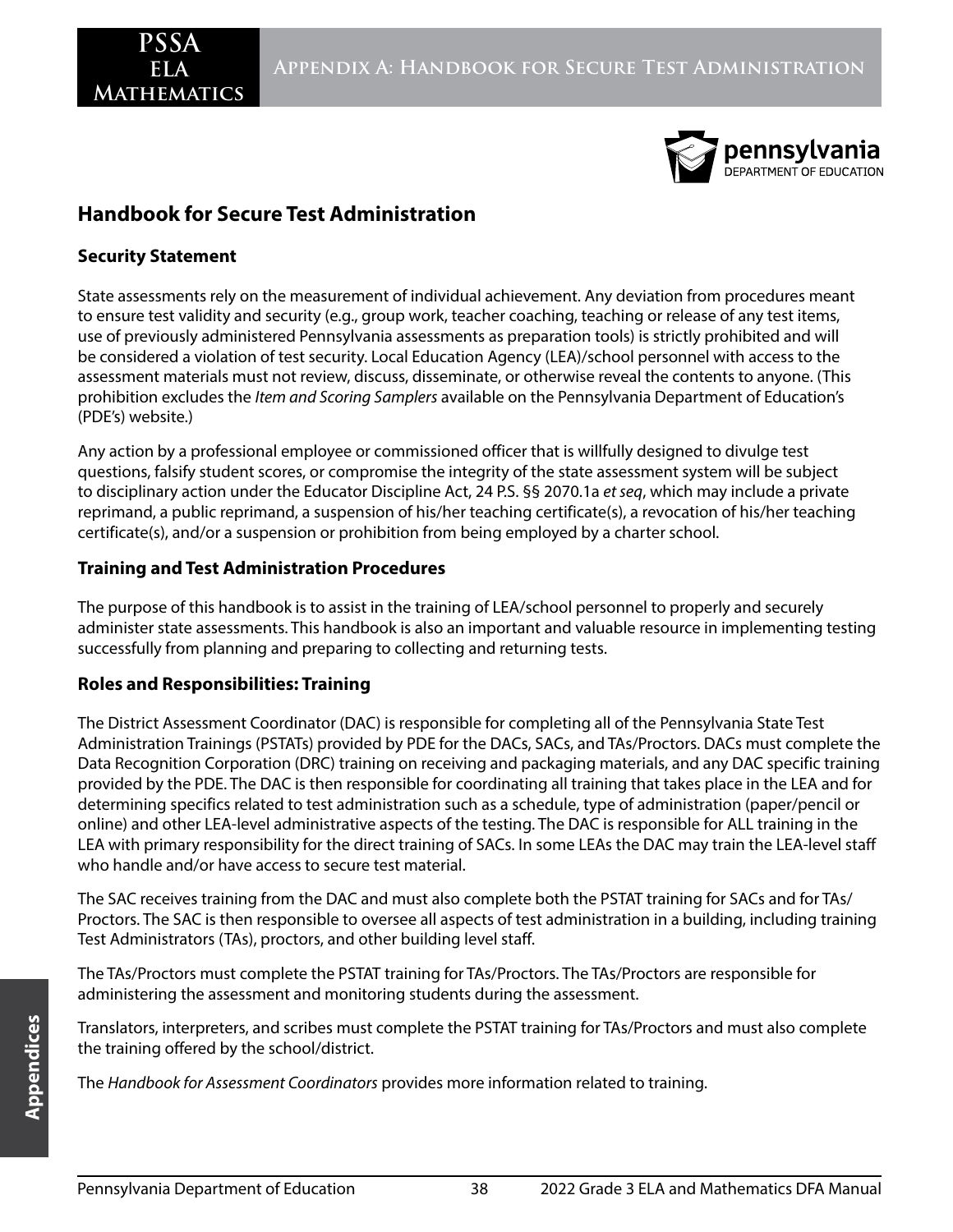

#### **Roles and Responsibilities: Test Administration**

The following lists the general roles and responsibilities for DACs, SACs/Principals, TAs/Proctors, and general personnel before, during, and after test administration. The lists are not exhaustive but provide a general overview of the most important responsibilities of each individual in test administration. In some cases the responsibilities may overlap between or among DACs, SACs, and/or TAs/Proctors. In these cases it is the responsibility of the DAC to determine who has the primary responsibility and is accountable for specific duties, especially when duties may be shared.

#### **A . DISTRICT ASSESSMENT COORDINATOR TEST SECURITY GUIDELINES**

General Statement: Administer the assessment using the best practices and with fidelity to the administrative guidelines; keep the assessment materials secure and confidential; prevent any dishonest or fraudulent behavior in the administration and handling of the assessment; and promote a fair and equitable testing environment in order to obtain reliable and valid student scores.

#### **Before Test Administration – DAC**

Complete the PSTAT trainings for the administration of the assessments annually.

Complete the *Accommodations Guidelines* training annually.

Update DRC INSIGHT portal accounts for LEA and school users.

Review the *Handbook for Assessment Coordinators* (HAC), *Directions for Administration* (DFA), *Accommodations Guidelines*, *Online User Guides* (if online testing) and other test-related documents necessary to conduct training for test administration.

Review the LEA's policy/procedures for home-schooled students.

Review the LEA's policy/procedures for handling cyber-charter schools' requests to test their students.

Develop and maintain the LEA's procedure for parental requests to view tests (opt-outs).

Develop and maintain the LEA's procedure for handling breaks during test administration and keeping test and answer booklets secure.

Develop and maintain the LEA's procedure for handling disruptions during test administration and keeping test and answer booklets secure.

Develop and maintain the LEA's procedure for handling emergencies during test administration.

Develop the LEA's master test schedule (including make-ups) that falls within PDE established test windows for each administration and include it in training. Ensure that the test schedule is developed so that sections are administered in the sequence in which they are printed in the test booklets.

Develop a training agenda and train SACs and other LEA-level staff involved in test administration or the handling of secure material prior to conducting any of their assigned work. (See *Handbook for Assessment Coordinators* for more information).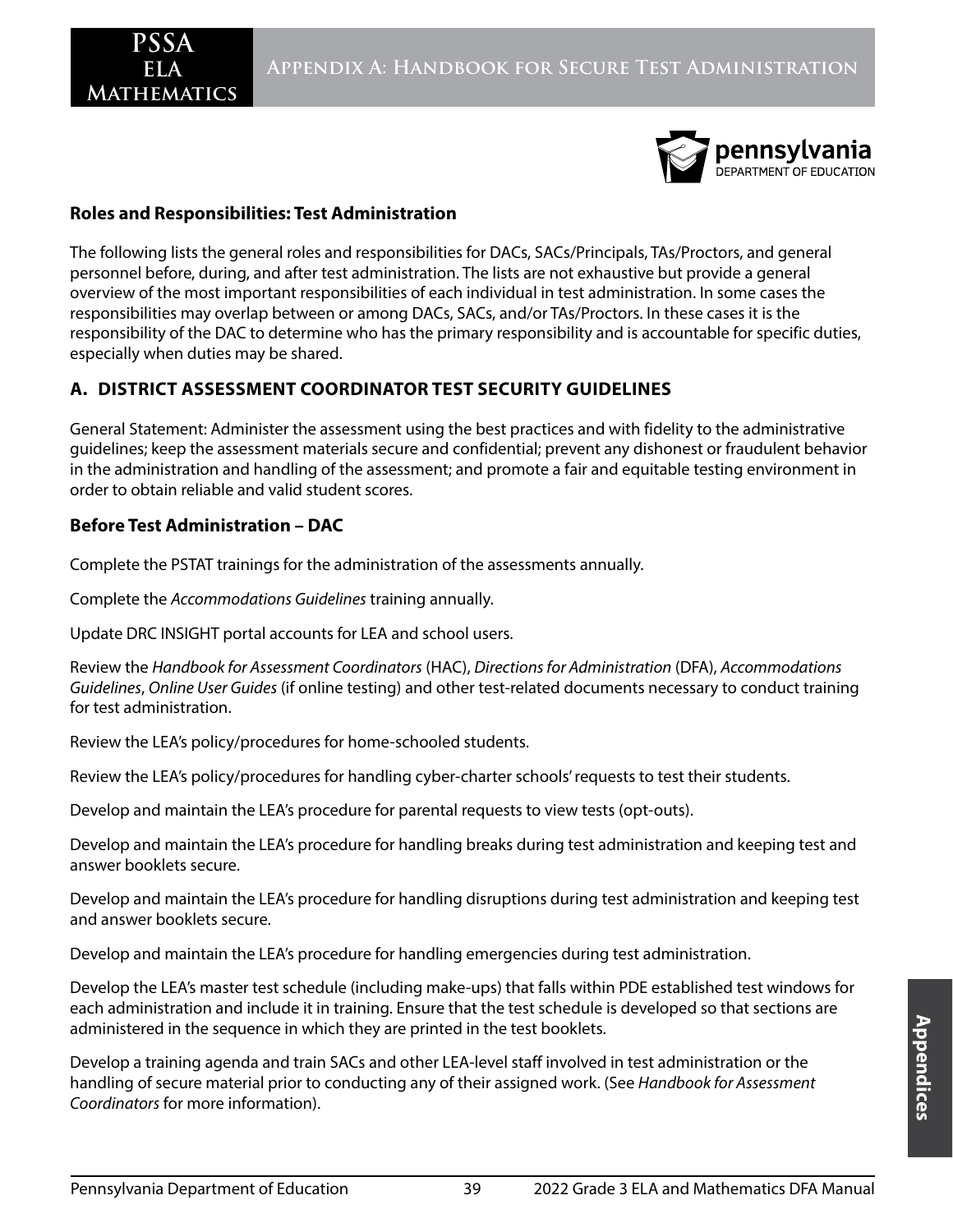



Ensure that SACs are trained on the test accountability and security information contained in the *Handbook for Assessment Coordinators*.

Ensure that SACs are trained on the *Accommodations Guidelines*.

Ensure that all individuals involved in the handling of assessment materials and/or the administration of the assessment are instructed in test security protocols and procedures.

Ensure that any individual who will administer and/or proctor the assessment completes the online PSTAT annually (each school year).

Ensure that all individuals involved in the handling and/or administration of the assessment receive instruction that all assessment materials, including all assessment booklets and other materials containing secure assessment questions and student responses, are to be kept secure and precisely accounted for in accordance with the procedures specified in the *Handbook for Assessment Coordinators*.

Ensure that SACs receive instruction on the policy regarding all electronic devices (cell phones, smartphones, smartwatches, cameras, etc.).

Ensure that all individuals who assist in the administration of the assessment and all individuals who have access to the secure assessment materials have been made aware that they are not in any manner to alter or cause the alteration of any examinee response, assessment booklet, or papers used by examinees.

Communicate to students, parents, and the community that which the assessment does and does not measure, when and how it will be administered, and how the results will be used. Refer to the *Handbook for Assessment Coordinators* for a sample Parent Letter.

Notify and ensure that all students and parents/guardians have been provided the policy regarding all electronic devices (cell phones, smartphones, smartwatches, cameras, etc.).

Consider having a teacher other than the teacher-of-record administer the assessment to students. If local circumstances do not allow that option, consider assigning a Proctor to be in the classroom with the TA. (In some circumstances LEAs have been directed by PDE not to use the teacher-of-record to administer the assessment to his/her students.)

Inventory secure materials without breaking the shrink wrap (ship-to-district).

Report any items not received.

Distribute tests to SAC(s) (ship-to-district).

#### **During Test Administration – DAC**

Monitor testing sites to ensure administration of the assessments in accordance with PDE policies and procedures.

Ensure that sections/modules are started and completed in the same day as per the LEA testing schedule.

Instruct all school staff to minimize distractions, including intercom announcements.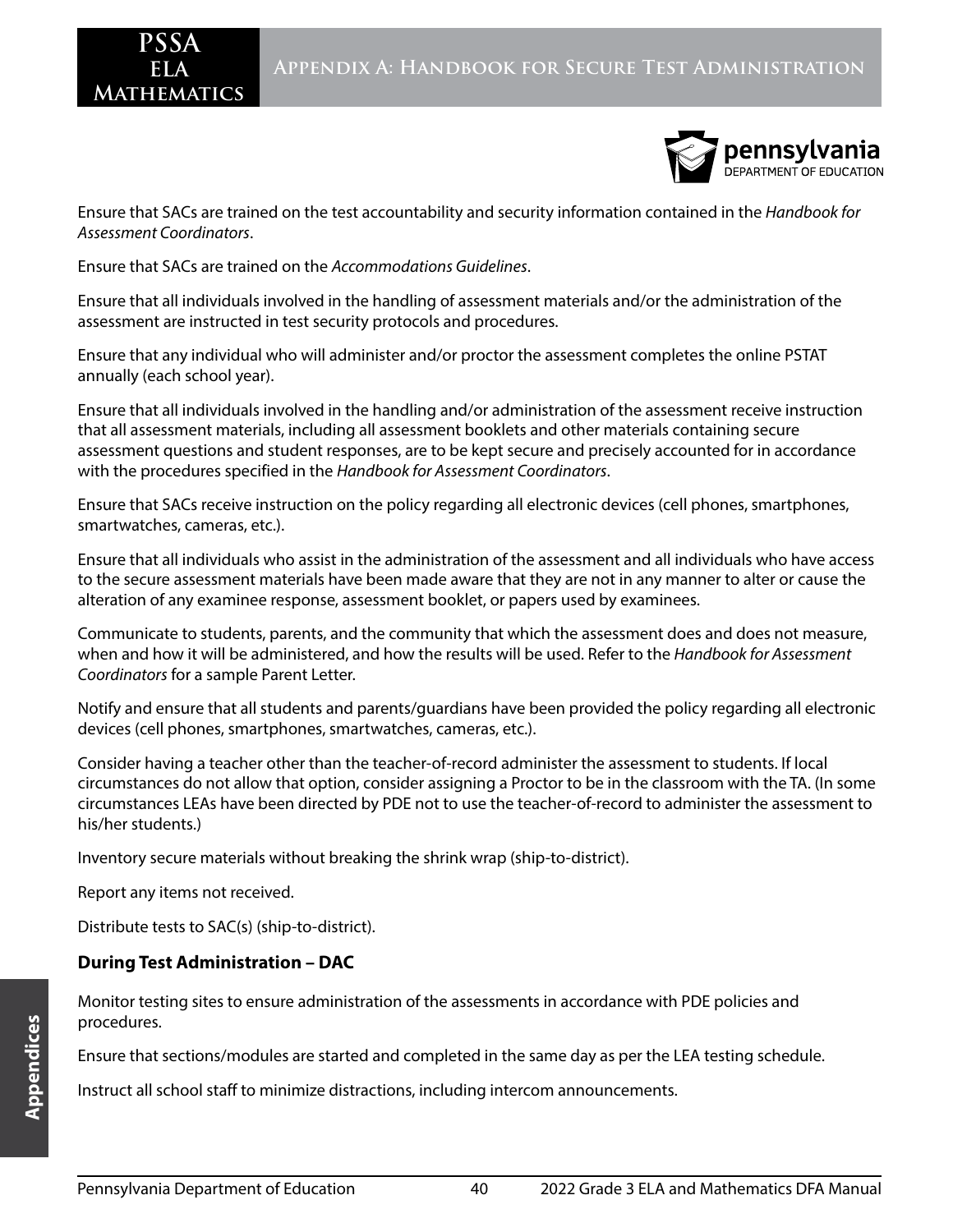



Suspected testing irregularities/security breaches must immediately be reported to the Pennsylvania Department of Education. For the most rapid response, irregularities and/or allegations should be reported to PDE via [ra-ed-pssa-keystone@pa.gov.](mailto:ra-ed-pssa-keystone%40pa.gov?subject=) You may also report by phone at 844-418-1651; however, using the telephone may delay the response.

#### **After Test Administration – DAC**

Collect tests from SAC(s) (ship-to-district).

Complete the Materials Accountability Form after inventorying, packaging, and returning the materials to the vendor.

NOTE: DACs should not open or look into answer booklets or test booklets.

Record the UPS Tracking Number for each package, noting the assessment(s) for which it was used and the content of each box. Please keep the number(s) for future reference to document the materials returned to DRC.

Sign the *Test Security Certification* (*District Assessment Coordinator*). The DAC should sign the *Test Security Certification* at the end of each testing window.

Failure to account for and/or return assessment materials constitutes a breach in security, the consequences of which can be severe, up to and including remuneration should it be determined loss of or misappropriation of materials has compromised the integrity of test items.

#### **B . SCHOOL ASSESSMENT COORDINATOR AND/OR BUILDING PRINCIPAL TEST SECURITY GUIDELINES**

General Statement: Maintain the security and integrity of all assessment materials, prevent any dishonest or fraudulent behavior in the administration and handling of the assessment, and promote a fair and equitable testing environment in order to obtain reliable and valid student scores.

#### **Before Test Administration – SAC**

Attend the annual training for SACs provided by the DAC.

Complete the PSTAT training for SACs and for TAs/Proctors annually.

Review DFA's, the *Handbook for Assessment Coordinators*, *Accommodations Guidelines* and *Online User Guides* (if testing online).

Develop a building level master test schedule (including make-ups) that falls within PDE established testing windows for each administration and include it in training. Ensure that the test schedule is developed so that sections are administered in the sequence in which they are printed in the test booklets.

Develop an agenda and train TAs/Proctors and other building level personnel (review the *Handbook for Assessment Coordinators* for more information).

Ensure that all individuals involved in the handling of assessment materials and/or the administration of the assessment receive instruction regarding test security protocols and procedures.

Ensure that all TAs/Proctors receive a copy of the TA/Proctor *Test Security Certification*.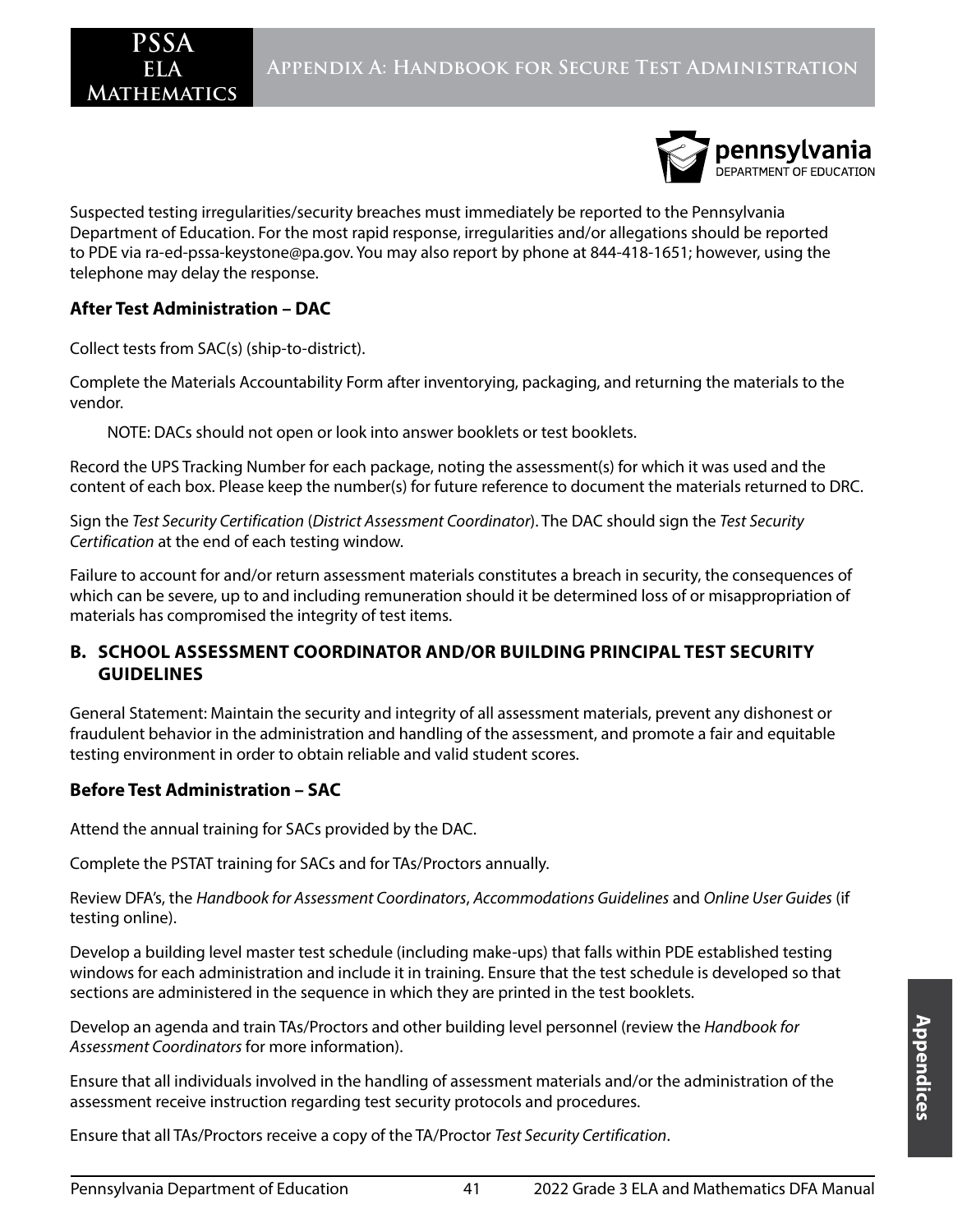



Ensure that all individuals who will administer and/or proctor the assessment complete the Pennsylvania State Test Administration Training (PSTAT). Translators, interpreters, and scribes must complete the PSTAT training for TAs/Proctors and must also complete the training offered by the school/district.

Ensure that all individuals involved in the handling and/or administration of the assessment receive instruction that all assessment materials must remain secure. This includes all assessment booklets and other materials containing secure assessment questions and student responses that must be kept secure and precisely accounted for in accordance with the procedures specified in the *Handbook for Assessment Coordinators*.

Ensure that all TAs/Proctors are instructed on the policy regarding electronic devices (cell phones, smartphones, smartwatches, cameras, etc.).

Ensure that all individuals who assist in the administration of the assessment and all individuals who have access to the secure assessment materials are instructed that they are not in any manner to alter or cause the alteration of any examinee response, assessment booklet, or papers used by examinees.

Create and maintain the PAsecureID list (refer to the *Handbook for Assessment Coordinators* for specific instructions).

Ensure all students are scheduled for the appropriate assessment.

Ensure TAs/Proctors understand that each assessment returned will be linked to the TA who administered the assessment. For paper/pencil assessments, TA initials will be collected on the back page of each answer booklet. For online testing, teacher (TA) names must be included with each online test session created. This will link the TA to the online session prior to test tickets being generated.

Ensure that students testing online have prior experience with the online practice test and tools that model the testing mode (online).

Maintain a contingency plan for breaks and for disruptions during testing.

Ensure monitoring software or spyware is disabled or removed from computers, iPads, and Chromebooks to be used for testing.

Ensure all instructional materials that could aid students in answering test items are covered with opaque material or removed from classrooms and hallways.

Make sure the testing environment is secure and educationally appropriate.

Know the required accommodations and those allowable accommodations for each student with an IEP or 504 Service Plan and/or for each English Learner being assessed and communicate this to the appropriate personnel.

Provide the appropriate testing environment for each student requiring an accommodation.

Inventory tests received in "ship to district." If additional materials are needed, notify DRC. In a "ship to school" the SAC should order additional materials, if needed.

Report any shipping or ordering mistakes immediately to DRC.

Create Test Sessions in the DRC INSIGHT portal (if testing online). Make sure to list the correct TA when creating test sessions in the DRC INSIGHT portal.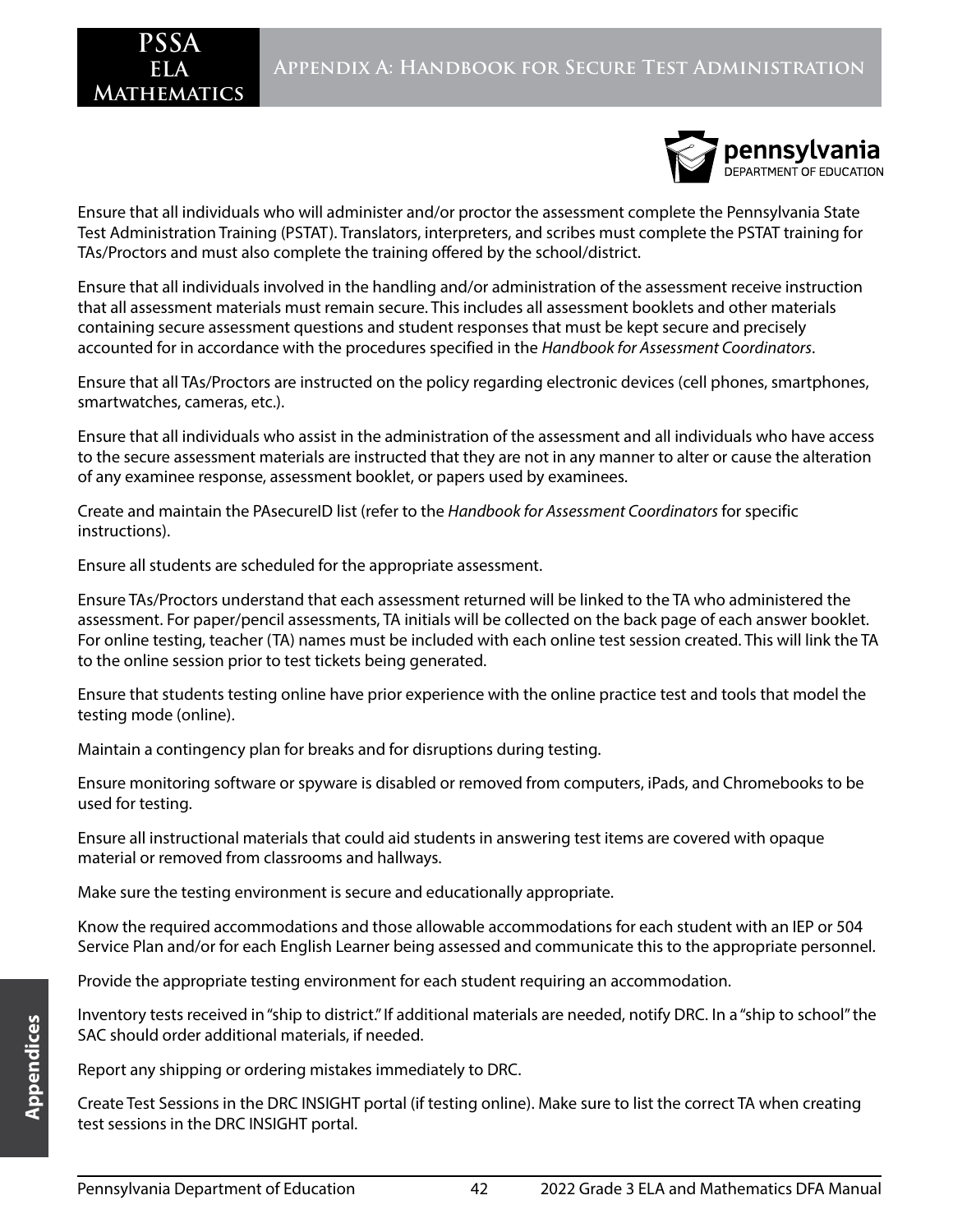

Put labels on answer booklets (Do not open test booklets while labeling).

Place a "Testing—Do Not Disturb" sign on doors where testing is occurring.

#### **During Test Administration – SAC**

Develop and maintain a procedure for distribution and collection of secure test materials to TAs each day utilizing a sign-out/sign-in process. It is recommended that TAs count the test booklets in the presence of the SAC or his/ her designee.

Ensure that TAs are following proper testing protocols.

Make sure students are supervised at all times during testing and all breaks. This supervision requirement includes those students who need additional time to complete any test session.

If there is a disruption (e.g., fire alarm, power outage) ensure the safety of students at all times, and take appropriate precautions concerning the security of the test and answer booklets.

Ensure secure processes and procedures for extended time. Do not allow students to move to an extended time location without a TA and do not allow students to carry materials to an extended time session/location.

Make sure that sections/modules are started and completed in the same day.

Minimize distractions, including intercom announcements.

Ensure tests are stored in a locked area with controlled and limited access.

Report suspected testing irregularities/security breaches to the DAC. If the DAC is unavailable for an extended time or has any involvement in the testing irregularity, PDE must be contacted directly. For the most rapid response, irregularities and/or allegations should be reported to PDE via [ra-ed-pssa-keystone@pa.gov](mailto:ra-ed-pssa-keystone%40pa.gov?subject=). You may also report by phone at 844-418-1651; however, using the telephone may delay the response.

#### **After Each Testing Session – SAC**

Collect all materials from TAs excluding copies of the DFA.

Account for all test booklets and answer booklets daily. It is recommended that the SAC or his/her designee count the test booklets in the presence of the TA.

Store testing materials in a locked, secure location.

Destroy scratch/grid paper, rough drafts and any other paper on which students have written.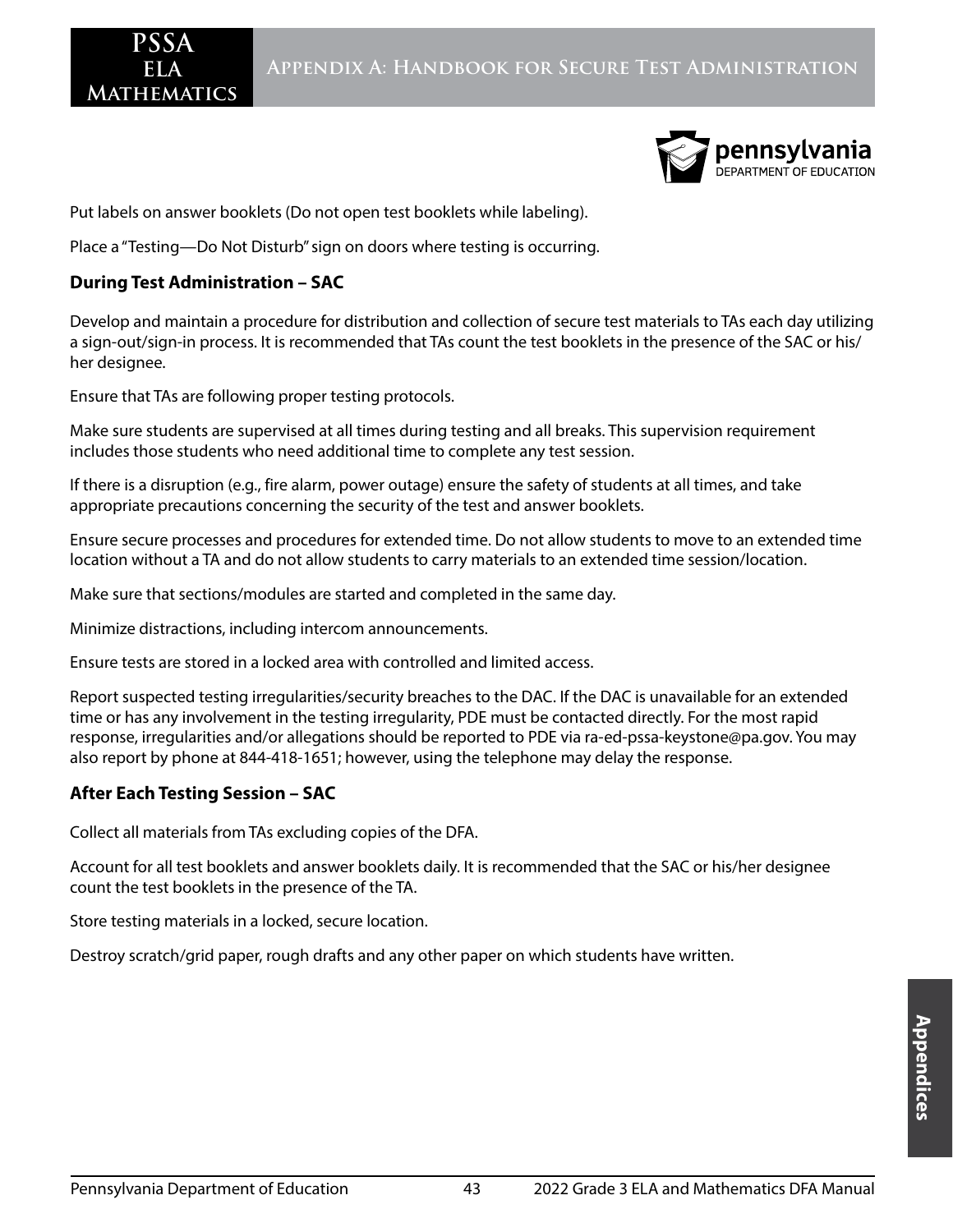

#### **After Test Administration – SAC**

Inventory and return tests to the DAC (ship-to-district) or follow pack and ship procedures to return tests to DRC (ship-to-school).

NOTE: SACs should not open answer booklets or test booklets or review test items.

In ship-to-school LEAs, SACs should record the UPS Tracking Number for each package, noting the assessment(s) for which it was used and the content of each box. Maintain the number(s) for future reference to document that the materials were returned to DRC.

Failure to account for and/or return assessment materials constitutes a breach in security, the consequences of which can be severe; up to and including remuneration should it be determined loss of or misappropriation of materials has compromised the integrity of test items.

Sign the *Test Security Certification* (*School Assessment Coordinator and Principal*). The SAC should sign the *Test Security Certification* at the end of each testing window.

Ensure all TAs, Proctors, Translators, Interpreters, Scribes, and other individuals with access to secure testing materials sign the *Test Security Certification*. If someone cannot or does not sign the *Test Security Certification*, immediately report that fact to the Department of Education. For the most rapid response, allegations should be referred to [ra-ed-pssa-keystone@pa.gov](mailto:ra-ed-pssa-keystone%40pa.gov?subject=) or report by phone at 844-418-1651 (using the telephone report may delay the response).

#### **C . TEST ADMINISTRATOR/PROCTOR TEST SECURITY GUIDELINES**

General Statement: Maintain the security and integrity of all assessment materials, prevent any dishonest or fraudulent behavior in the administration and handling of the assessment, and promote a fair and equitable testing environment in order to obtain reliable and valid student scores.

#### **Before Test Administration – TA/Proctor**

Attend the annual training for TAs/proctors provided by the SAC.

Annually (each school year) complete the PSTAT.

Review the *Directions for Administration Manual* for the test to be administered.

Read and understand the *Test Security Certification*.

Know and understand that each assessment returned will be linked to the TA who administered the assessment. For paper/pencil assessments, TA initials will be collected on the back page of each answer booklet. For online testing, teacher (TA) names must be included with each online test session created. This will link the TA to the online session prior to test tickets being generated.

Remove or cover with opaque materials all classroom instructional materials or any other materials that could aid students in answering test items.

Make sure the testing environment is secure and educationally appropriate.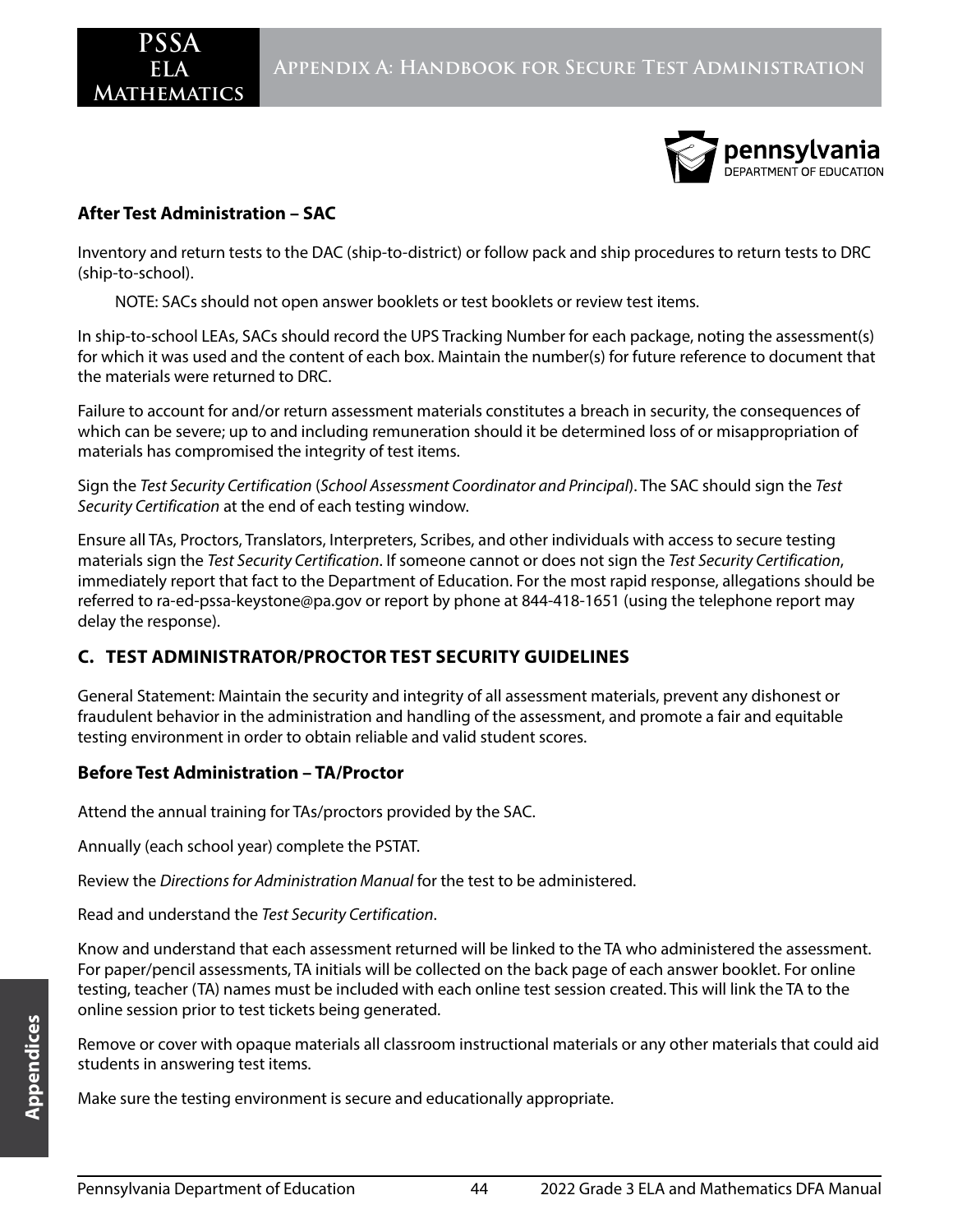

Review the *Code of Conduct for Test Takers* with students prior to the day of testing and respond to all student questions.

Review the *Calculator Policy* and ensure calculators (other than calculators provided within the online testing engine) meet the requirements of the *Calculator Policy*.

Know and prepare to appropriately implement the required accommodations for each student with an IEP or 504 Service Plan and for each English Learner being assessed in your room.

Review with students the possible local sanctions the district will enforce for student misconduct (e.g., cheating and recording test questions).

#### **During Test Administration – TA/Proctor**

Collect cell phones, smartphones, and other unauthorized electronic devices as students enter the testing site.

Ensure students are seated for optimal security and at the assigned workstation (online test).

Appropriately implement required accommodations.

During the administration of the mathematics assessment, collect all used scratch/grid paper and any other paper on which students have written after the non-calculator portion to ensure students have not recorded non-calculator items on scratch/grid paper.

Actively monitor testing. TAs should take positions with the best vantage points and continually move around the testing site to ensure students are adhering to the instructions given and are in the correct session. Ascertain that students are not using inappropriate item elimination strategies or making stray marks in the answer bubbles. TAs/Proctors must not be engaged in off task activities such as working on electronic devices, talking with colleagues, or grading student work.

Make sure students are supervised at all times during testing and all breaks. This supervision requirement includes those students who need additional time to complete any test session.

If there is a disruption (e.g., fire alarm, power outage) ensure the safety of students at all times, and take appropriate precautions concerning the security of the test and answer booklets.

Collect test materials when students are finished testing rather than keeping them closed on the students' desks.

Students who finish early may sit quietly, read for pleasure, or read non-content related materials until all students have finished. Reading for pleasure includes magazines along with fiction text such as novels, short stories, poetry, etc. Reading anything that may include information related to the content area being assessed is not allowed. Written work/drawing/coloring of any kind is prohibited to ensure students are not recording secure test content.

Immediately report suspected testing irregularities/security breaches to the SAC/Building Principal.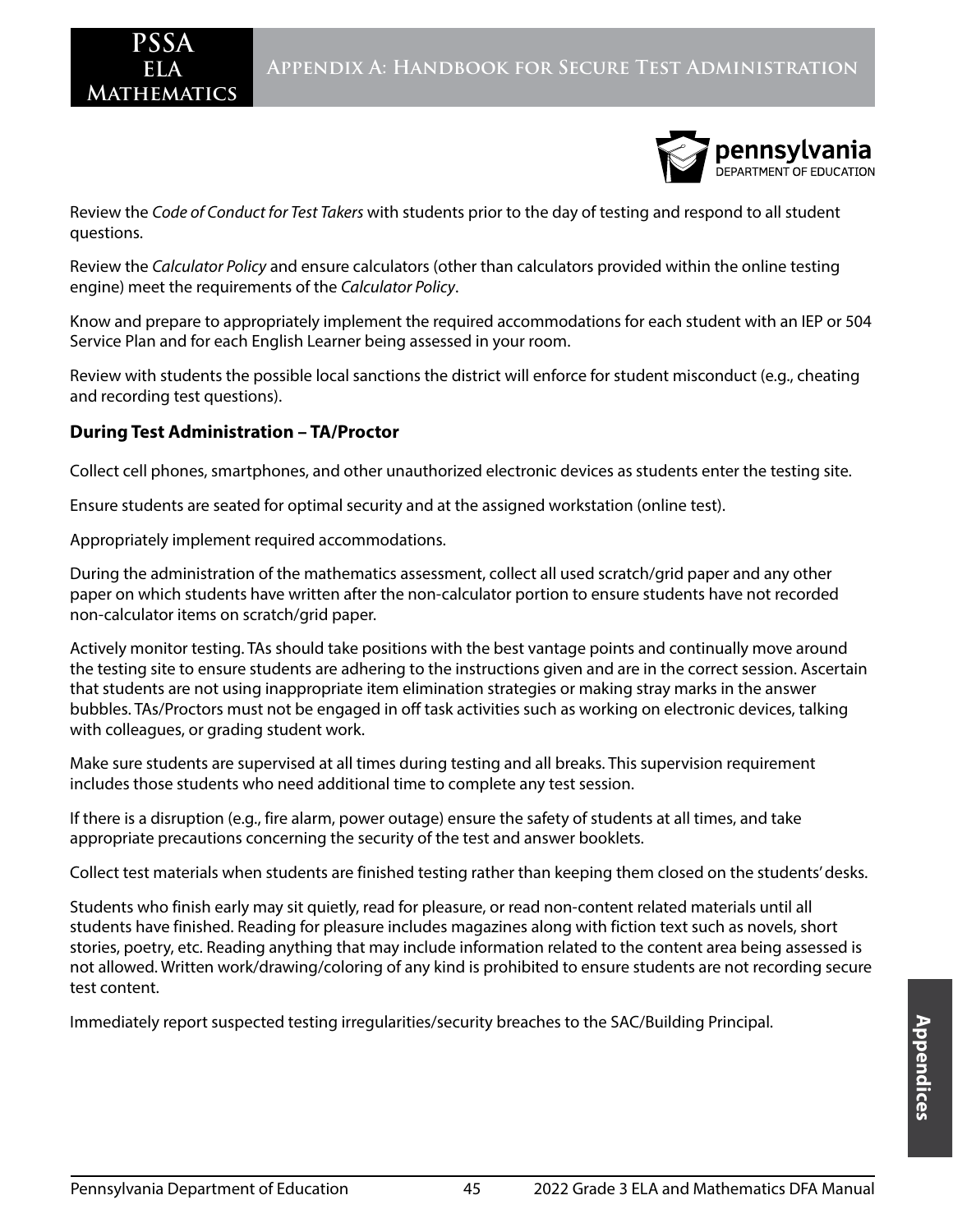

#### **After Each Testing Session – TA/Proctor**

Return all scratch/grid paper, rough drafts or any other paper on which students have written to the SAC to be destroyed.

Account for all test booklets and answer booklets daily and return all secure testing materials to the SAC immediately after the testing session each day. It is recommended that the SAC or his/her designee count the test booklets in the presence of the TA.

Failure to account for and/or return assessment materials constitutes a breach in security, the consequences of which can be severe, up to and including remuneration should it be determined loss of or misappropriation of materials has compromised the integrity of test items.

Clear the memory of calculators before and after each testing session.

#### **After Test Administration – TA/Proctor**

Sign the *Test Security Certification* (*Test Administrator/Proctor*) and return it to the SAC. The TA/Proctor should sign the *Test Security Certification* at the end of each testing window.

#### **D. GENERAL TEST SECURITY GUIDELINES**

The assessments rely on the measurement of individual achievement. Any deviation from assessment procedures is strictly prohibited and will be considered a violation of test security.

School administrators, teachers, and any other education personnel who are involved in the assessment program must maintain the security of all assessment materials at all times.

Because the assessment must remain secure, teachers/TAs should not have assessment materials in their possession at any time other than during the actual assessment administration.

#### **Before Test Administration**

DO NOT:

Teach students a test-taking technique that would require them to bubble more than one response to a test question and then return and erase all but one response.

Review student test booklets except for purposes as stated in the *Directions for Administration Manual* and any of the accommodations guidelines documents. Knowledge or review of test items is not necessary for valid test administration and is prohibited.

Note: Interpreters may have access to test materials three days prior to test administration to prepare for accurate interpretation of the test.

Reveal any part of copyrighted materials to anyone.

Copy or otherwise reproduce any part of copyrighted materials.

Review and/or provide answers to test items to students. This includes using any of the test items for instructional purposes.

Possess unauthorized copies of state tests.

**Appendices**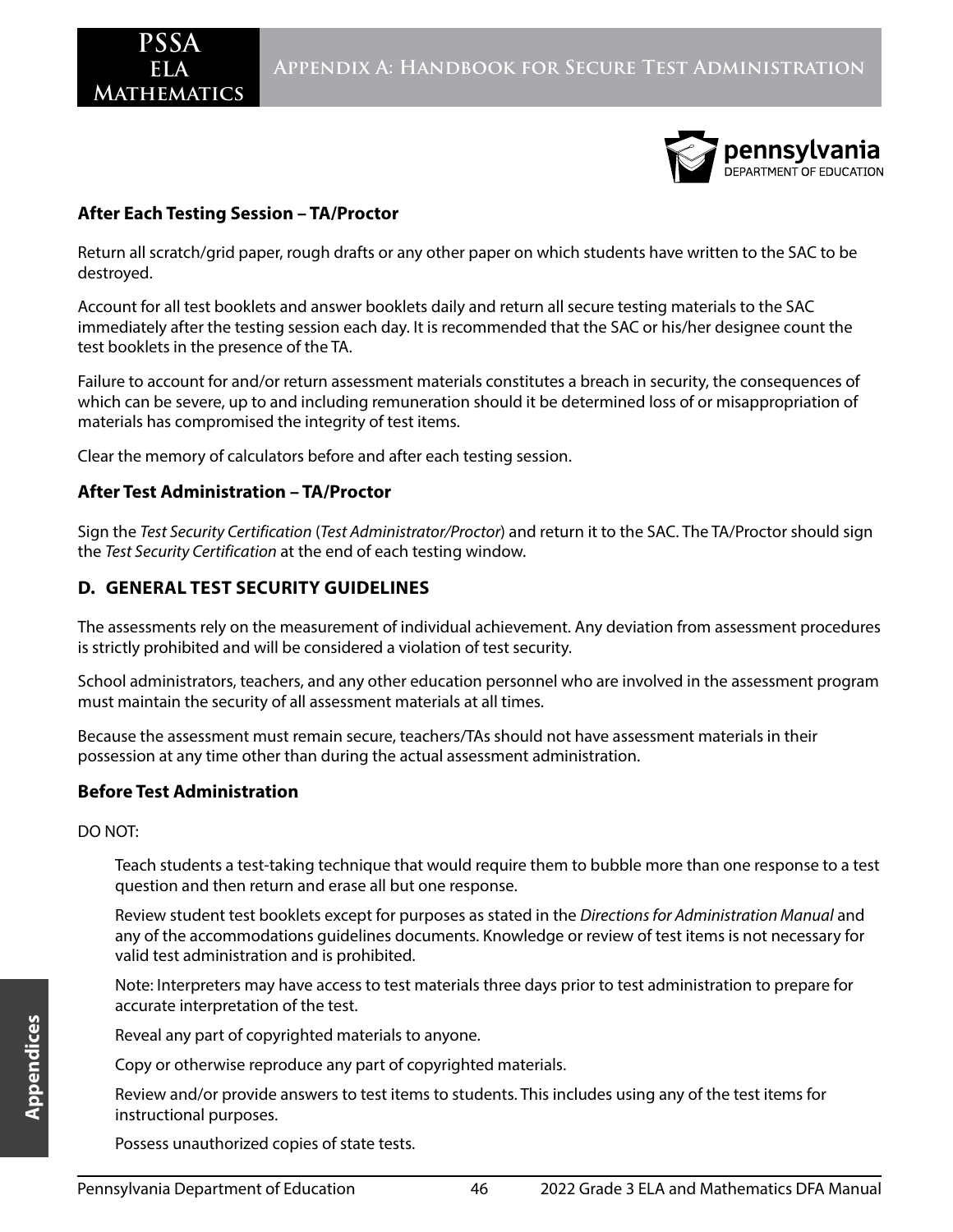



Assist in, direct, aid, counsel, encourage, or fail to report immediately any of the actions prohibited in this document.

#### **During Test Administration**

DO NOT:

Leave students unattended with testing materials or permit any student to leave the testing site with testing materials for any reason.

Permit students to have unauthorized electronic devices in their possession or accessible to them.

Permit students to look ahead to another section or module of the test before being instructed to do so, or allow students to look back in a test booklet once a test section or module has been completed.

Discuss, disseminate, or otherwise reveal contents of the test to anyone.

Possess secure test materials at any time other than during the actual administration of the test. TAs should be given the secure materials immediately prior to the administration of the test, and the materials must be collected and counted by the SAC immediately after the testing session ends each day.

Coach or provide feedback to students (e.g., answer any questions pertaining to the content of the test, review rough drafts, or give students feedback of any kind including indicating items students may not have answered correctly). This prohibition applies to, but is not limited to, Personal Care Aides (PCA), Therapeutic Support Staff (TSS), or any other one-on-one aide who is assigned to a student.

Define or clarify a word in a test item.

Deviate from any of the read-aloud rules for any portion of the assessments. (The *Pennsylvania Read-Aloud and Scribing Guidelines for Operational Assessments* can be found on the PDE website.)

Read aloud any part of the assessments that will cue the correct answer(s) or provide a hint for the test taker.

Read-aloud the parts of the assessment that are not permitted to be read-aloud.

Return a test booklet to any student after it has been turned in to the TA, unless approval is granted by PDE, or for the reasons noted in the following sentence. Test booklets will be returned to students for makeup sessions for absences and for students who go to another testing site for extended time.

Alter, influence, or interfere with a test response in any way; fill in any unanswered item, or instruct the student to do so.

Assist in, direct, aid, counsel, encourage, or fail to report any of the actions prohibited in this document.

Play music while students are taking the test.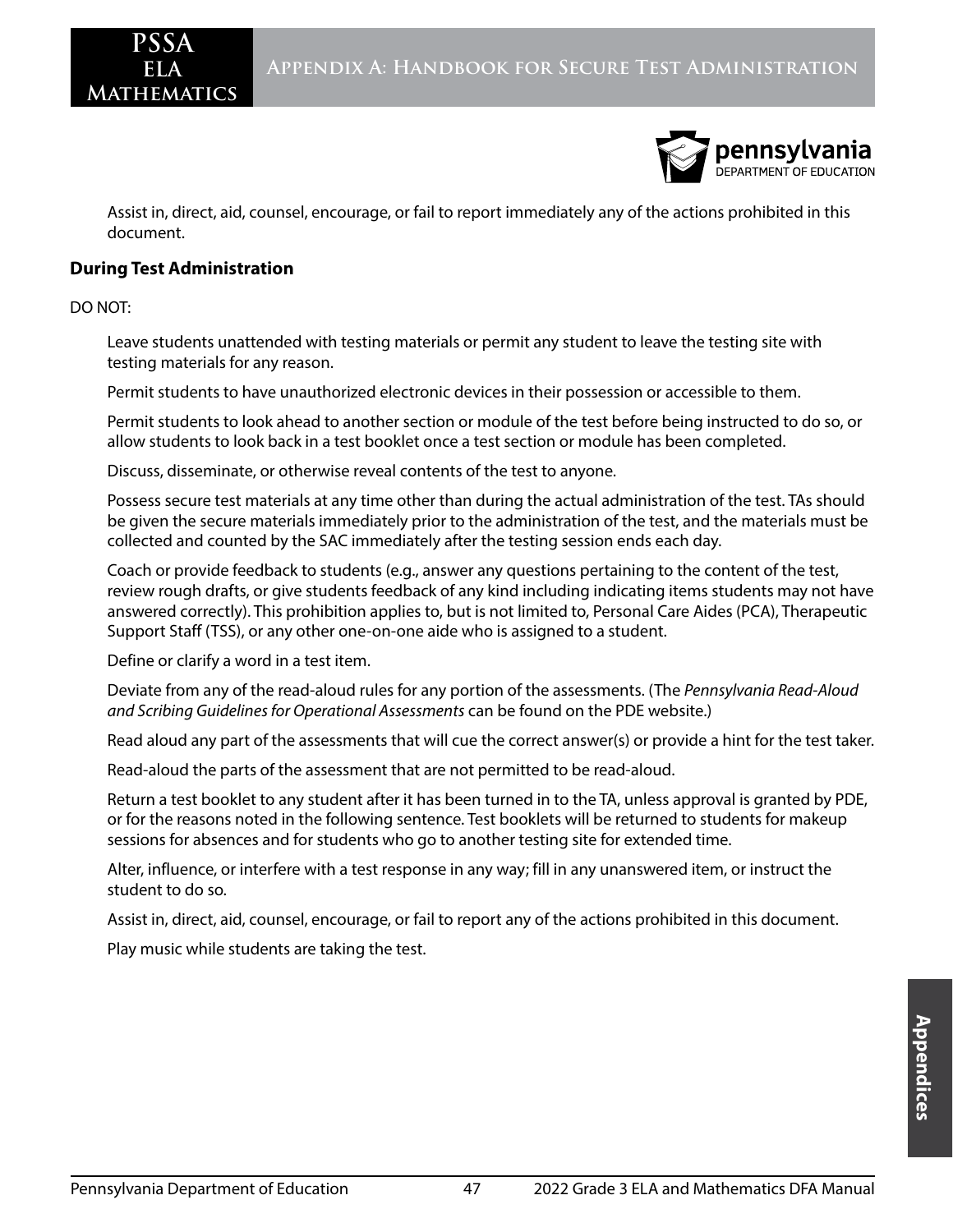



#### **After Test Administration**

DO NOT:

Discuss, disseminate, or otherwise reveal the contents of the test to anyone.

Keep/save, copy, reproduce, or use any test, test item, specific test content, or examinee responses to any item or any section of a secure test in any manner inconsistent with the instructions provided by and through the Pennsylvania Department of Education. This includes using any of the test items for instructional purposes.

Review student responses in the answer booklet.

Read or review test booklets or answer booklets containing the test items.

Alter, influence, or interfere with a test response in any way, fill in any unanswered items, or instruct the student to do so.

Discuss or provide feedback regarding test items.

Copy or reproduce any portion of the secure test materials or prepare/provide answer keys.

Erase or change student answers.

Make false or misleading statements about assessment results, including inappropriate interpretations, inaccurate reports, or unsubstantiated claims.

Erase stray marks or darken bubbles or make any alteration to a student's test.

Assist in, direct, aid, counsel, encourage, or fail to report any of the actions prohibited in this document.

DO:

Immediately report suspected testing irregularities/security breaches. TAs/Proctors should report to the SAC/Building Principal; SACs should report directly to the DAC. In either case if the appropriate coordinator, whether SAC or DAC, is unavailable for an extended time or has any involvement in the testing irregularity, contact PDE directly. For the most rapid response, irregularities and/or allegations should be reported to PDE at [ra-ed-pssa-keystone@pa.gov.](mailto:ra-ed-pssa-keystone%40pa.gov?subject=) You may also report by phone at 844-418-1651; however, using the telephone may delay the response.

Sign the *Test Security Certification* (*General*). Those involved with testing should sign the *Test Security Certification* at the end of each testing window.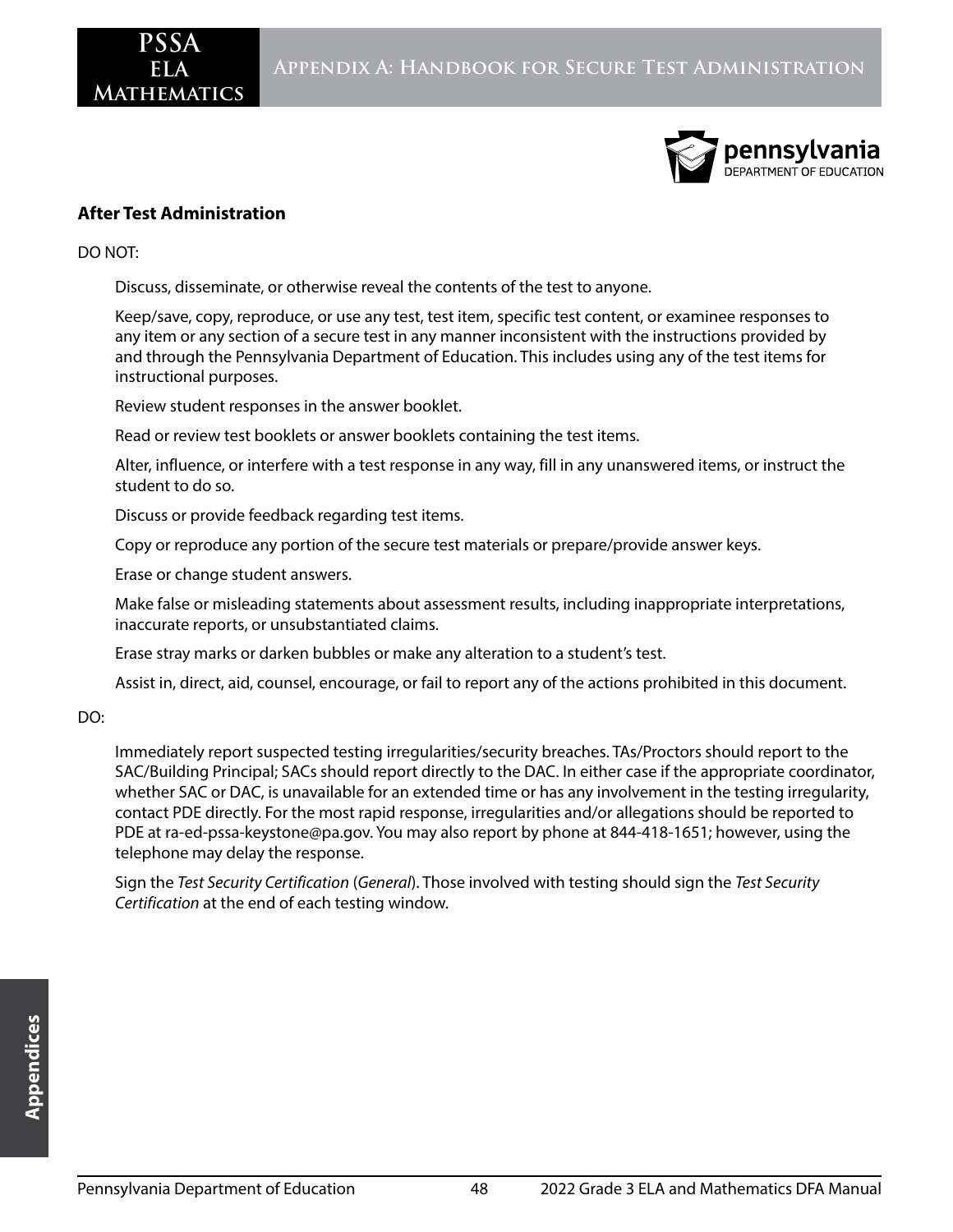<span id="page-52-0"></span>

# **Appendix B:**

# **PSSA Test Security Certification**

## **(Test Administrator and Proctor)**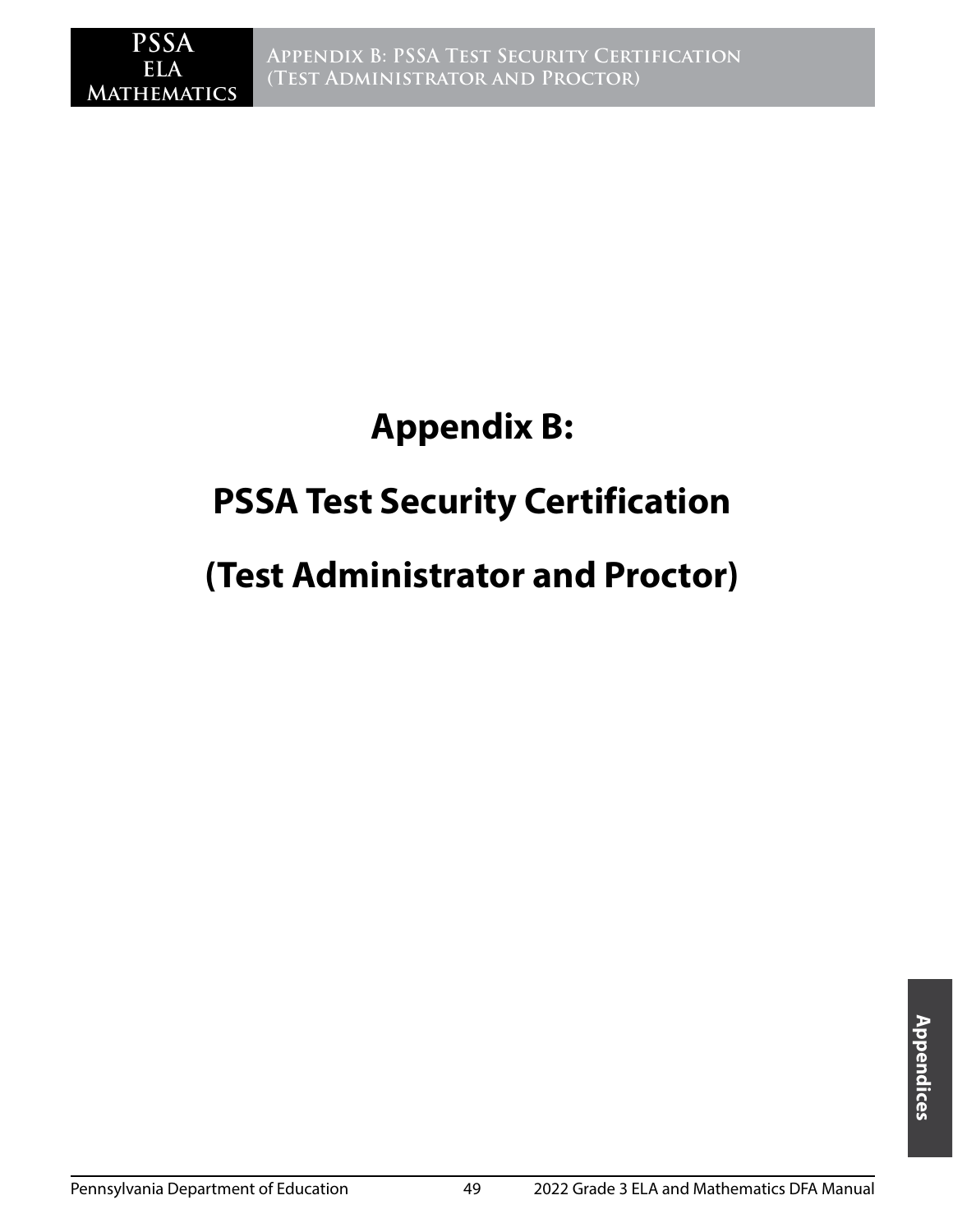



## **2022 PSSA Test Security Certification**

(Test Administrator and Proctor)

District:

School:

AUN:

Maintaining the security and integrity of all assessment materials, preventing any dishonest or fraudulent behavior in the administration and handling of the assessment, and promoting a fair and equitable testing environment are essential in order to obtain reliable and valid student scores. In that regard, I certify the following:

Prior to the administration of the assessment, I completed the Pennsylvania State Test Administration Training, and I understand that the assessment materials are secure, confidential, and proprietary documents owned by the Pennsylvania Department of Education.

I have not reviewed, discussed, disseminated, described, or otherwise revealed the contents of the assessment to anyone. I have not removed any assessment materials from the school building unless I was specifically authorized to administer the assessment to a student on homebound instruction. I have not kept, copied, reproduced, released, or used any assessment, assessment question, specific assessment content, or examinee response to any item or any section of the secure assessment in any manner that is inconsistent with the instructions provided by or through the Pennsylvania Department of Education. I have not provided any examinee with an answer to an assessment question or in any way influenced an examinee's response to any assessment question. I have not in any manner altered or caused the alteration of any examinee response, assessment booklet, or papers used by examinees.

I understand that any breach in assessment security could result in the invalidation of assessment results, professional discipline, and/or criminal prosecution.

I understand that false statements herein are made subject to the penalties of 18 Pa.C.S. § 4904.

Administrator/Proctor Name **Administrator/Proctor Signature** Date of Signature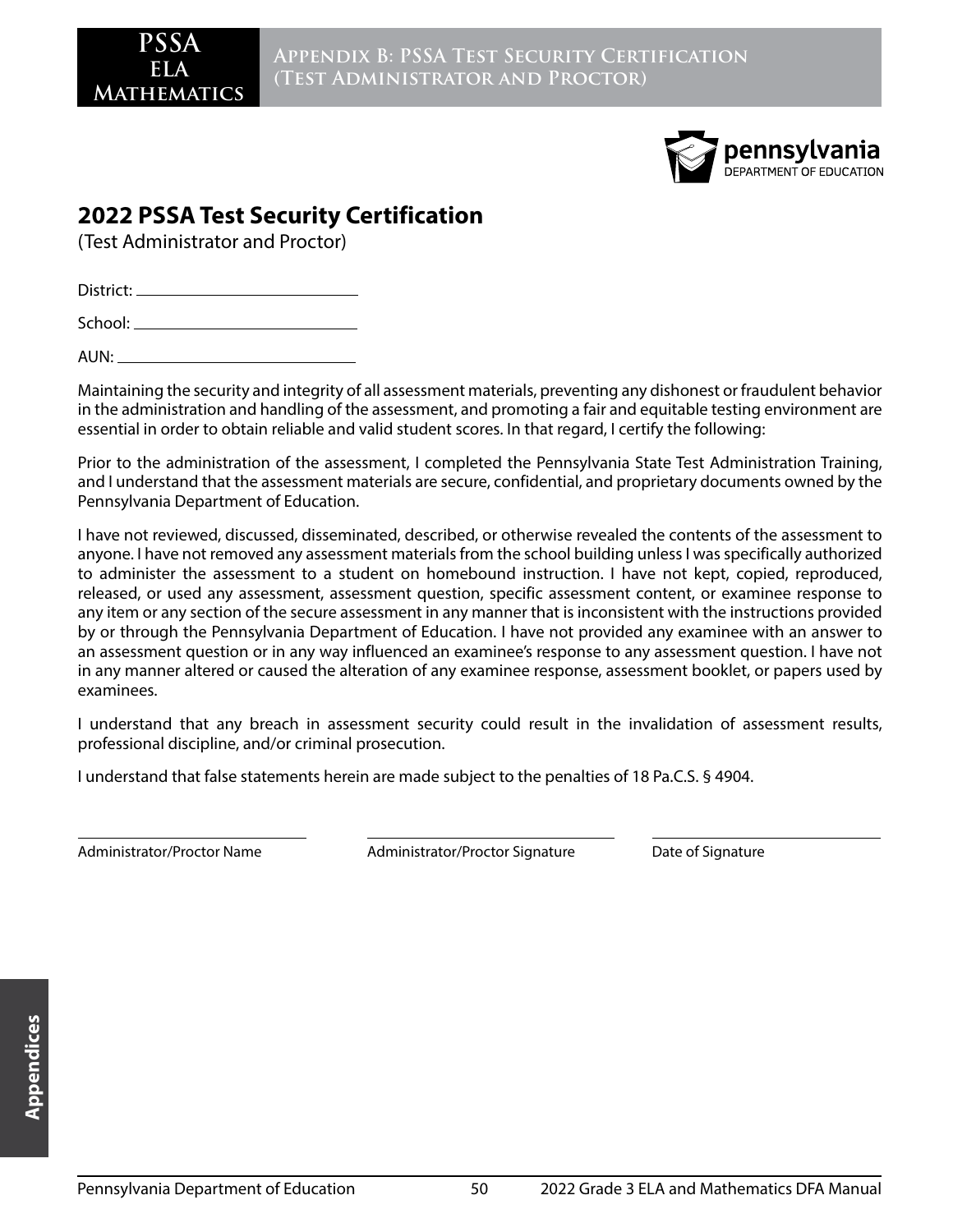<span id="page-54-0"></span>

# **Appendix C:**

# **Code of Conduct for Test Takers**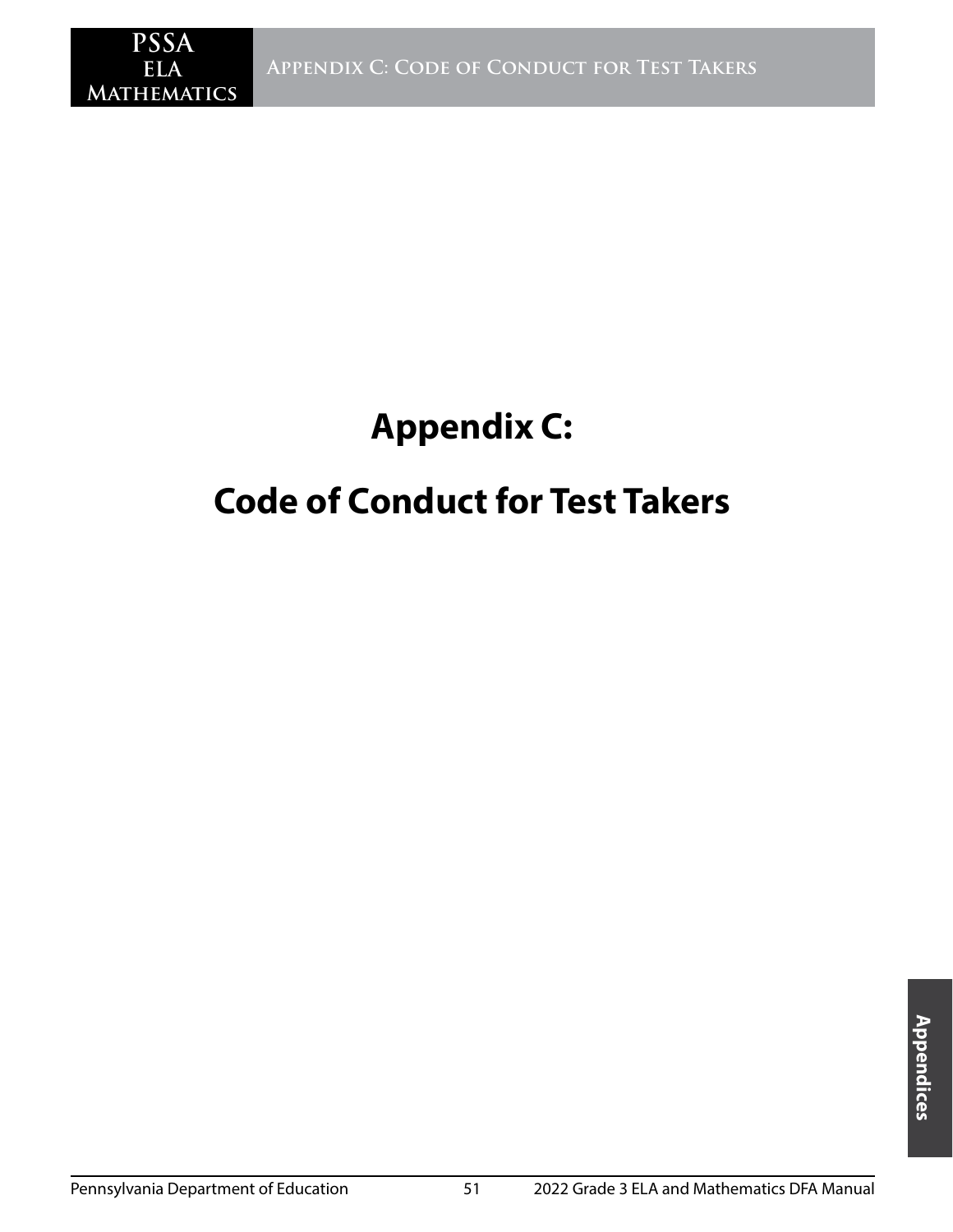

## **CODE OF CONDUCT FOR TEST TAKERS**

#### **DO . . .**

- Listen to, read, and follow all directions given.
- Ask questions if you do not understand the directions.
- Read each question carefully, especially multiple-choice items that ask for the "best answer." Also, be sure to read any open-ended items carefully before responding.
- Be careful when marking your answers so that you do not skip spaces or fill in the wrong sections.
- Make sure to completely fill in the bubble for the answer(s) you select and erase completely any answers you change.
- Keep your eyes on your own test.
- Try to answer each test item.
- Check that you have completed all the test items in the test section before closing your test booklet or submitting your final responses online.
- Report any suspected cheating to your teacher or principal.

#### **DO NOT . . .**

- Have notes in your possession during the test.
- Have any unapproved electronic devices (cell phones, smartphones, smartwatches, earbuds, etc.) in your possession during the test. Note, you may have approved calculators, if applicable, during the test.
- Share a calculator with others.
- Use the bubbles in the answer booklet to either eliminate possible incorrect answers or possible correct answers by making marks in multiple bubbles and erasing. Mark only the bubble for the correct answer(s) you have chosen.
- Talk with others about questions on the test during or after the test. (Students should be assured that they may discuss the testing process or issues of concern with their parents/guardians.)
- Take notes about the test to share with others.
- Leave an online test session until the session is complete or until instructed to do so.
- Use social media to post information about the test and/or test items.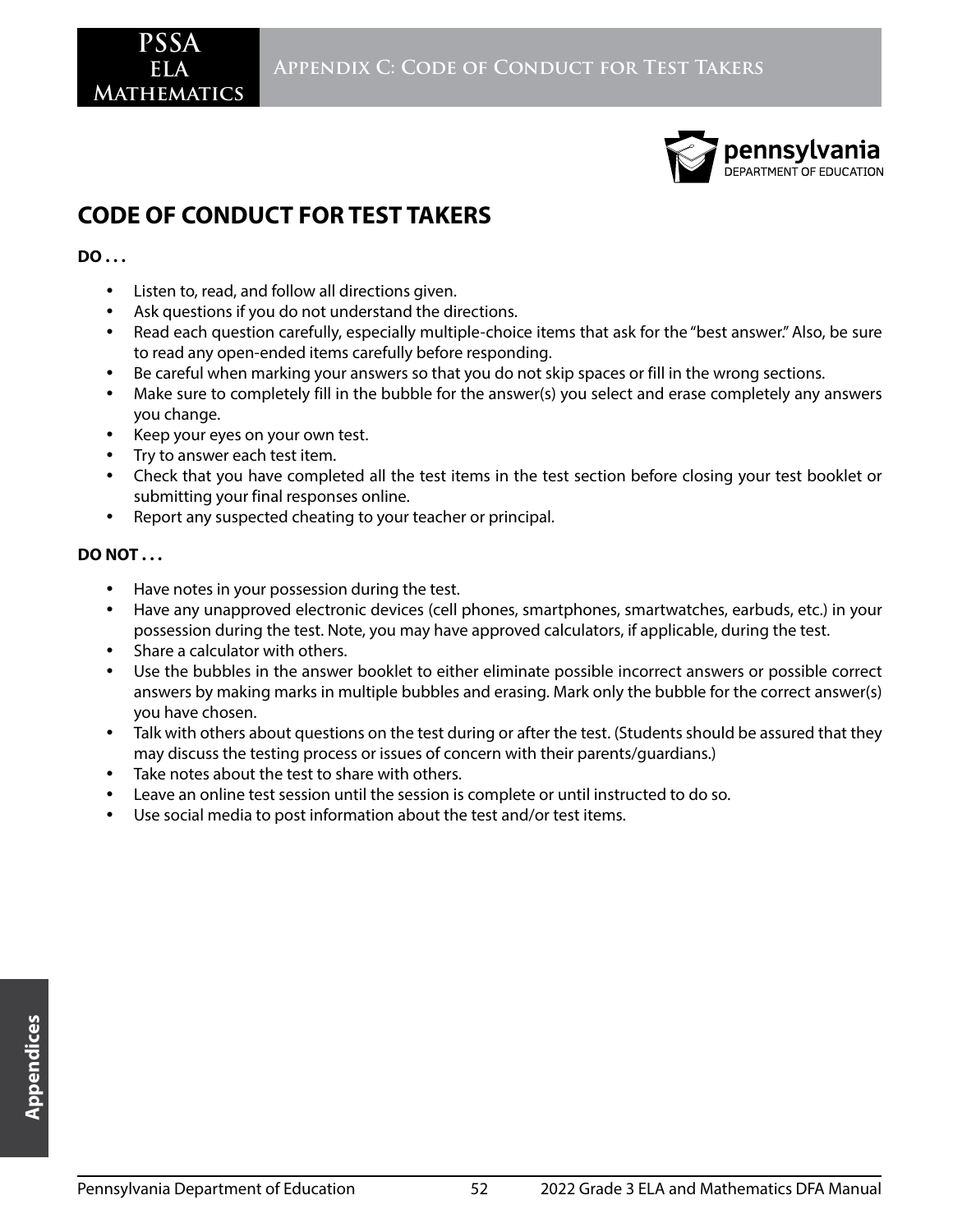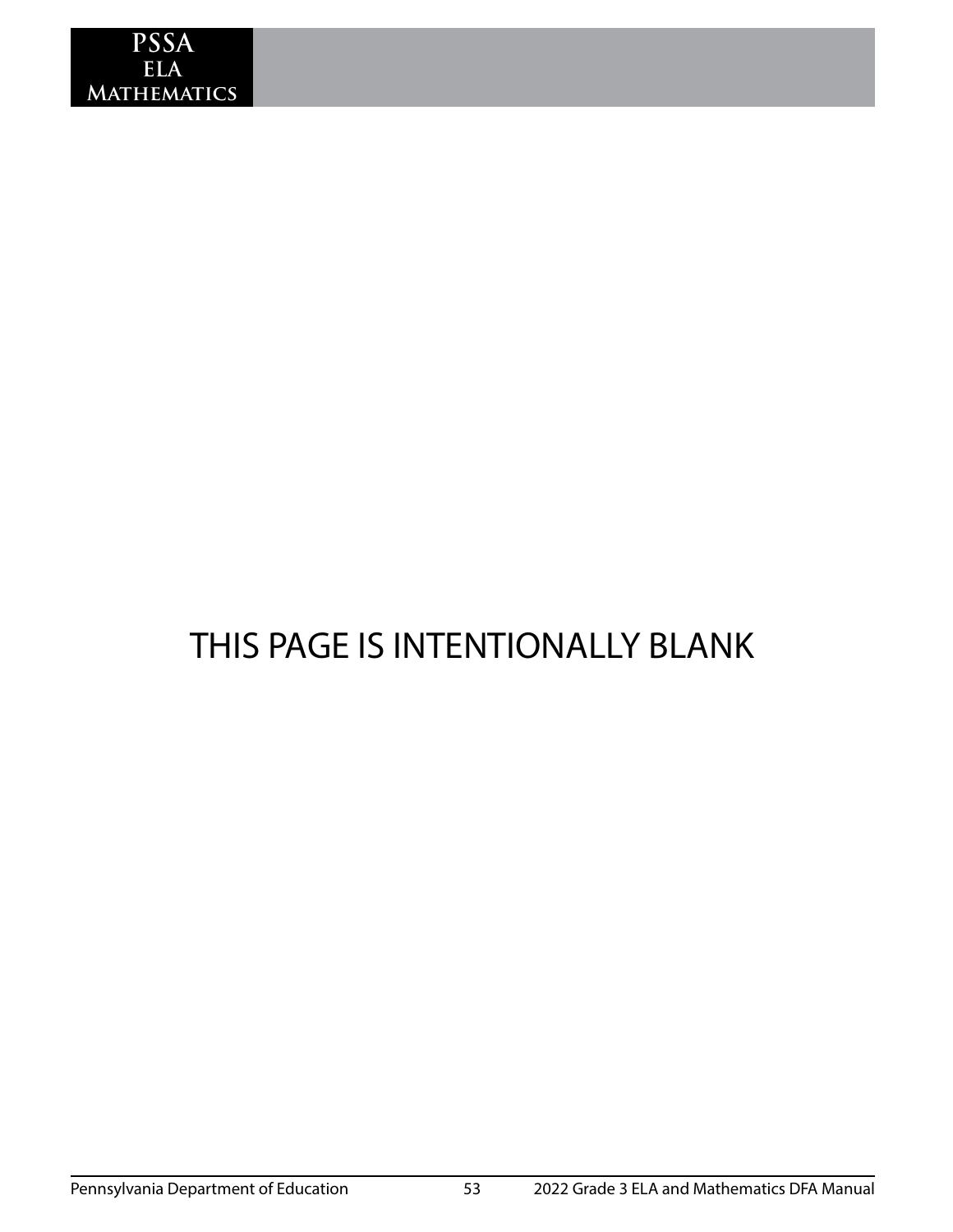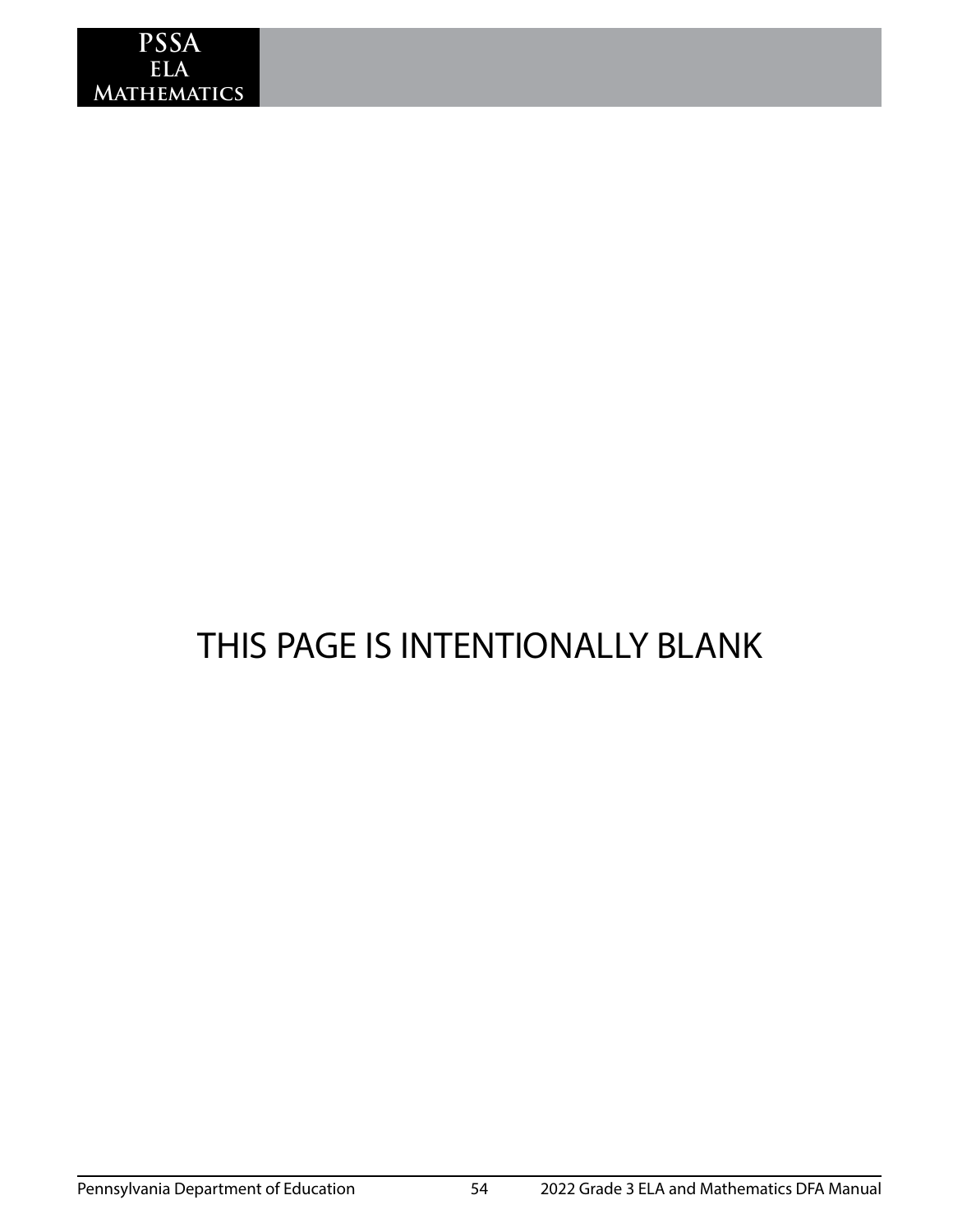